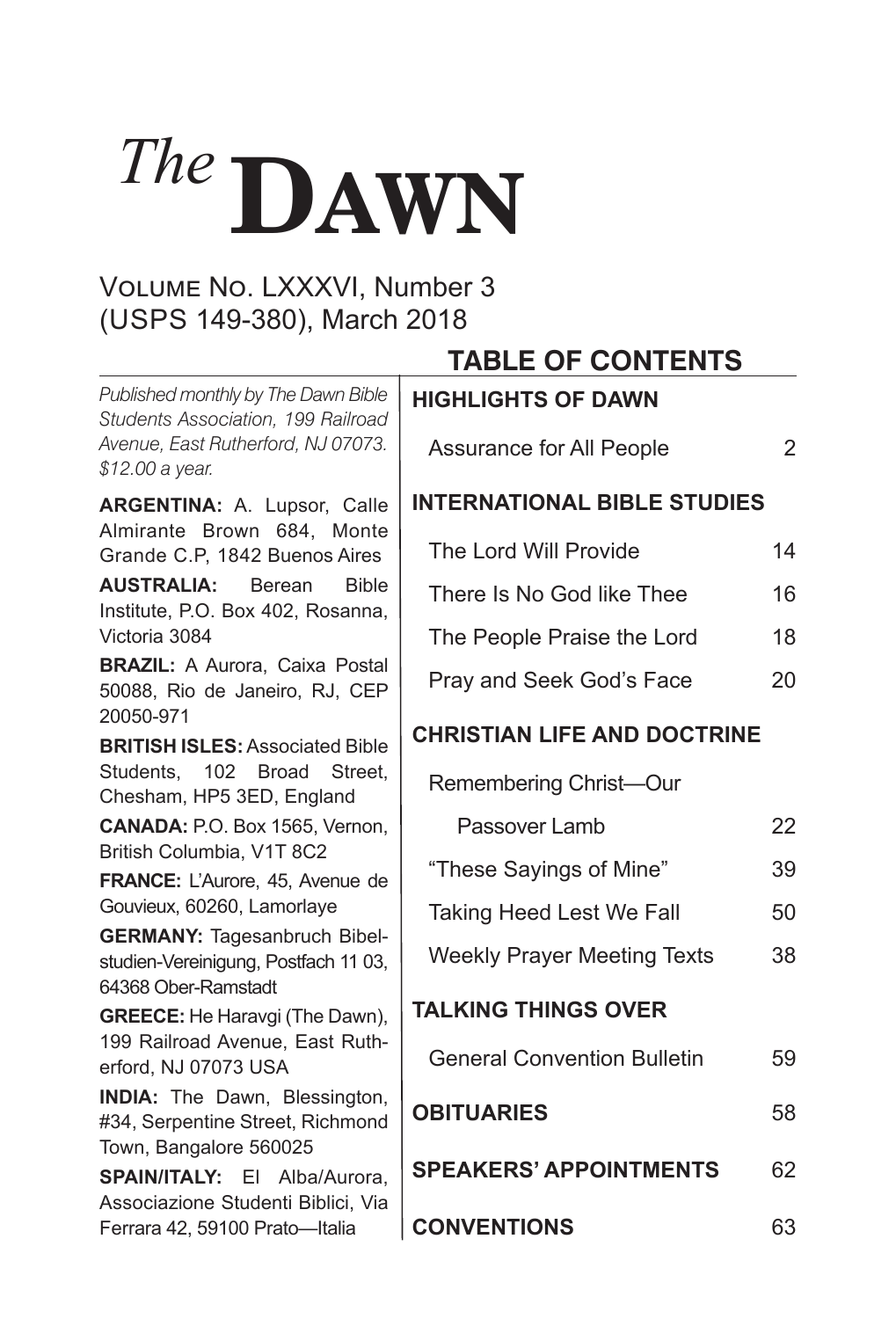# Assurance for All People

*"The work of righteousness shall be peace; and the effect of righteousness quietness and assurance for ever. And my people shall dwell in a peaceable habitation, and in sure dwellings, and in quiet resting places." —Isaiah 32:17,18*

#### MANY WOULD BE INCLINED

to conclude that there is very little assurance among mankind of a positive outcome to the myriad problems which plague today's world. In fact, the only assurances that seem to be clear in the minds of the people are along two lines. First, there is the assurance among most that the world's troubles will only continue to worsen. Second, all are assured that their individual lifetime is limited, and sooner or later, they will die.

We do not deny the reality of the world's worsening conditions, whether they be along the lines of political, social, moral or other aspects of mankind's existence. We also concur that, under the present order of things, death will continue its awful work among earth's billions. If, though, such things constitute our only assurances relative to man's future, there is little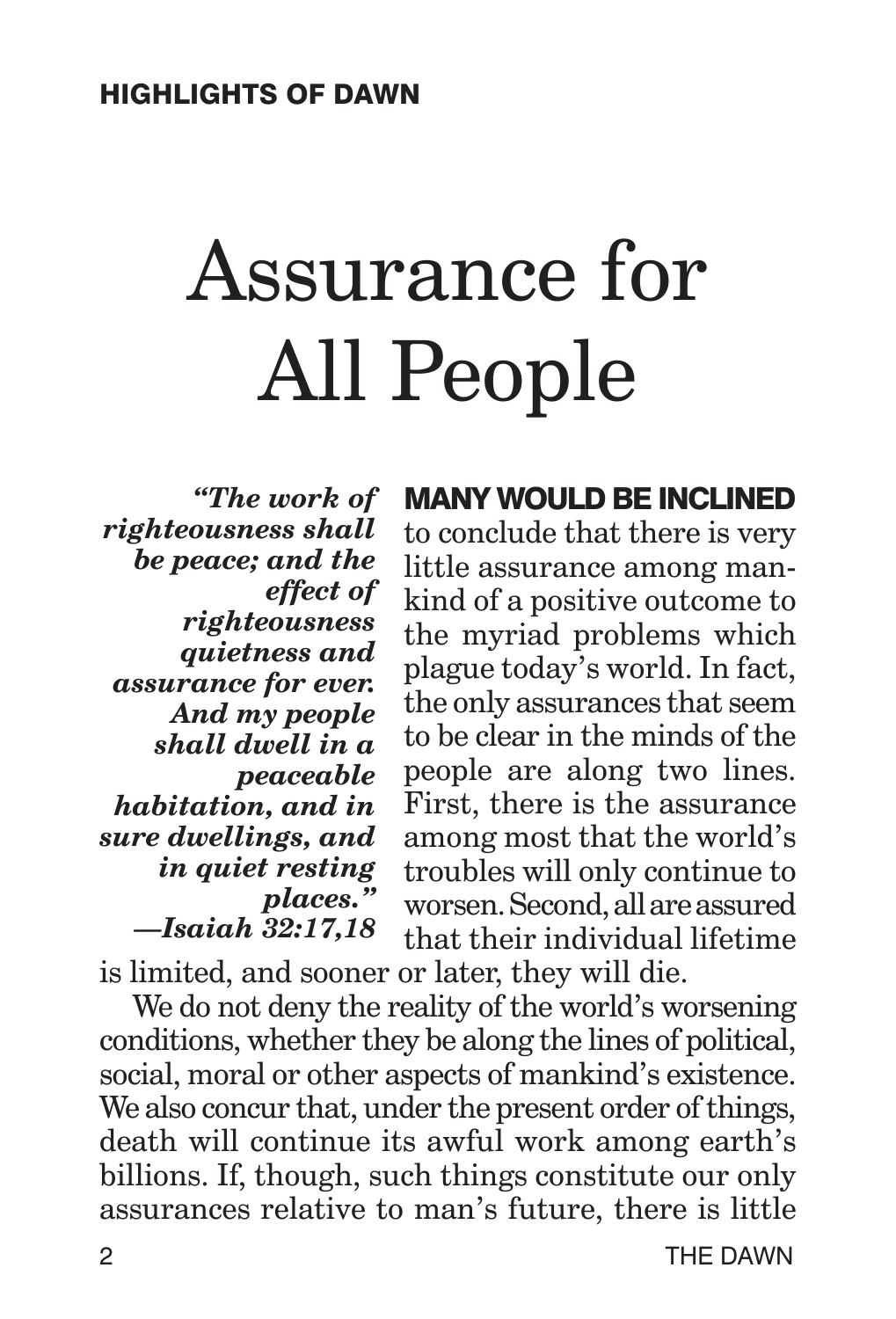to look forward to with hopeful anticipation. The consistent testimony of the Bible, however, presents a much different outlook for the future of the earth, and man's existence on it.

Our opening text is one such passage of Scripture, in which is promised conditions of righteousness, peace and quietness among people. In addition, it speaks of the "assurance" that these conditions will come to pass. Certainly, to the extent that we claim such promises, and have confidence that they will come to fruition, our outlook for the future of mankind should be much brighter. We should be able to look beyond the present troubles, and be assured as the Psalmist David was, that God's "anger" concerning mankind's present downward course "endureth but a moment; in his favour is life: weeping may endure for a night, but joy cometh in the morning."—Ps. 30:5

#### ASSURANCE RELATED TO FAITH

The word "assurance" as used in our opening text denotes confidence, security and trust. Assurance, particularly with respect to God's promises for mankind's future blessing, requires faith. This requirement is noted by the Apostle Paul when he defines faith as relating to "things hoped for" and "things not seen." (Heb. 11:1) The promises which Isaiah, David, and the other prophets recorded were of this kind. They were things hoped for and not yet seen—that is, they were promises for the future. By faith, these Old Testament servants of God claimed them, and were assured of their eventual fulfillment. Indeed, Paul says, "these all died in faith, not having received the promises, but having seen them afar off, and were persuaded of them, and embraced them."—Heb. 11:13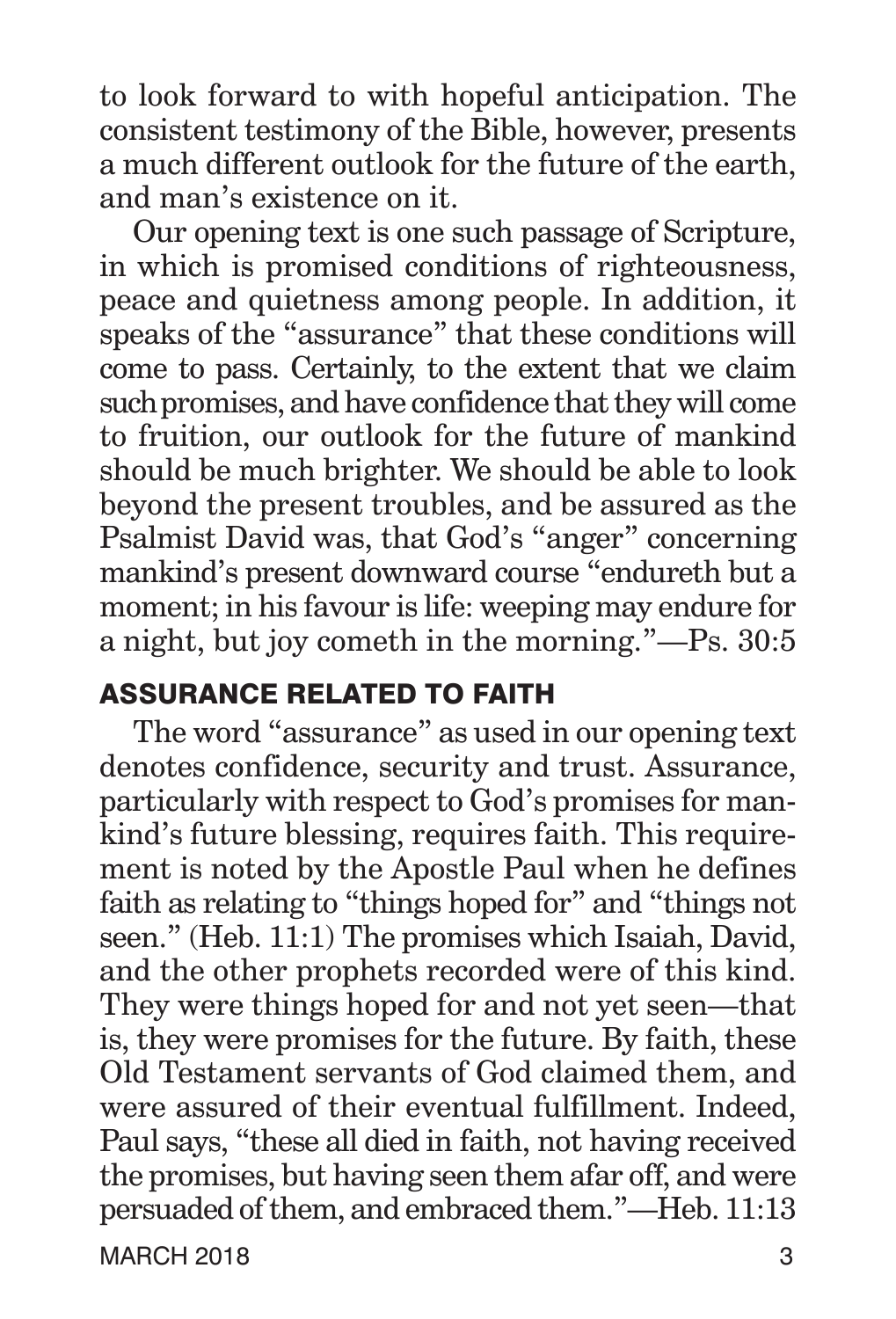The faith, and resulting assurance, of those such as Isaiah, David, and others was not based on blind belief, which is credulity. This is also noted by Paul in his definition of faith. Faith can only exist, Paul says, if the things hoped for are based on "substance" and the things not seen are founded on "evidence." The substance and evidence which were the basis of faith to these faithful ones of old were primarily along two lines. The substance was that which they understood of God's eternal plans and purposes for mankind. The evidence was the daily guidance and direction which they individually recognized as coming from God in the course of their daily lives.

A prime example of both aspects of faith is found in Abraham. When God asked him to sacrifice his son Isaac, something nearly unthinkable to do from the human standpoint, Abraham did not hesitate. This was because the "substance" of the resurrection hope was firmly established in his mind, so much that Paul said Abraham accounted that God was able to raise Isaac up, "even from the dead." The "evidence" aspect of Abraham's faith was shown immediately thereafter, for when he raised his hand to slay his son, an angel of the Lord intervened and miraculously prevented certain death from coming to Isaac. Hence, Paul further says that Abraham received his beloved son back "from the dead … in a figure."—Heb. 11:19

Although few have been asked to display their faith to the same degree as Abraham, the same principles apply as to its development. Even today, true faith must be based on the substance of God's plan and its foundation doctrines, and upon the daily evidences of his providential care and overruling in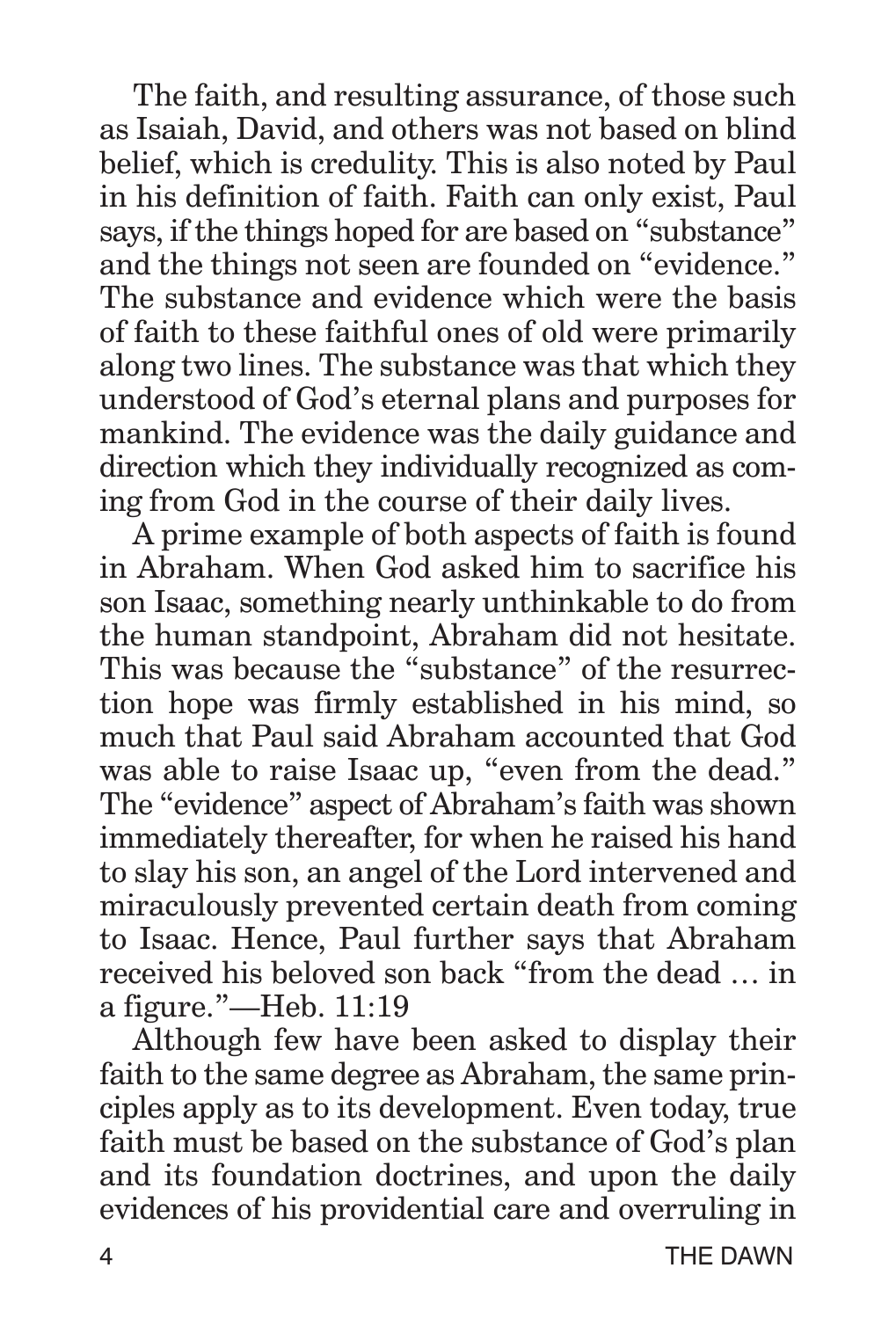the lives of his people. Such faith must develop in us a realization that even adversities which God may permit to come upon us will work in us "patience, experience, … hope," and the "peaceable fruit of righteousness," if we are rightly "exercised thereby." (Rom. 5:3-5; Heb. 12:6-11) Thus, the promises of God "hoped for" but "not seen" in their completed state are very real and can be claimed in "full assurance of faith." $-Heb. 10:22$ 

#### GUIDED BY THE HOLY SPIRIT

In addition to the great faith displayed by the heroes of old, and as shown in their writings, their record was also guided by God's Holy Spirit—his power and influence. The Apostle Peter points out this important fact. He states that we have a "sure word of prophecy; whereunto ye do well that ye take heed, as unto a light that shineth in a dark place, until the day dawn, and the day star arise in your hearts: Knowing this first, that no prophecy of the scripture is of any private interpretation. For the prophecy came not in old time by the will of man: but holy men of God spake as they were moved by the Holy Spirit."—II Pet. 1:19-21

For those today who are striving to do God's will in their lives, the Holy Spirit is likewise required for their ultimate success in realizing "full assurance of faith" in all of God's promises. It is through the help and influence of his Spirit by which his people grow in the understanding of God's plan, and through which they also develop, day by day, into the image of the Heavenly Father's character attributes—summed up in love.—John 16:13; I  $John 4.16$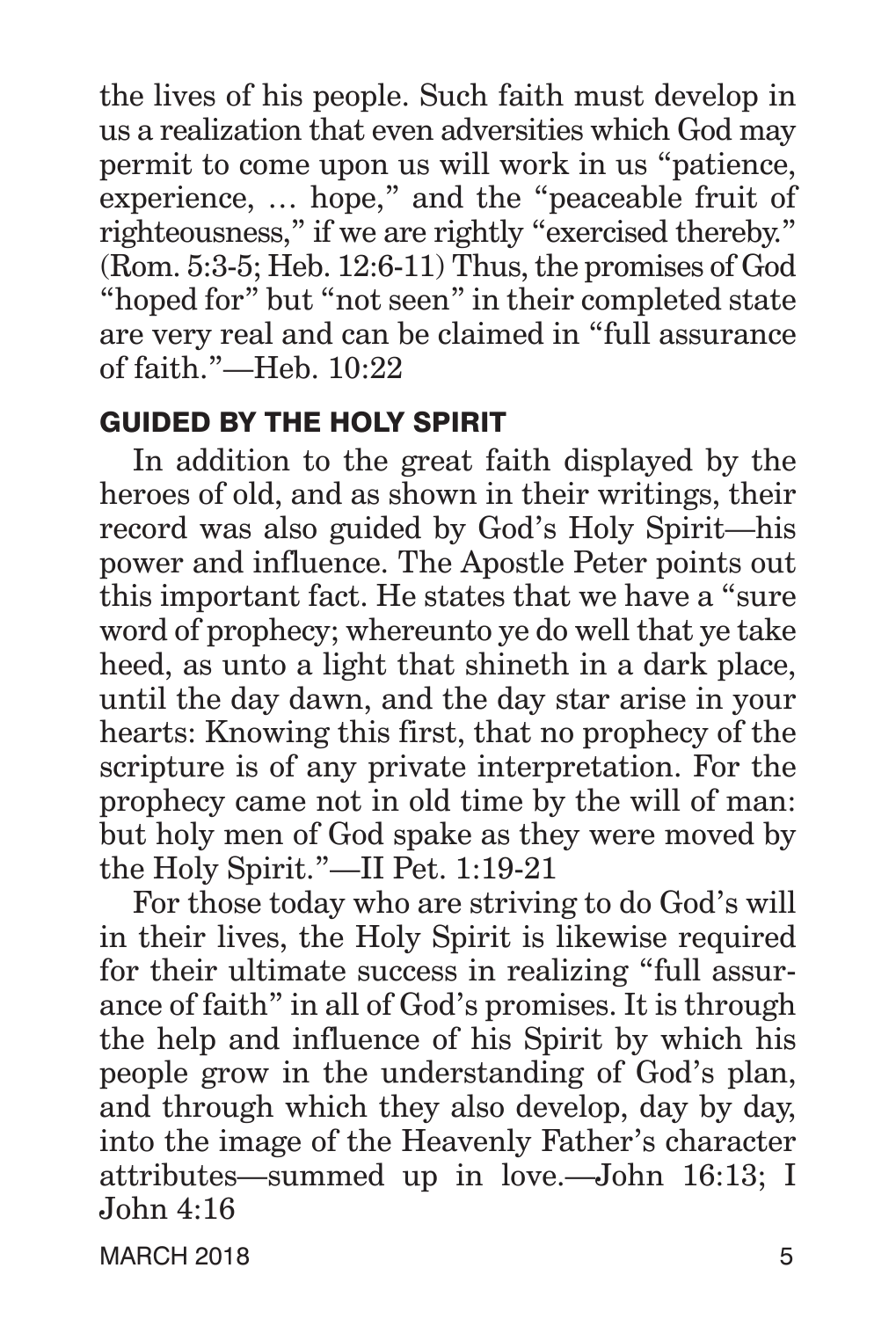#### LIMITED FAITH—LIMITED ASSURANCE

Most in the professed Christian world would no doubt claim that they have faith and assurance. However, in the majority of cases, it is of a very limited scope. The assurance of God's promises is largely thought of as applying to only a relatively small percentage of the vast billions of mankind who have ever lived. For the rest, their fate is concluded to be eternal destruction of one kind or another. The same holds true with the general outlook for the earth itself, with many holding to the belief that the literal earth is doomed to be destroyed.

Such limited faith in the full testimony of God's Word, of necessity, will result in limited assurance of his promises. If we believe that the God of the universe is unable, or unloving, so as to not provide a full opportunity by which his human creation might be recovered back to harmony with him, our assurance of his noble designs is sorely limited. If, too, we suppose that he will destroy the earth, the beautiful home he created for man, how can we conclude anything except that it was all done in vain. Here again, the "sure word of prophecy" provides assurance, but only to those with sufficient faith. "Thus saith the LORD that created the heavens; God himself that formed the earth and made it; he hath established it, he created it not in vain, he formed it to be inhabited: I am the LORD." "The earth abideth for ever."—Isa. 45:18; Eccles. 1:4

#### SIN AND DEATH

To more fully understand and gain assurance concerning God's promises found in the Scriptures, it is necessary that we examine some of the details, the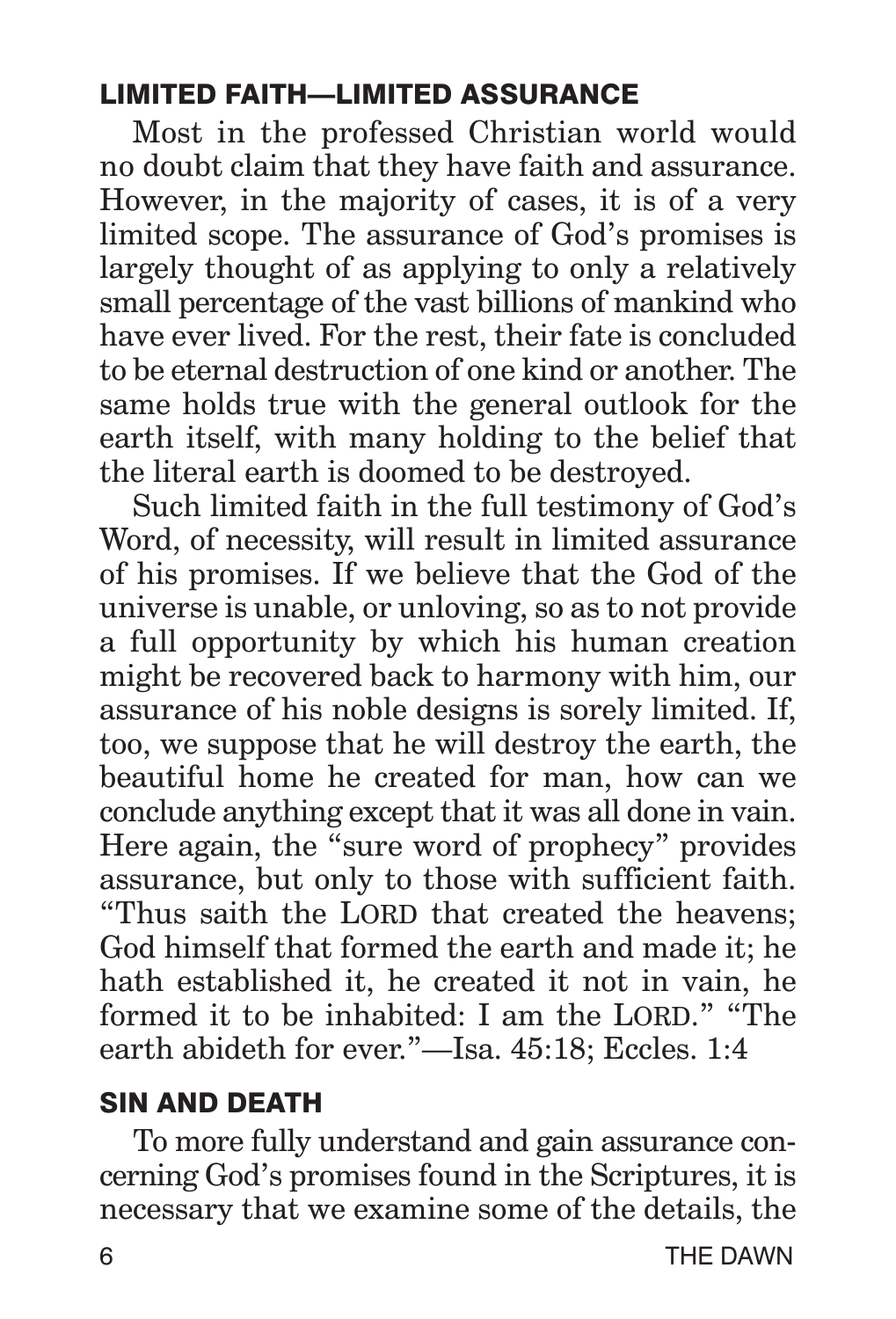substance, of his eternal plans and purposes. These also are to be found in his Word. Thus, if the Bible is to mean to us what it should, we must accept it in its entirety as the inspired Word of God. Early in its pages we are informed that our first parents were created in the image of God. This means that they were perfect and endowed with the divine qualities of love, sympathy, and understanding. Surely, if the earth today were filled with such people, there would be none of the ugly evils which presently afflict mankind.—Gen. 1:27,28

These perfect specimens of humanity were instructed to obey God's law and were informed that disobedience would lead to death. (Gen. 2:17) They disobeyed, and the death sentence fell upon them. Soon, more trouble began. Cain murdered his brother Abel, and murder still continues. The downward course of the human race has been constant. The record reveals that less than two thousand years after the fall of man "every imagination of the thoughts of his heart was only evil continually."—Gen. 6:5

The Flood destroyed that evil social order, but shortly afterward sin and selfishness again began to increase, and every generation since has experienced its terrible results. There have been wars and a host of other distressing manifestations of the fact that the human race is indeed fallen and incapable of rescuing itself from the downward pull of sin. The Bible attests to this, as do the pages of secular history.—Rom. 3:9-19,23

#### RELIEF PROMISED

In every generation, however, there were a few who endeavored to maintain their belief in God, and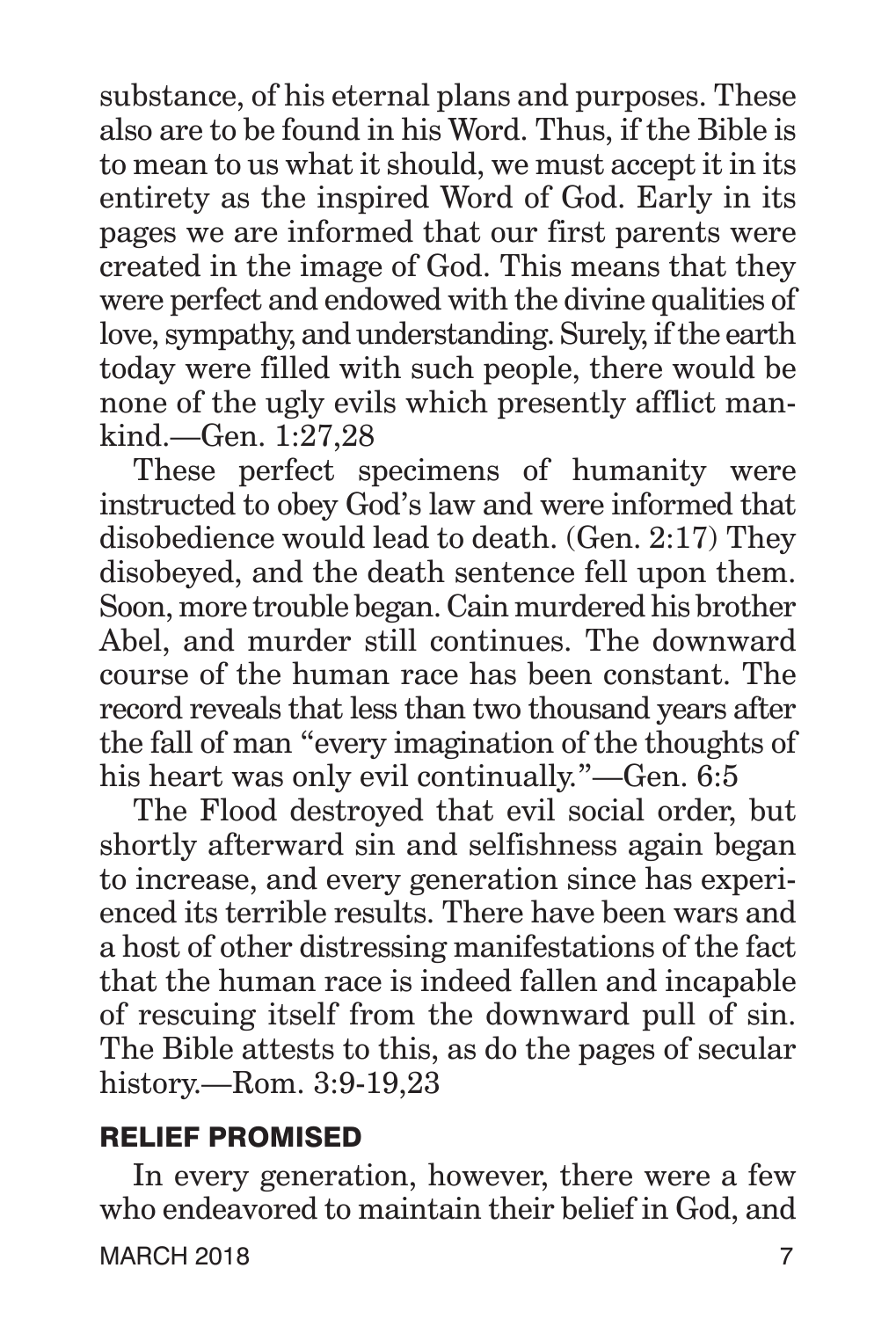who tried to stem the tide of human selfishness. Abraham was one of these, as discussed in the foregoing pages. God made a wonderful promise to Abraham, assuring him that through his "seed," or progeny, all the families of the earth would be blessed. When Abraham demonstrated his complete faith in God by his willingness to offer his son Isaac as a burnt offering, God confirmed the promise by his oath.—Gen. 12:3; 22:15-18

This promise was passed on to Isaac and later to Jacob, the grandson of Abraham. (Gen. 26:4; 28:14) When Jacob died, it became the heritage of the nation of Israel as a whole. To the devout of Israel this promise to Abraham was the basis of their hope in a coming Messiah. As they understood it, the Messiah would establish a powerful government in Israel, one which would reach out and bless all the families, or nations, of the earth.

The greatest event ever to take place in the earth up to that time was the birth of Jesus, who had been sent into the world to fulfill the Messianic promises. However, the birth of Jesus received little publicity at the time. The shepherds, to whom the announcement of Jesus' birth was made by the angels, no doubt did what they could to spread the news, but this was scant publication of an event so important to mankind. The wise men who came later were greatly impressed, and they probably spread the news to some extent. Perhaps the greatest notice the birth of Jesus received was in connection with Herod's attempt to destroy the child by the slaughter of all the Hebrew children in that area. Thus, as today, the good was temporarily overshadowed by the evil.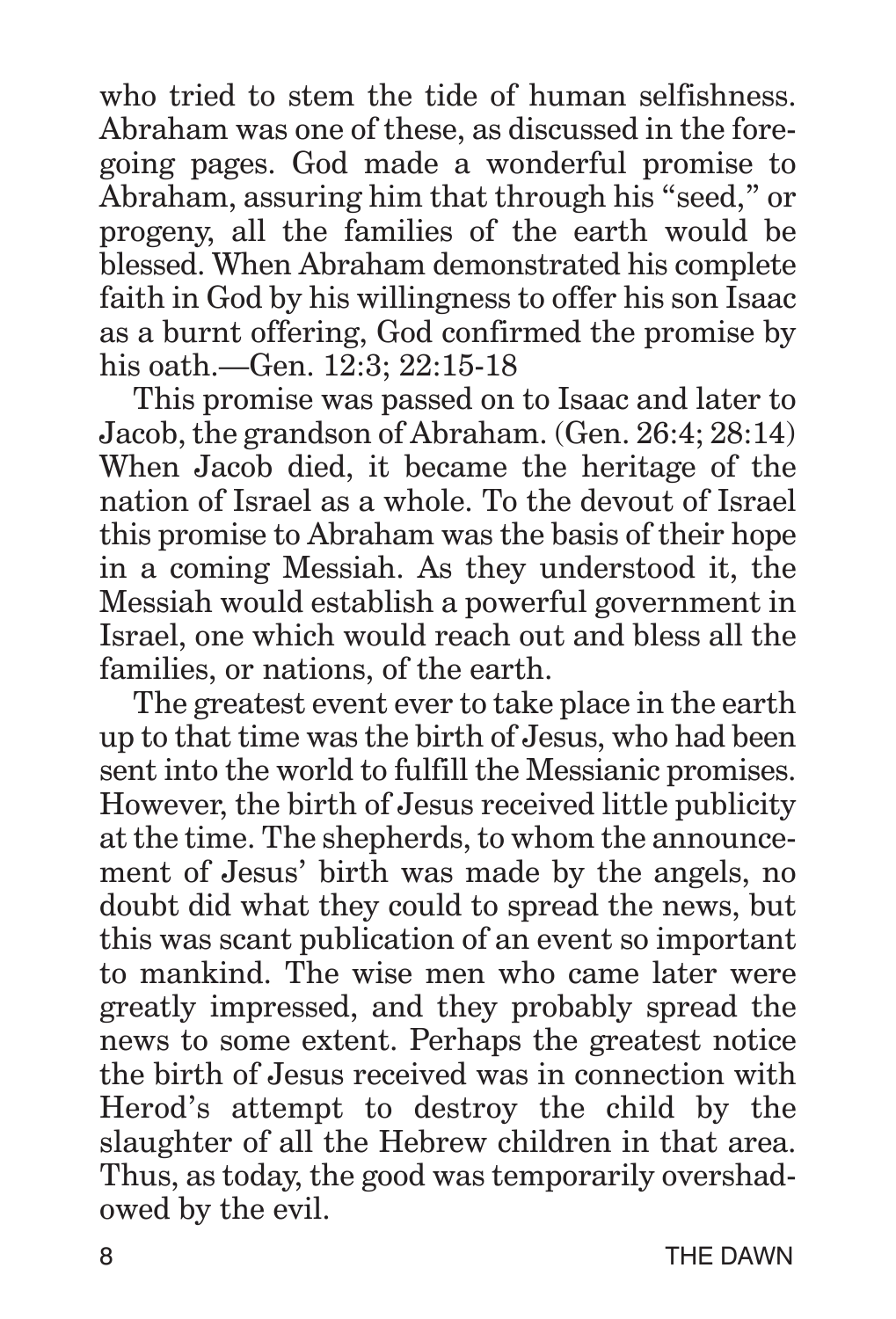Regardless of the amount of attention given to the birth of Jesus at the time, one of the greatest events in history had occurred. It was a ray of light in the nighttime of human experience, for the one whom the Creator had promised to redeem mankind from the forces of sin and death was born. To be sure, he was born in a lowly manger, but his birth was announced by God's holy angels. He was born for the eventual role of being a Wonderful Counselor, a Mighty God, an Everlasting Father, and The Prince of Peace.—Isa. 9:6,7

#### MESSIAH AND KING

Jesus was also born to be the great Messiah and King of promise. His disciples believed that this was his destiny, and indeed it was. They expected him to set up his kingdom immediately, first to deliver Israel from the Roman yoke of bondage, and then to take over the rulership of the world. However, while Jesus demonstrated by his miracles that he was capable of accomplishing great things, the disciples saw little or no evidence of a new government being formed under his leadership.

What they did see was increasing hostility toward Jesus by the religious rulers. The disciples did not understand Jesus' attitude in the face of the rising tide of opposition. He told them he intended to go to Jerusalem and expected to be arrested and put to death. They could not harmonize this with their expectations concerning their Master. Peter advised Jesus not to go to Jerusalem, and later he tried to prevent his arrest by the use of the sword.—Matt. 16:21-23; 20:18,19; John 18:10,11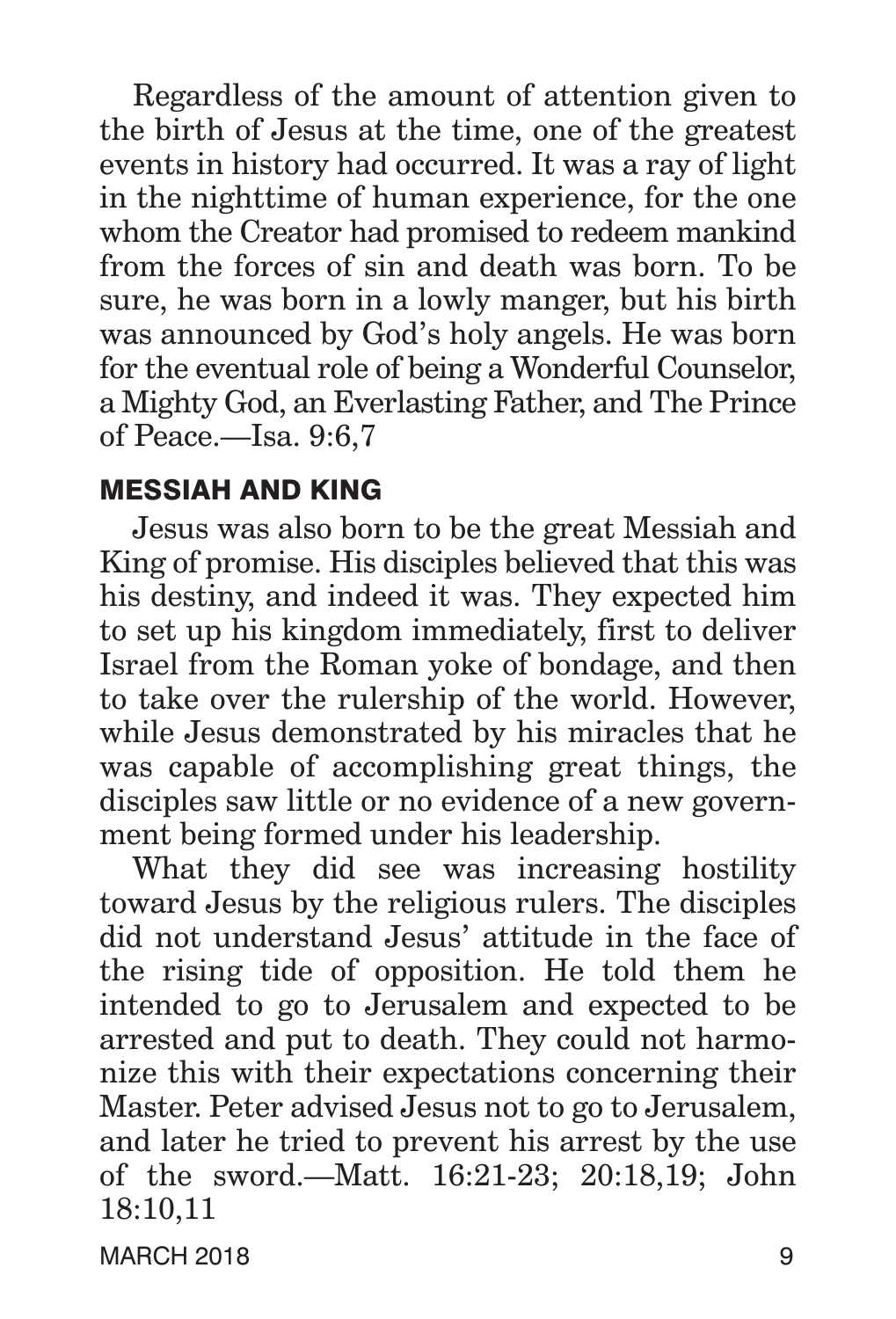However, this was all in vain. Jesus was determined to give himself up to his enemies, although he could have asked his Heavenly Father for the help of the holy angels had he believed it to be the divine will for him. (Matt. 26:53) Though their hearts were anguished, the disciples could do nothing to change this course of events. Their Messiah and King was betrayed and arrested. He was brought before priests and rulers to be tried, spat upon, beaten, to have a crown of thorns placed upon his brow, and to be nailed to a cross, where he was allowed to die.

#### THE REDEEMER

It was by the sacrifice of his life that Jesus provided redemption from sin and death for all mankind. In addition to being the future King of the world, he was now the Redeemer of the human race. At that time, however, the disciples did not understand this, and they were bewildered by the fact that their Master had allowed his enemies to put him to death. Their great joy over his birth and miraculous ministry had been eclipsed by frustration, sadness and confusion occasioned by his death.

The faith of the disciples was so firmly established in the fact of his Messiahship that they paid little attention to certain of his statements indicating that he expected to die at the hands of his enemies. How could this happen to their Messiah? When he was crucified they recalled vaguely his promise that he would be raised from death on "the third day," and they clung to this as their last hope.—Matt. 16:21; Luke  $9:22$ 

Early in the morning of that third day, certain women went to the tomb to complete the embalming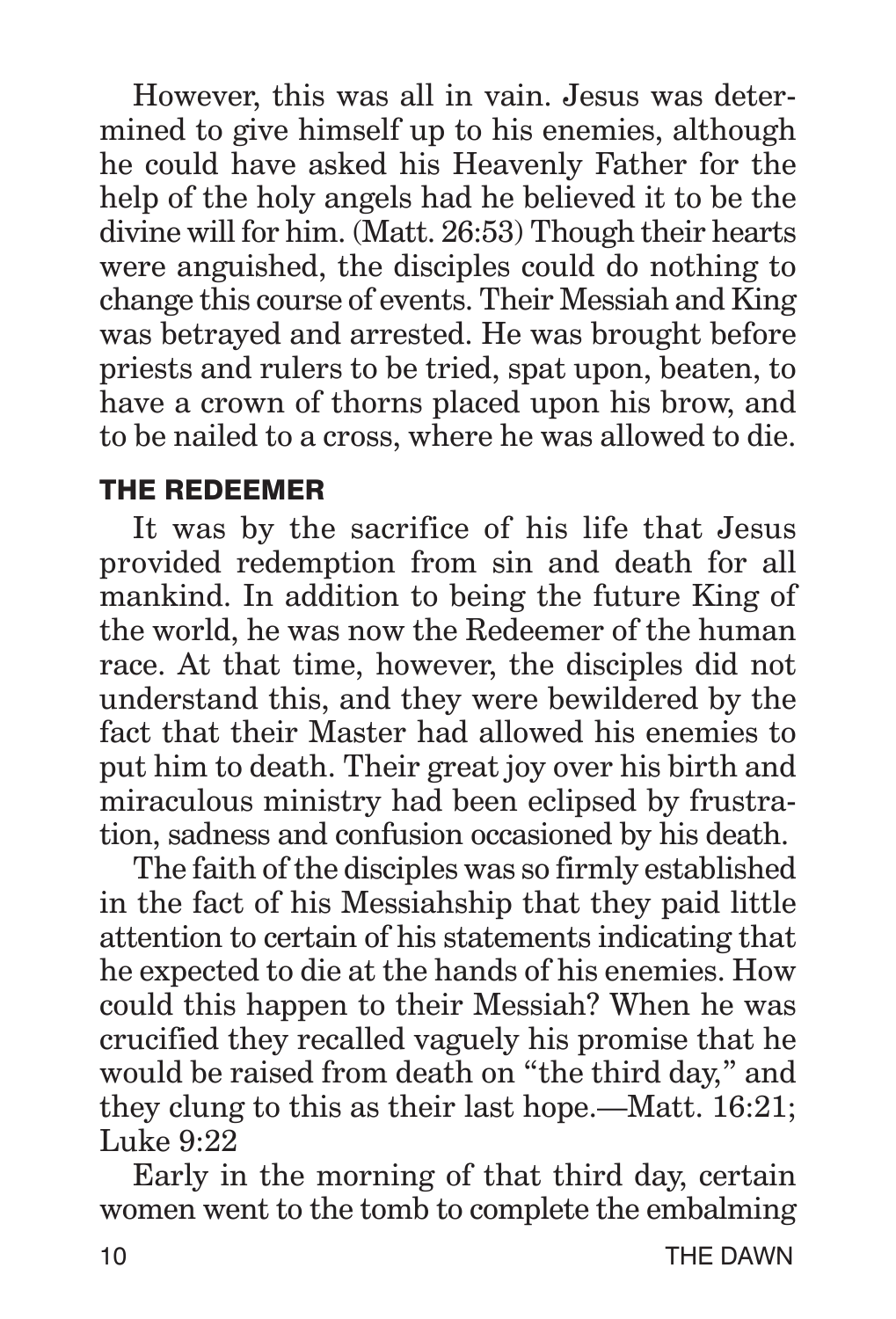of Jesus' body, and they found it empty. An angel explained that their Master was not there, that he had risen. Jesus appeared to Mary Magdalene and instructed her to go and tell his disciples that he was no longer dead. (Luke 24:1-10; John 20:11-18) Later that day, Jesus appeared as a stranger to two of his disciples on the way to Emmaus, and upon his asking them the cause of their sadness, they explained what had happened and added, "We trusted that it had been he which should have redeemed Israel: and beside all this, to day is the third day since these things were done."—Luke 24:13-21

From the prophecies of the Old Testament, Jesus pointed out to these two disciples that it was necessary for the Messiah to suffer and die, and that the promises of his glory as Messiah and King would be fulfilled later. After Jesus disappeared from their sight these disciples said to each other, "Did not our heart burn within us, while he talked with us by the way, and while he opened to us the scriptures?"—vss. 26-32

Doubtless the hearts of all the disciples burned within them when they became convinced that their Master had been raised from the dead. However, few aside from Jesus' own dedicated followers believed that this great miracle had occurred. The resurrection of Jesus Christ from the dead was the most remarkable and wonderful event in world history, yet little attention was given to it. The good news concerning it as proclaimed by his faithful followers fell mostly upon deaf ears.

#### COMMEMORATION NOW

MARCH 2018 11 2018 On the last Friday in March, and the Sunday following, the death and resurrection of Jesus will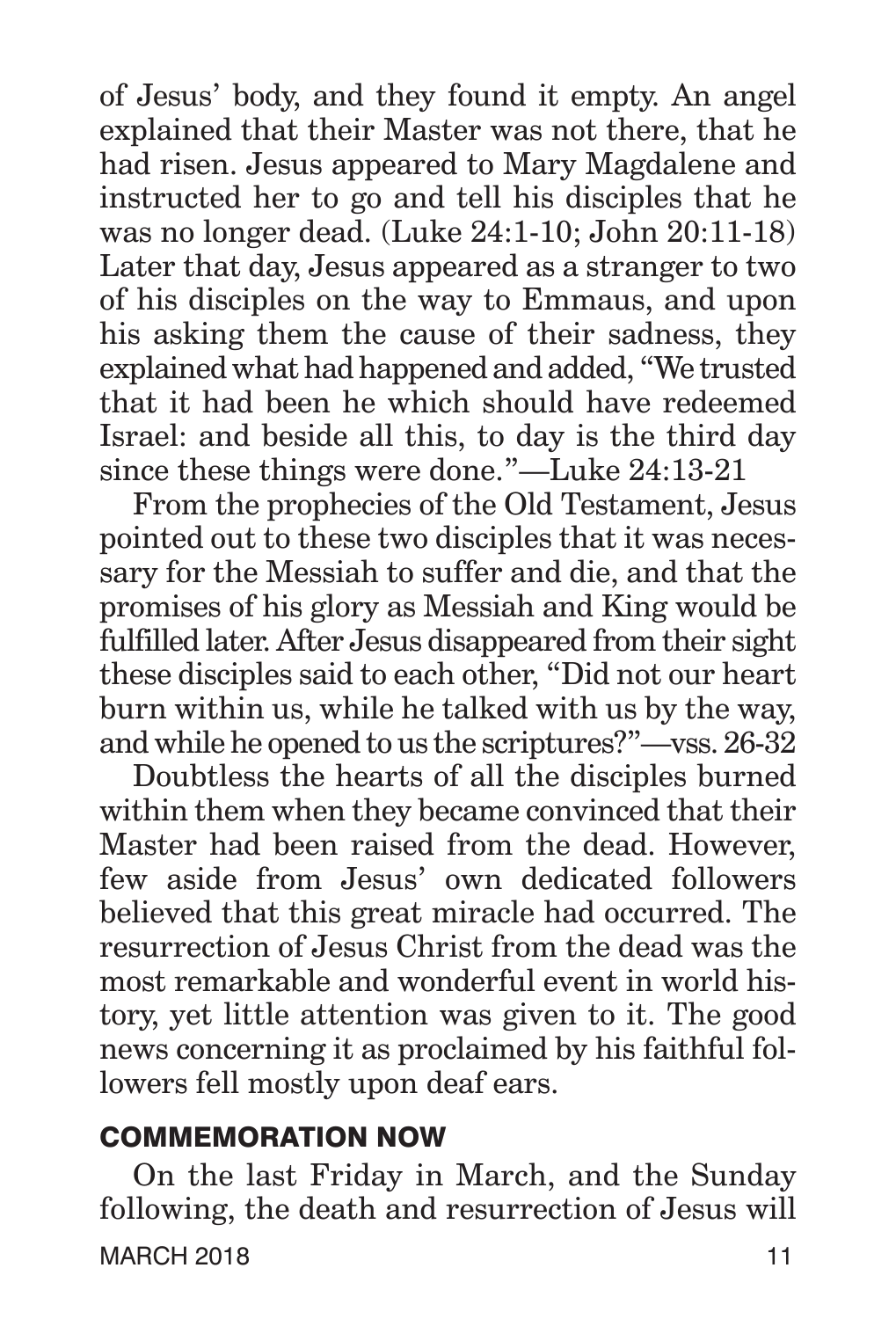be commemorated by hundreds of millions. There will be much rejoicing, inspirational music, and even parades. Many churches will have their largest attendance of the year, and eloquent sermons will be preached. Yet the real meaning of the death and resurrection of Jesus is still unknown by the majority of people. Indeed, many who preach on these days will themselves be in confusion as to these things, as will most in their congregations.

These two great events—Jesus' death and resurrection—were critical to the success of God's plan. Without the death of Jesus, mankind would continue to remain under condemnation to death, and therefore there could not be a new morning of joy for the human race. However, because Jesus gave his life a "ransom for all," and thus made provision for the setting aside of the death sentence, the joyous morning promised will yet come true. (Ps. 30:5) The great fact of Jesus' death as man's Redeemer will be "testified in due time" to all people.—I Tim. 2:3-6

#### ASSURANCE THROUGH HIS RESURRECTION

A dead Redeemer could not deliver mankind from death, nor could a dead King rule over and bless all the families of the earth, as God had promised Abraham. Hence, the next great step in the outworking of God's plan for human salvation was the resurrection of Jesus from the dead. The Heavenly Father demonstrated his power to fulfill his promises by raising Jesus from the dead. (Acts 2:32; I Cor. 15:3,4) This shows that nothing can successfully interfere with the accomplishment of God's loving design for the uplift of the human race from the degradation caused by disobedience to his law.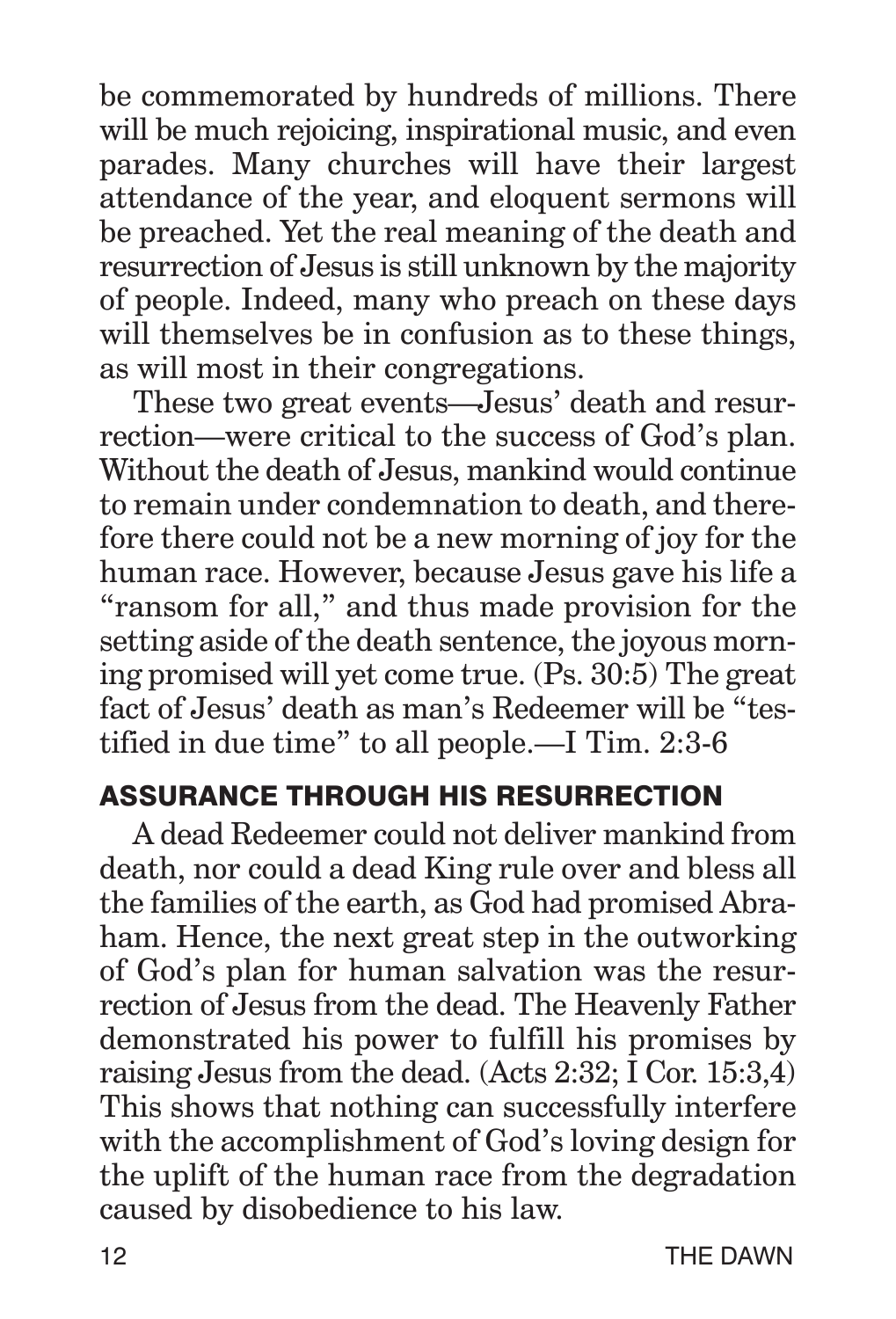Truly, then, the resurrection of Jesus Christ from the dead was a shining ray of hope for a distraught and dying world of mankind. In the present dark world of chaos and suffering, the people in general are without a true knowledge of God. He knows this. However, when his "judgments are in the earth, the inhabitants of the world will learn righteousness." (Isa. 26:9) That day of judgment is still future. Concerning it, the Apostle Paul explains that God has "appointed a day, in the which he will judge the world in righteousness by that man [Christ Jesus] whom he hath ordained; whereof he hath given assurance unto all men, in that he hath raised him from the dead."—Acts 17:31

#### ASSURANCE ONLY THROUGH GOD'S PLAN

There is no assurance of peace and quietness, spoken of in our opening text, to be found anywhere in the world today. Only when we look to God's divine plan, as presented to us in his Word, do we have hope. In that plan Jesus is the Prince of Peace, the future teacher and righteous judge of the people, and the one who will enlighten all mankind. In him we see the great Messiah of promise, and the one who will be the new and righteous King of earth.

We have the assurance that the whole plan of the Creator, centered in Jesus, will have a glorious outcome in the earth, because the Father "gave his only begotten Son," and raised him from the dead. (John 3:16) May our commemoration of Jesus' death and resurrection in the coming weeks of this year inspire us all with a greater desire than ever before to tell the whole world the blessed tidings and assurance of the kingdom centered in him!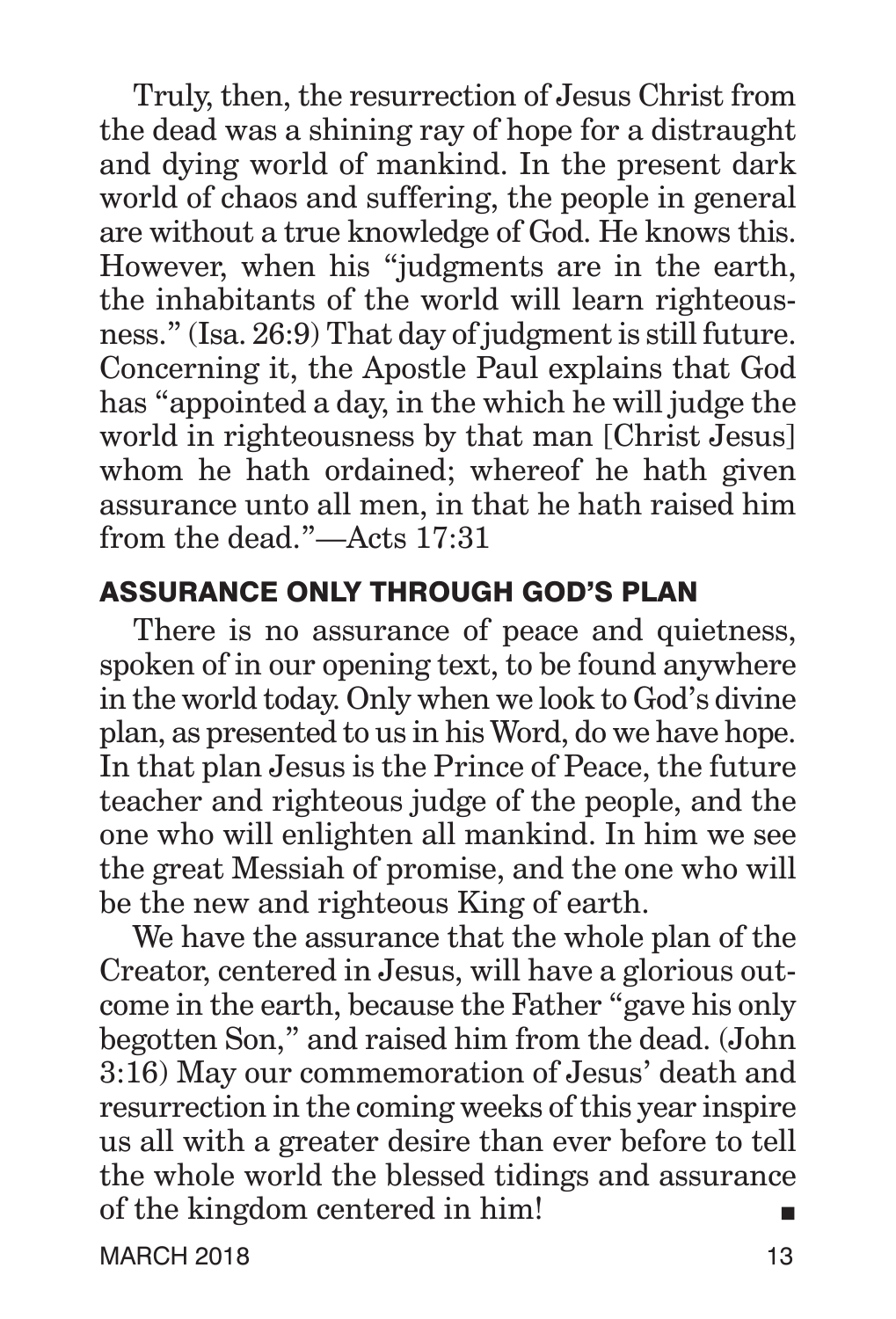## The Lord Will Provide

*Key Verse: "And Abraham said, My son, God will provide himself a lamb for a burnt offering: so they went both of them together." —Genesis 22:8*

#### *Selected Scripture: Genesis 22:1-14*

AN OUTSTANDING EXAMple of faith in God during Old Testament times was portrayed by Abraham, whose love for and obedience to the Heavenly Father were accounted to him for righteousness. (Gal. 3:6) Over a period of many years, Abraham had various experiences which were designed to develop his confidence in God's promise to bless the entire human family through his seed. In today's lesson the Heavenly Father gave instructions that would reveal the depth of Abraham's character under extraordinary

circumstances. "It came to pass after these things that God did tempt [test] Abraham, and said unto him, Abraham: and he said, Behold, here I am. And he said, Take now thy son, thine only son Isaac, whom thou lovest, and get thee into the land of Moriah; and offer him there for a burnt offering upon one of the mountains which I will tell thee of."

—Gen. 22:1,2

As an immediate response, Abraham arose early the following morning and journeyed with his son, Isaac, and two servants for three days until they had reached the place that God directed him to go. He instructed the young men who accompanied them to remain behind while he went to worship. Abraham,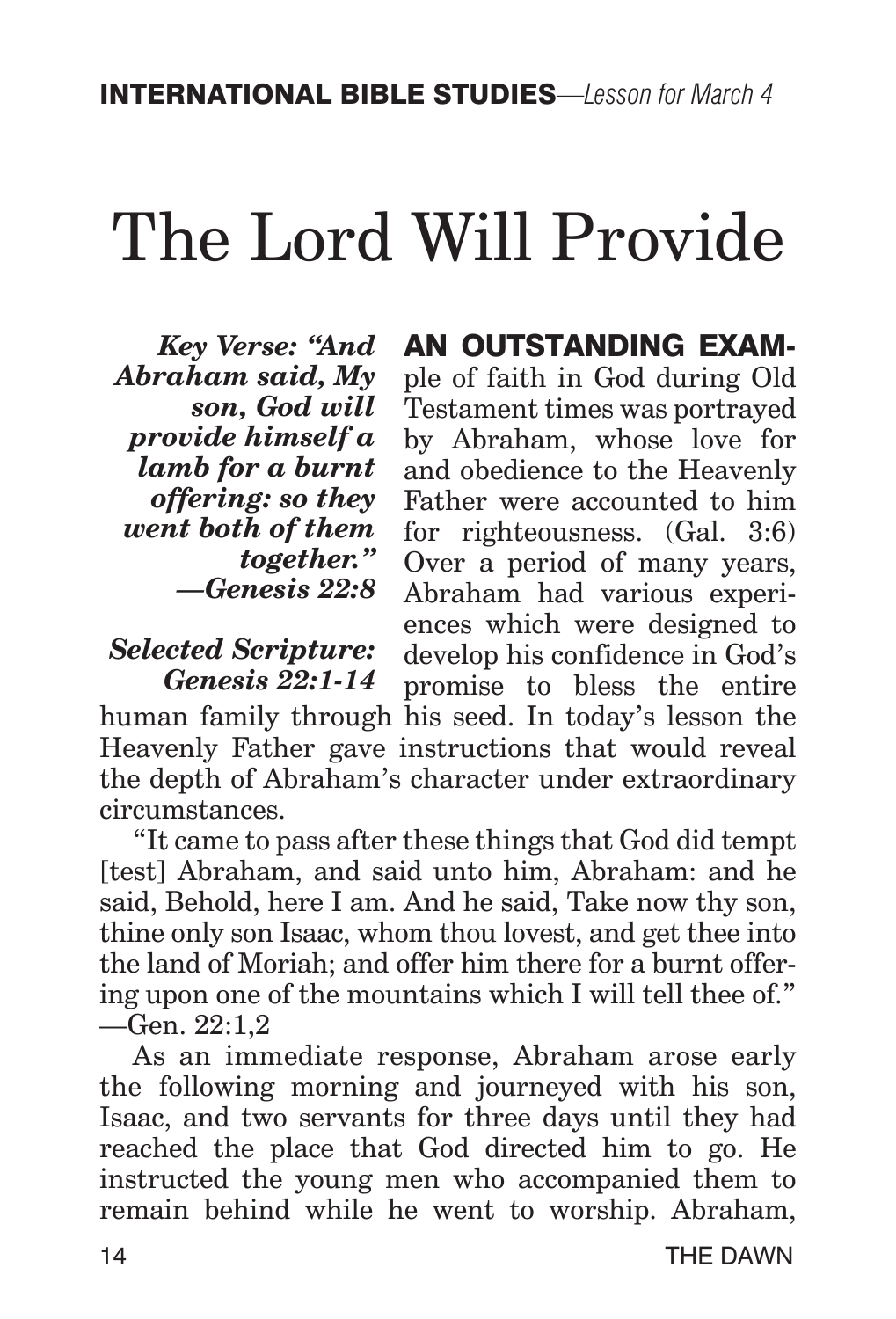while carrying the knife and the fire, then traveled onward with Isaac, who brought the wood for his own sacrifice.—vss. 3-6

Since he could observe that both the fire and the wood were available, it was very natural for Isaac to inquire of his father, "Where is the lamb for a burnt offering?" (vs. 7) Our Key Verse reflects Abraham's absolute confidence that the entire matter would be overruled by divine providence, as he responded that God would provide the lamb.

It is apparent that Isaac acquiesced fully in the matter since Abraham then built an altar, put the wood in place and bound his son upon it as a sacrifice. As Abraham stretched forth his hand to slay Isaac, a voice from heaven declared God's approval of this obedience and that no harm should come to his son, but a ram caught in a nearby thicket was to be sacrificed instead. With humble gratitude Abraham then named this location Jehovah-jireh, which signifies "In this place it shall be provided."—vss. 9-14

Of major importance in considering the details of the foregoing is recognition that here Abraham typifies the Heavenly Father, who offered his only begotten Son to be a sacrifice for the human family. (John 3:16) At the time of Christ's earthly sojourn when he desired to be baptized, John the Baptist made the following declaration, "Behold the Lamb of God, which taketh away the sin of the world."—John 1:29

When the conditions outlined in the fulfillment of the Lord's prayer, "Thy kingdom come, Thy will be done in earth, as it is in heaven," come to pass, there will be eternal rejoicing by the human family. (Matt. 6:10) Then the full scope of blessings from the promise made to Abraham will become a reality. Through the spiritual seed of promise, Christ and the church, the entire world will be blessed. (Gal. 3:16,29; Acts 3:25) What a prospect that will be!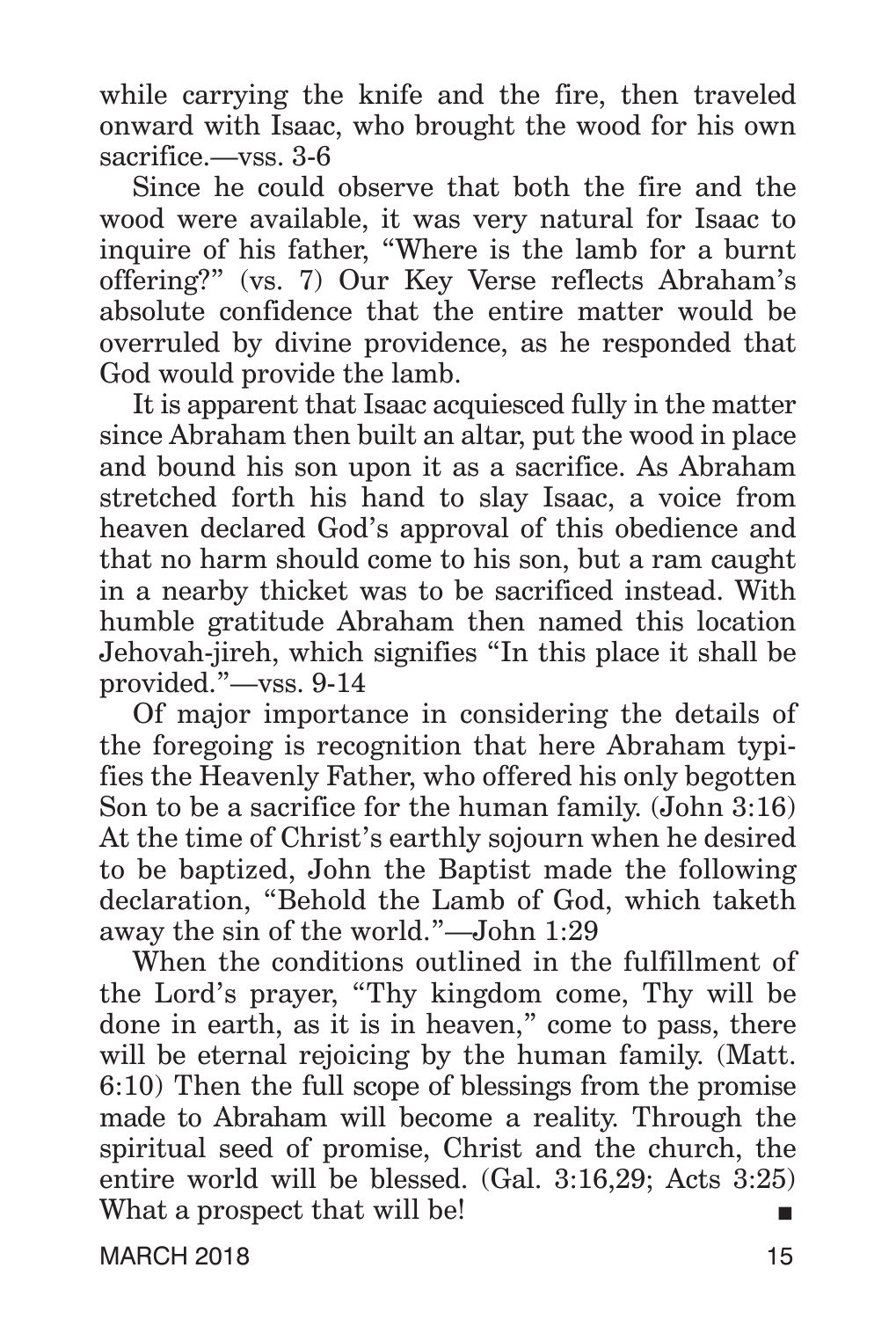# There Is No God like Thee

*Key Verse: "O Lord God of Israel, there is no God like thee in the heaven, nor in the earth; which keepest covenant, and shewest mercy unto thy servants, that walk before thee with all their hearts." —II Chronicles 6:14*

#### *Selected Scripture: II Chronicles 6:12-21*

sight."—I Chron. 22:7,8

DURING HIS REIGN, SOLO-

mon's father, King David, desired to build a temple to honor God but was denied this privilege. However, he was permitted to assemble the materials for constructing this glorious edifice. He told Solomon, "My son, as for me, it was in my mind to build an house unto the name of the LORD my God: But the word of the LORD came to me. saying, Thou hast shed blood abundantly, and hast made great wars: thou shalt not build an house unto my name, because thou hast shed much blood upon the earth in my

After Solomon became king, he acknowledged God's presence among the nation of Israel as manifested by the Ark of the Covenant which the priests had brought into the newly built Temple. As part of the ceremony of its dedication, Solomon ascended a raised platform in the court of the Temple, and with his palms facing heaven, he bowed his head in prayer.—II Chron. 5:1- 6:13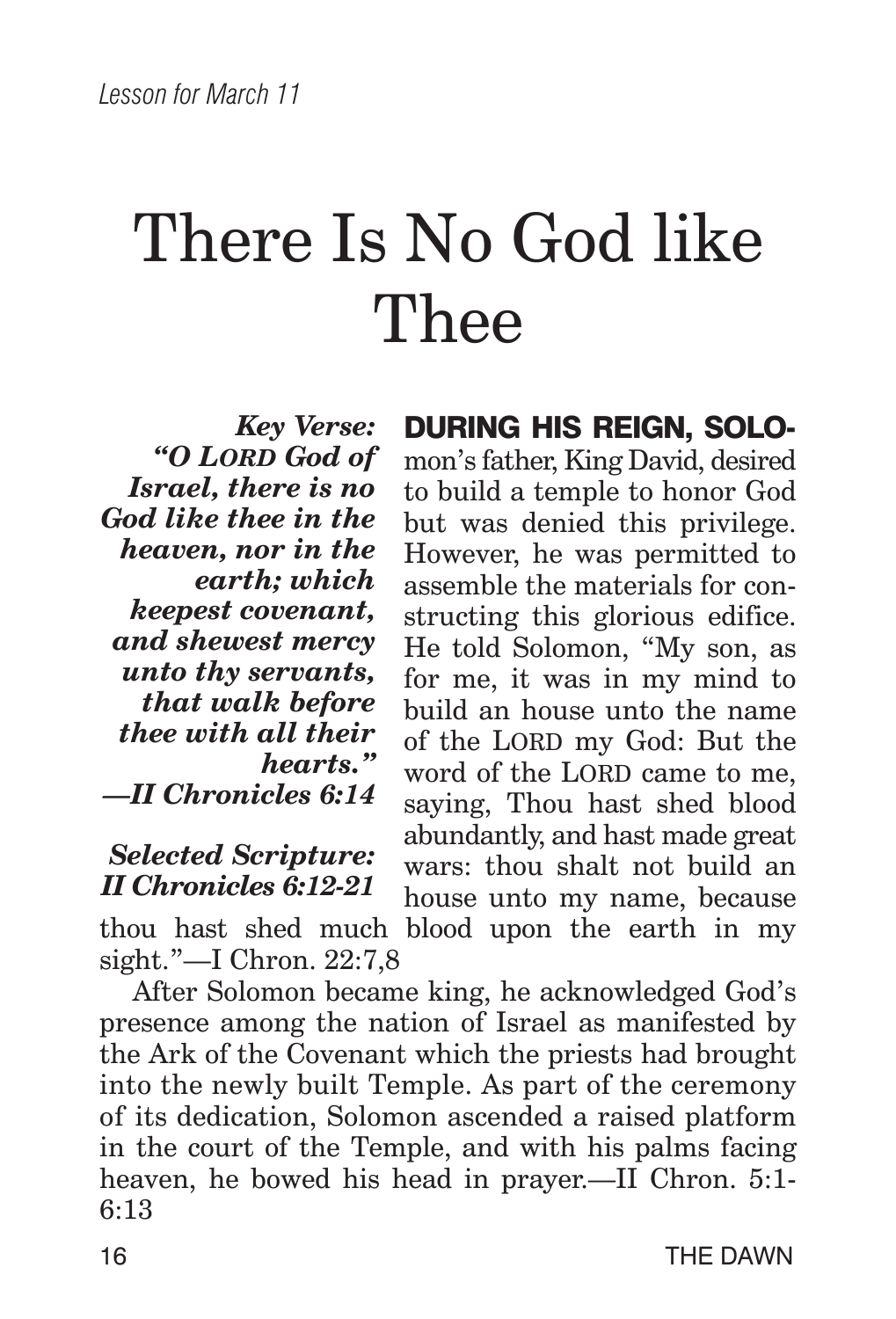In Our Key Verse, Solomon acknowledges God's supremacy, mercy and faithfulness in keeping his covenant. The balance of this prayer recalls the Heavenly Father's many promises to Israel, and requests forgiveness when the people are defeated by their enemies and repent for their wayward actions.— II Chron. 6:15-42

A proper appreciation of God's dealings with natural Israel should remind us that they were especially favored and called upon to be a nation of kings and priests if they were loyal to the covenant they received at Mount Sinai. On several occasions they were reminded of their blessings for observing God's law or the punishment that would be theirs if they were disobedient.— Lev. 26:3-33

Ultimately when Christ came to the Jews to be their Savior, they rejected him. "O Jerusalem, Jerusalem, thou that killest the prophets, and stonest them which are sent unto thee, how often would I have gathered thy children together, even as a hen gathereth her chickens under her wings, and ye would not! Behold, your house is left unto you desolate. For I say unto you, ye shall not see me henceforth, till ye shall say, Blessed is he that cometh in the name of the Lord."—Matt. 23:37-39

Subsequently, an opportunity was extended for Gentiles to do the will of God as manifested by obedience, cross-bearing and self-denial. Faithfulness in following such a course until the end of life's journey will result in their exaltation as kings and priests to bless the human family in a world marked by righteousness.—Matt. 16: 24; Rev. 20:6

How merciful God is that provision has been made for Israel's recovery from blindness. When the body of Christ is completed they will have an opportunity to be fully restored to divine favor. They will then forever receive the Heavenly Father's favor during his soon to be established kingdom on earth.—Rom.  $11:25-29$   $\blacksquare$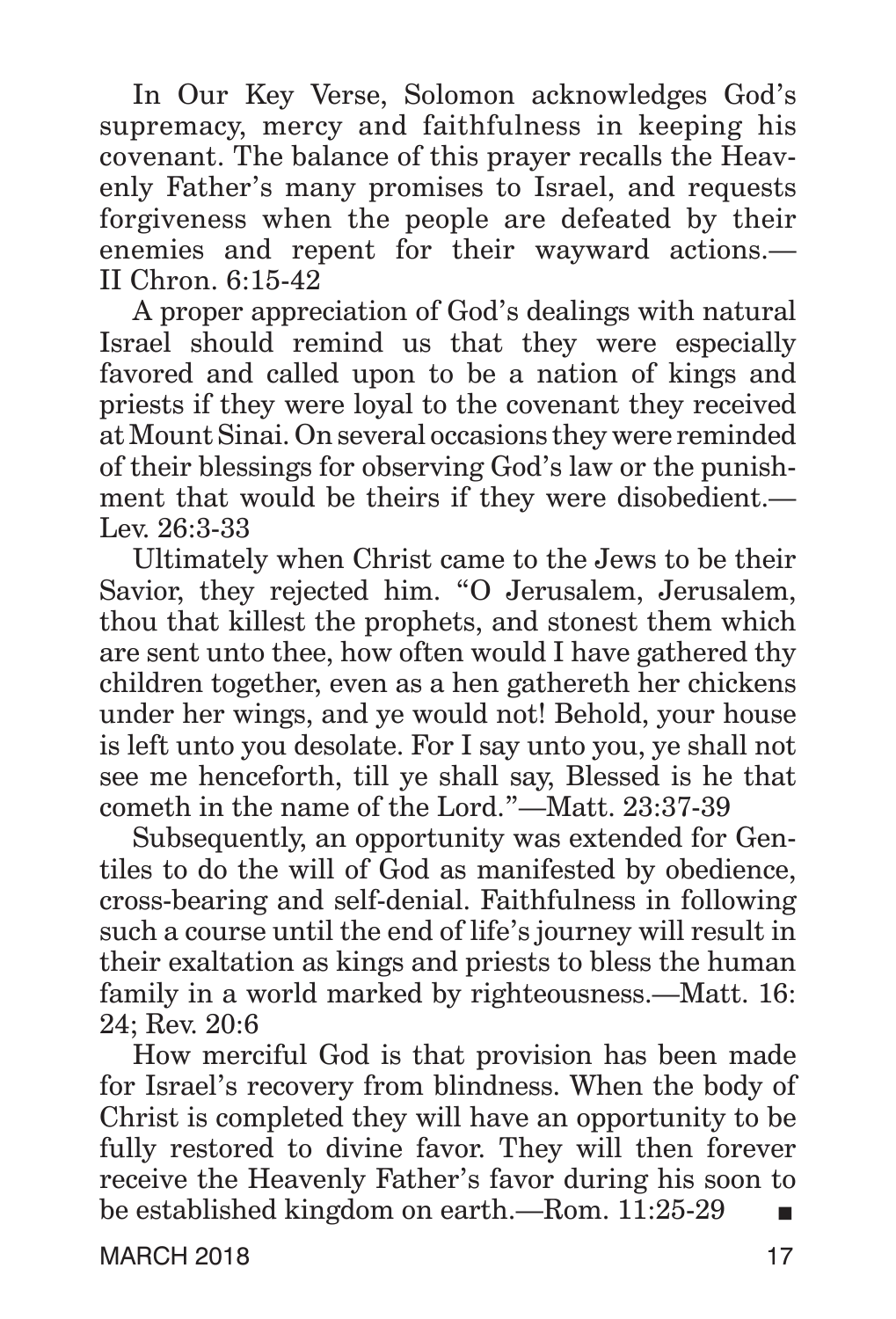# The People Praise the Lord

*Key Verse: "When all the children of Israel saw how the fire came down, and the glory of*   $$ *house, they bowed themselves with their faces to the ground upon the pavement, and worshipped, and praised the Lord, saying, For he is good; for his mercy endureth for ever." —II Chronicles 7:3*

#### *Selected Scripture: II Chronicles 7:1-9*

AT THE CONCLUSION OF Solomon's prayer, fire came down from heaven and consumed the burnt offering and sacrifices offered in connection with the Temple dedication ceremony. This manifested divine approval, and was so magnificent a sight that the priests could not yet enter therein because "the glory of the LORD" filled the Temple.—II Chron. 7:1,2

Our Key Verse illustrates the effect of this vivid portrayal of the divine presence among Israel. All the people responded with reverence and awe, bowing with their faces to the ground in worship and glory to God for his boundless goodness and mercy.

The foregoing is one of several Scriptural references reflecting the manifestation of divine acceptance of a burnt offering when the Jews displayed reverence for the Heavenly Father. For example, on one occasion, Israel had again fallen into idol worship. The prophets of Baal called upon their false god to consume a sacrifice at Mount Carmel, but despite their pleadings throughout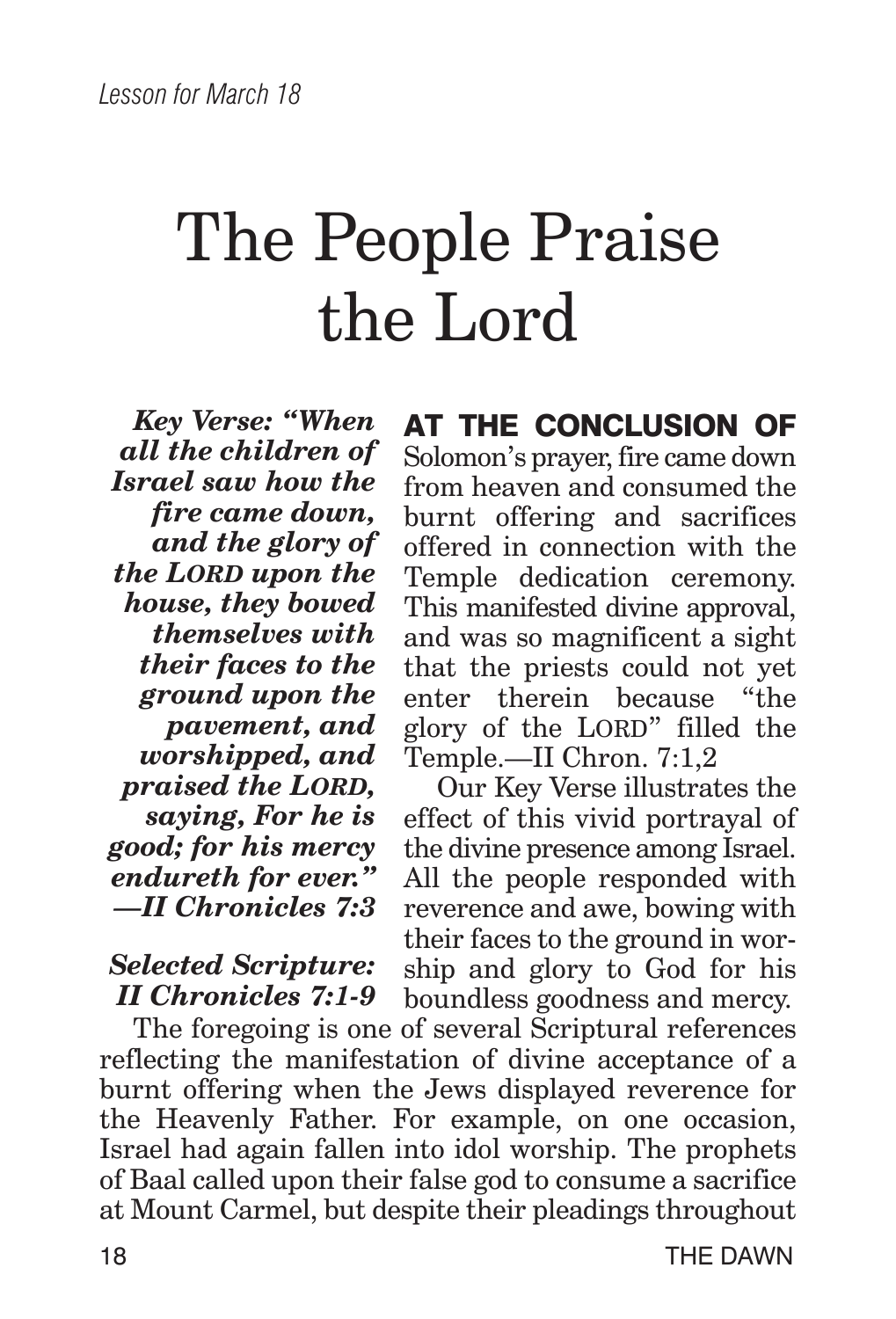the day, this could not be accomplished. In the evening, Elijah drenched an altar with several barrels of water, upon which a bullock was laid. When he called upon the Lord, fire consumed the burnt sacrifice as well as the wood, stones, dust and even the water in the trench. The people then fell on their faces and worshiped Israel's true God.—I Kings 18:17-39

As appropriate as the praise and worship proved to be in connection with the dedication of Solomon's Temple, the use of thank offerings through blood sacrifices by the king and the people was also an important aspect of demonstrating Israel's special relationship with God. Moreover, Solomon's immense gratitude for this occasion was reflected by his offering of 22,000 oxen and 120,000 sheep. This staggering number seems especially difficult to visualize. The priests were actively involved in administering these sacrifices, and it was necessary for Solomon to consecrate additional space in the court surrounding the Temple because the altar that was used initially could not accommodate all the offerings. Throughout this joyous occasion the Levites also participated by using their musical instruments.—II Chron. 7:4-7

The timing of this celebration occurred when the people from all parts of Israel traveled to Jerusalem to celebrate a special feast. For seven days they lived in booths as a reminder of how God delivered them from Egyptian bondage, and was with them as they wandered in the desert for forty years and lived in tents.—Lev. 23:34-43

Although the week-long feast was an annual requirement, in this special case the Israelites had gathered together to also witness the dedication of the Temple. The activities ended with an extra day of holy convocation. (Lev. 23:36; Num. 29:35) After this Solomon decreed the people should return to their homes. Having completed the dedication of the Temple, Solomon built his palace, and his fame became renown during a time of Israel's glory.—I Kings  $7:1$ ; II Chron.  $7:8-11$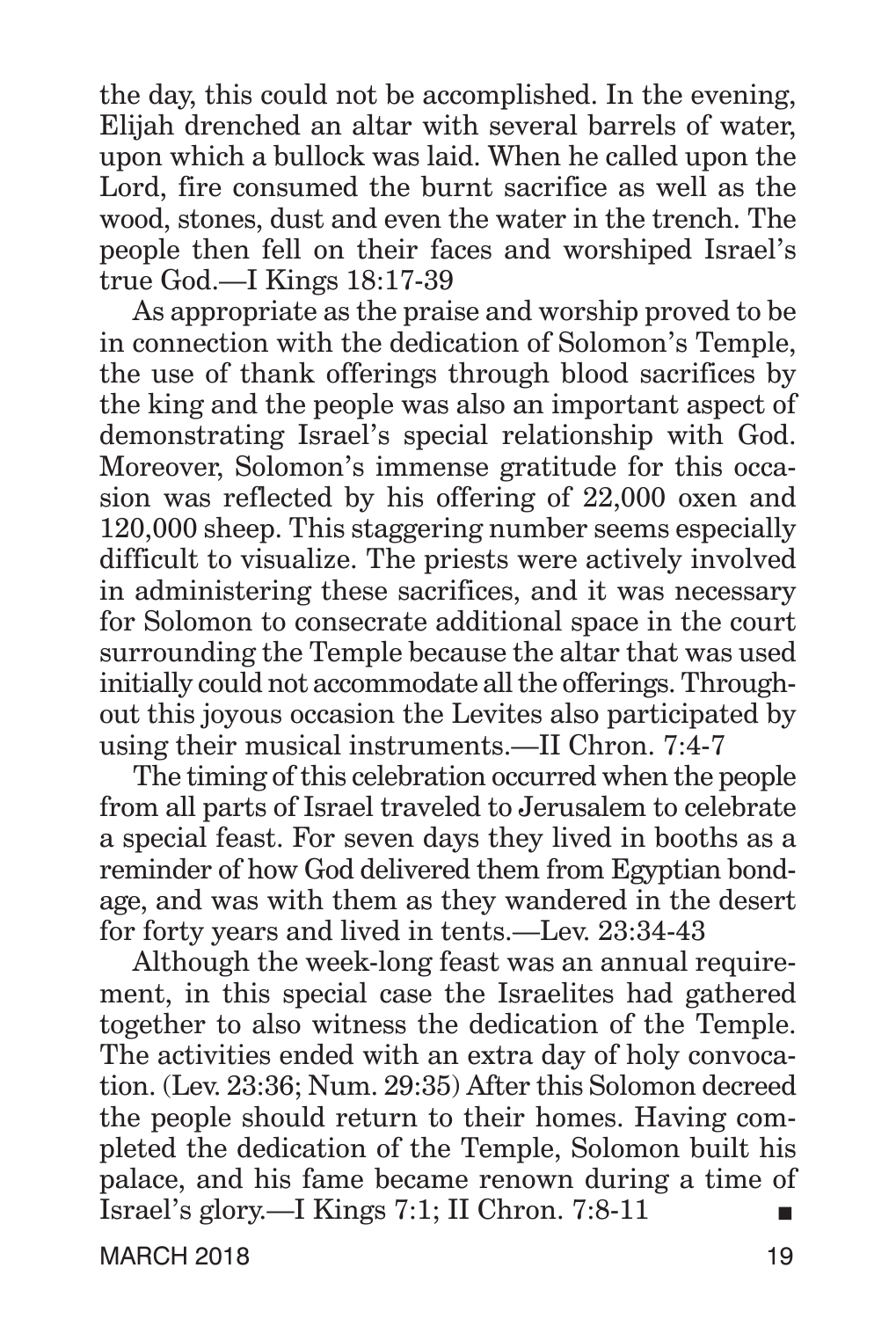# Pray and Seek God's Face

*Key Verse: "If my people, which are called by my name, shall humble themselves, and pray, and seek my face, and turn from their wicked ways; then will I hear from heaven, and will forgive their sin, and will heal their land." —II Chronicles 7:14*

#### *Selected Scripture: II Chronicles 7:12-22*

#### GOD RESPONDED TO SOL-

omon's prayer of dedication by indicating that he had accepted the Temple by choosing it for worship and to offer sacrifices. He would also hear their prayers for forgiveness made at this place when they repented from wickedness and transgressions.—II Chron. 7:12-16

Our Key Verse emphasizes the necessity for humility and prayer in order for the people of Israel to be restored to God's favor. As part of a stern warning, the Lord informed Solomon that his kingdom would be fully

established if he obeyed God's commands. However, if unfaithful, the nation would go into exile and even the glorious Temple could be destroyed by its enemies. vss. 17-22

During the early portion of Solomon's reign, he had many impressive achievements which resulted in his personal fame and a relative peace with Israel's neighbors. His immense wealth and great wisdom were legendary, causing other rulers from afar such as the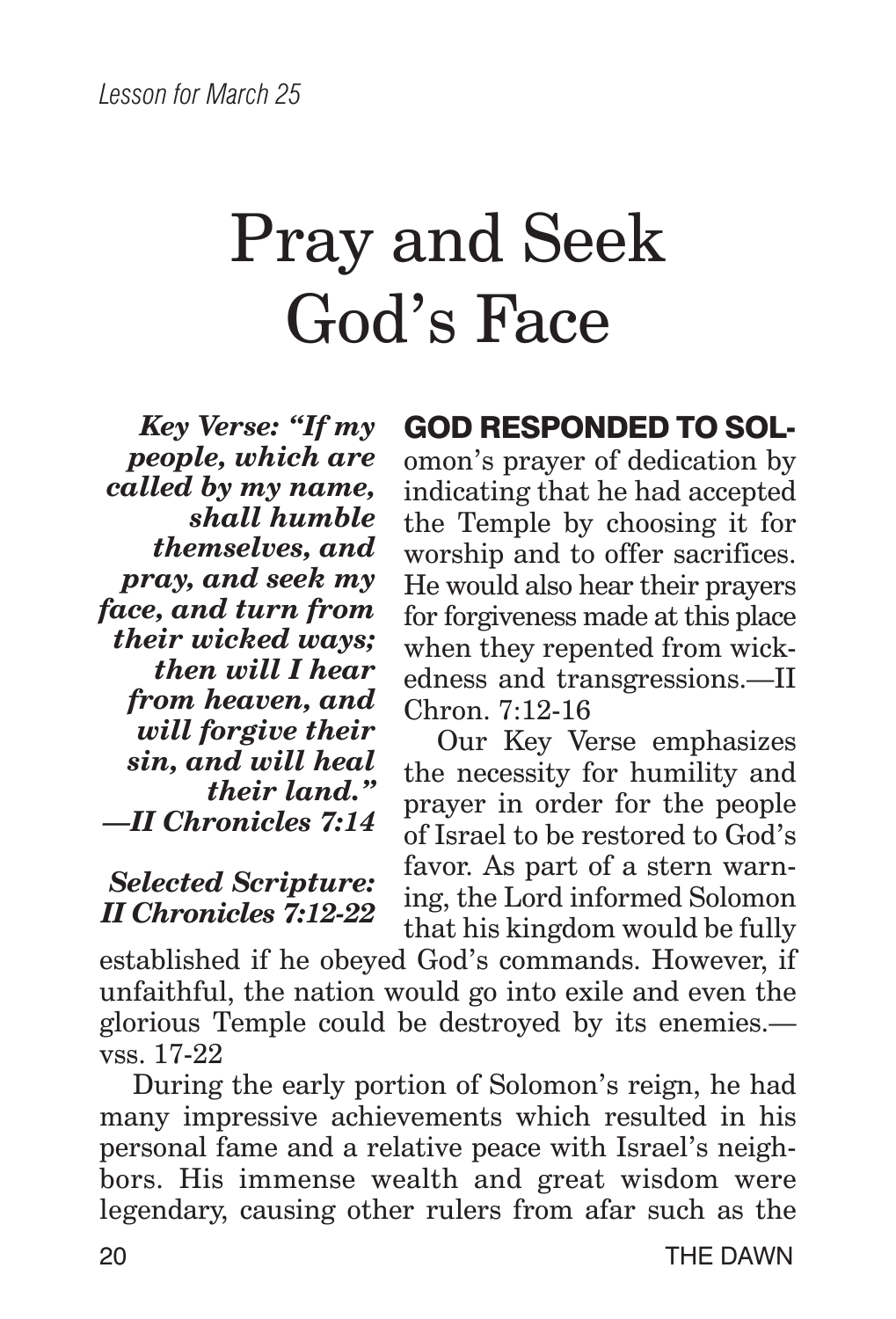Queen of Sheba to pay him homage. It might have been supposed that his love for God and faithfulness would cause his kingdom to prosper indefinitely, but such proved not to be the case. During later years, Solomon's loss of reverence for God ultimately led to his monarchy becoming divided after his death.

"For it came to pass, when Solomon was old, that his wives turned away his heart after other gods: and his heart was not perfect with the LORD his God, as was the heart of David his father. For Solomon went after Ashtoreth the goddess of the Zidonians, and after Milcom the abomination of the Ammonites. And Solomon did evil in the sight of the LORD, and went not fully after the LORD, as did David his father."—I Kings 11:4-6

Many years later, in a vision, the Prophet Ezekiel saw God's glory depart from the Temple when the Babylonians took Judah into captivity. (Ezek. 10:18,19) However, the promise of Israel's future restoration during a time of peace was also prophesied.—Ezek. 43:2-5

Of special significance to us is the fact that Christians are pictured as part of a temple class. "Know ye not that ye are the temple of God, and that the Spirit of God dwelleth in you? If any man defile the temple of God, him shall God destroy; for the temple of God is holy, which temple ye are." $\overline{\phantom{0}}$  Cor. 3:16,17

Solomon's Temple was established as a place of meeting between God and Israel through its priesthood. The grander application of this illustration will be fulfilled as God will bless the human family through the royal priesthood, consisting of our glorified Lord and his faithful church.—I Pet. 2:9

If we are faithful to our calling we will be empowered to help eradicate death, sorrow, crying and pain. (Rev. 21:3,4) At that time the entire human family will receive God's favor during a kingdom of peace established by the "greater than Solomon," the Christ, Head and  $\Box$  Body.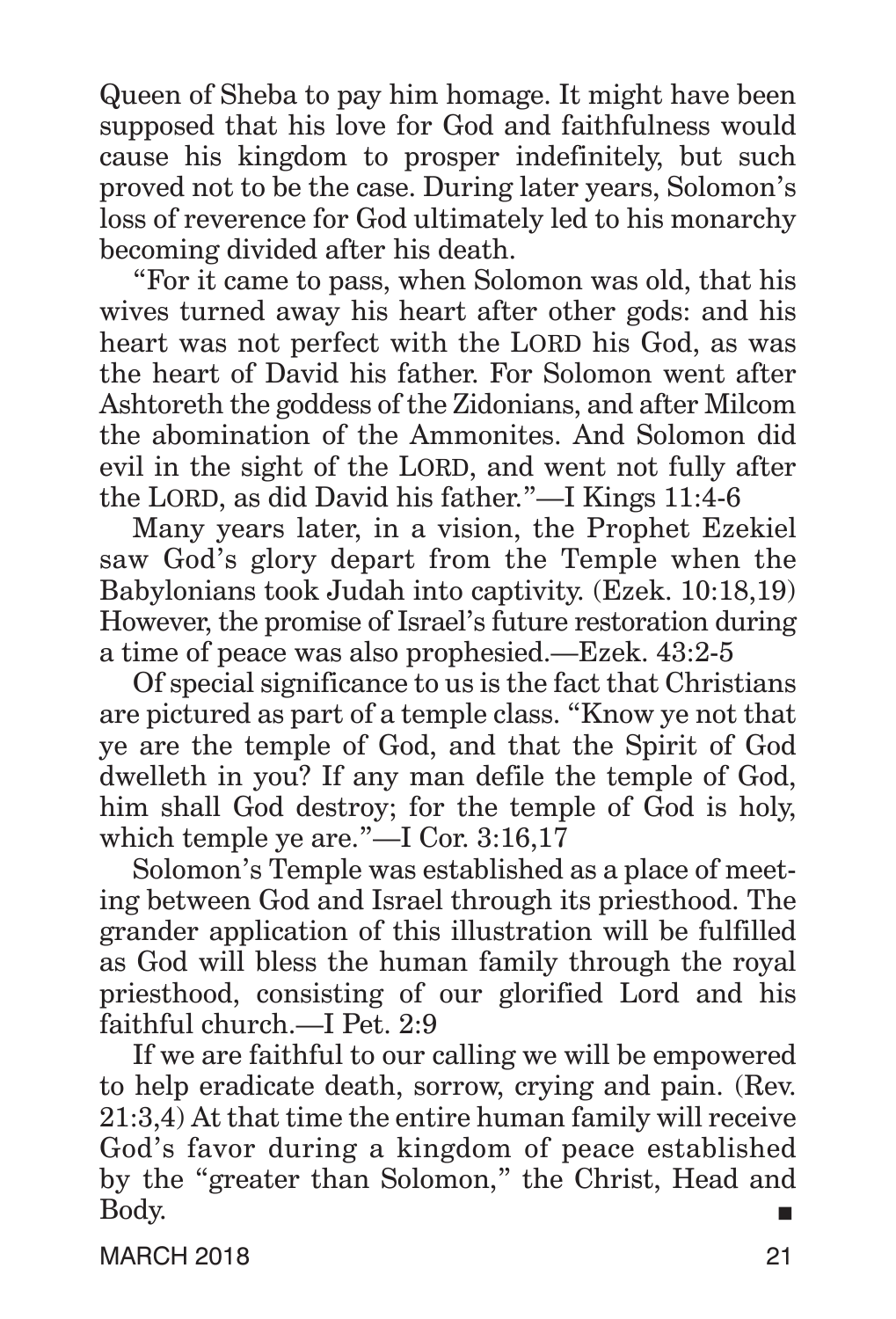# Remembering Christ—Our Passover Lamb

*"Christ our passover is sacrificed for us: Therefore let us keep the feast." —I Corinthians 5:7,8*

ON THAT PORTENTOUS evening in Jerusalem nearly twenty centuries ago, pious Jews were gathering with their families in preparation for the annual celebration of the feast of the Passover. For

one small group, this evening held even greater interest, and premonition. He whom they so dearly loved, and to whom they had been looking for the realization of their long delayed expectations, had been making foreboding statements which both puzzled and troubled them. Only a short time earlier he had told them that he must go to Jerusalem and suffer many things from the religious leaders, be killed, and then rise again the third day. On another occasion he had said that he must lay down his life, but would then take it back again.—Matt. 16:21; John 10:15,17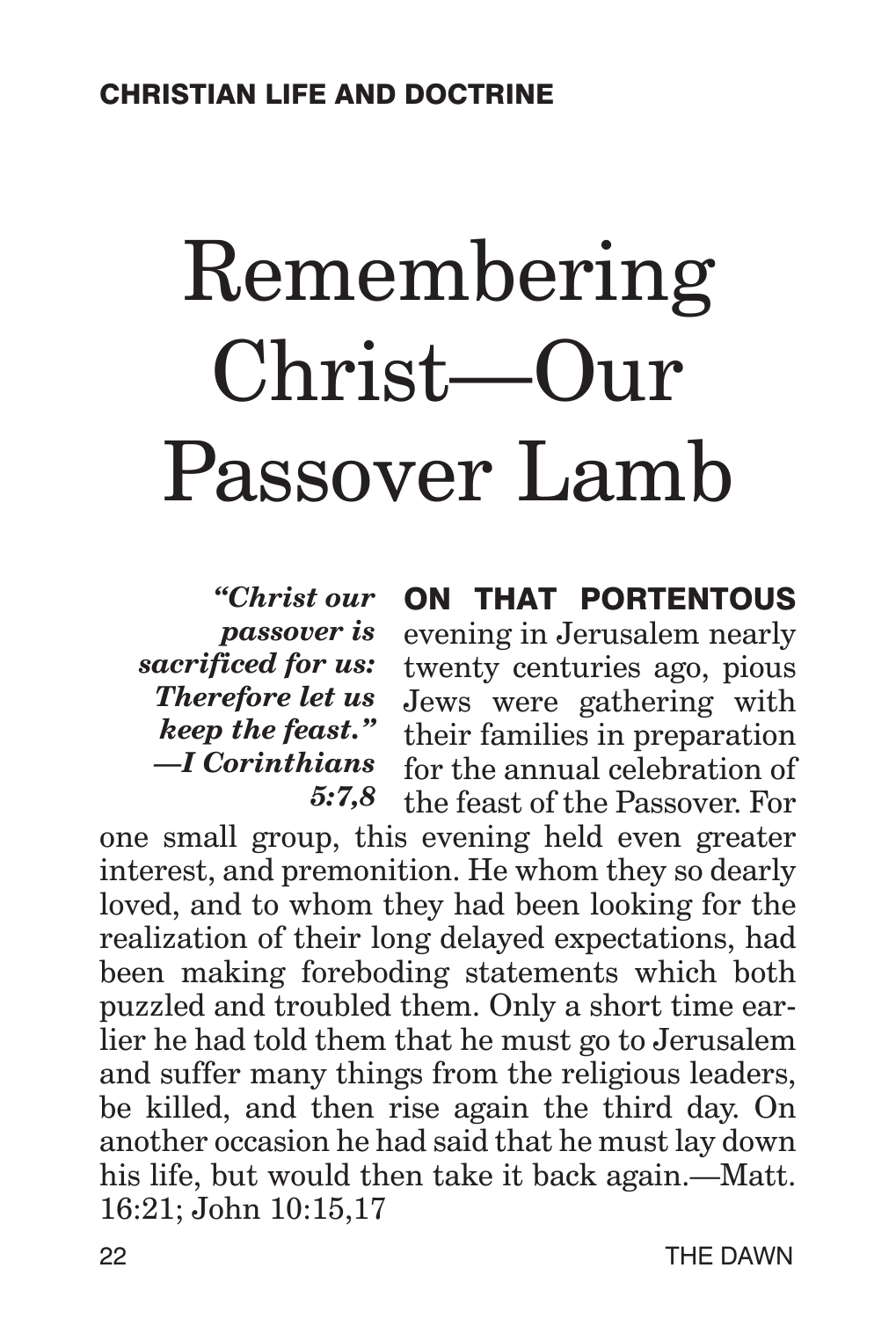These were strange words from one who had been talking of establishing a kingdom, in which they had been led to believe they would share. When one of his followers objected that Jesus said he would expose himself to suffering and death, the Master used the occasion to invite them, also, to lay down their lives. His words were: "If any man will come after me, let him deny himself, and take up his cross, and follow me. For whosoever will save his life shall lose it: and whosoever will lose his life for my sake shall find it."—Matt. 16:24,25

Now, having followed his instructions to prepare the Passover, this little band of twelve had gathered with their Master in a private "upper room" to celebrate the feast. (Luke 22:7-13) As they sat together, there came another of those strange statements. "He said unto them, With desire I have desired to eat this passover with you before I suffer: For I say unto you, I will not any more eat thereof, until it be fulfilled in the kingdom of God. And he took the cup, and gave thanks, and said, Take this, and divide it among yourselves: For I say unto you, I will not drink of the fruit of the vine, until the kingdom of God shall come. And he took bread, and gave thanks, and brake it, and gave unto them, saying, This is my body which is given for you: this do in remembrance of me. Likewise also the cup after supper, saying, This cup is the new testament in my blood, which is shed for you."—vss. 15-20

#### THE BONDAGE IN EGYPT

The Jewish celebration known as the Passover, together with its deep significance, came into being out of the agony and despair of the bondage of the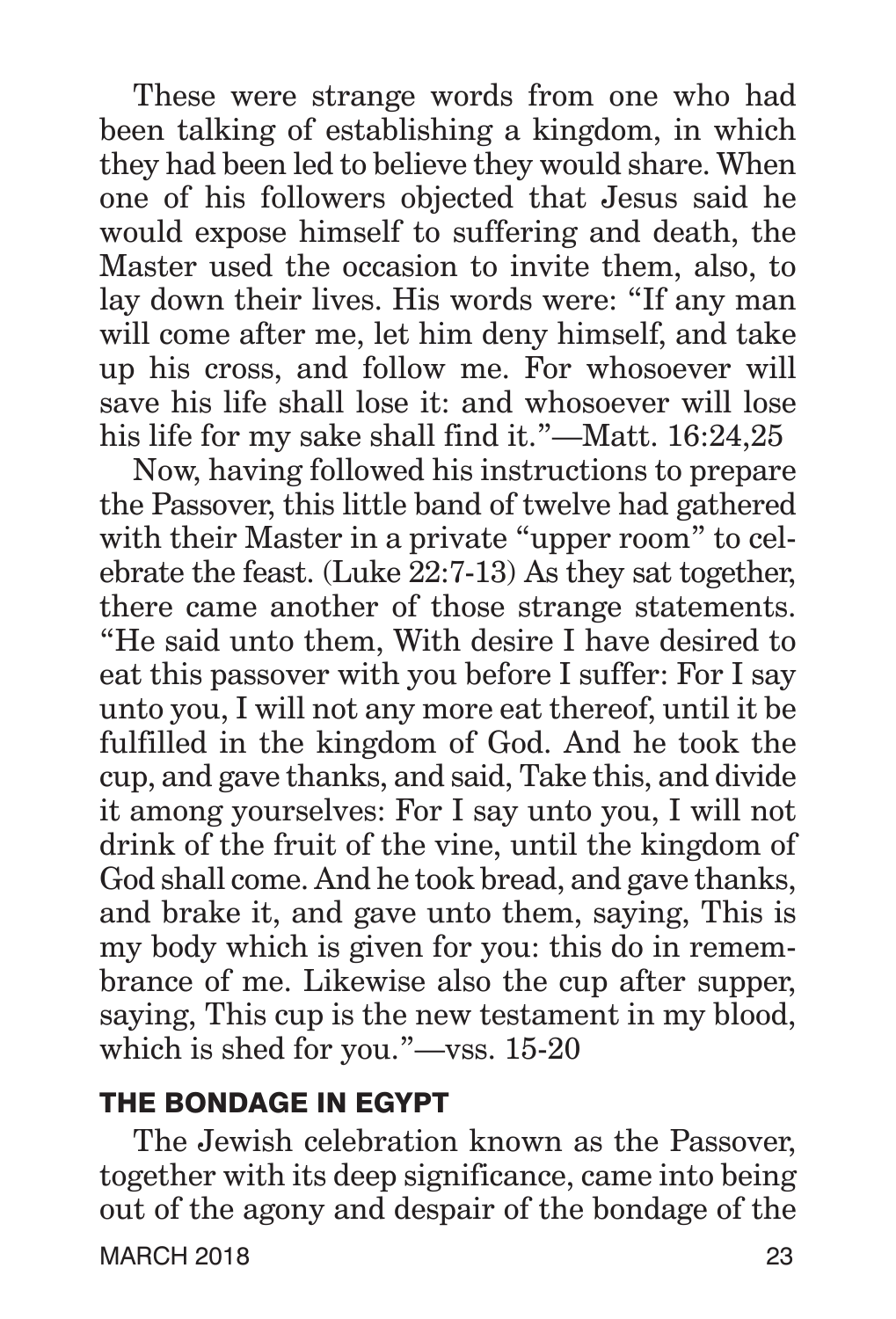Israelites in Egypt. They had gone there as a small number at the invitation of Pharaoh, on Joseph's request, in order to escape the famine in the land of Canaan. There they had prospered, and they and their flocks and herds increased mightily.—Gen. 47:1-6; Exod. 1:7

In the course of time, however, there arose a new Pharaoh "which knew not Joseph." As he observed the multiplication of the Jews in their midst he began to fear for the safety of his own people. The burdens which Pharaoh then forced upon the Israelites to restrain their increase became intolerable. They cried to God for relief. In answer to their cries, Moses was sent to deliver them from the hand of their oppressors. Under the direction of God, Moses brought various plagues on the land.—Exod. 1:8- 14; 2:23-25; chap. 7-10

#### THE LAMB WITHOUT BLEMISH

The last of these plagues, and the most grievous, was the slaying by the destroying angel of all of the firstborn of Egypt, both of man and of animals. However, the firstborn of the children of Israel were spared. God had instructed the Israelites that, in the evening of the fourteenth day of the month, each household was to slay a lamb "without blemish." The blood of this lamb was to be sprinkled on the two side posts and on the upper door post of the houses in which it was to be eaten. The lamb was to be eaten "in that night, roast with fire, and unleavened bread; and with bitter herbs … his head with his legs." Nothing was to be allowed to remain; anything not consumed was to be burned by fire in the morning.—Exod. 11:1-7; 12:1-10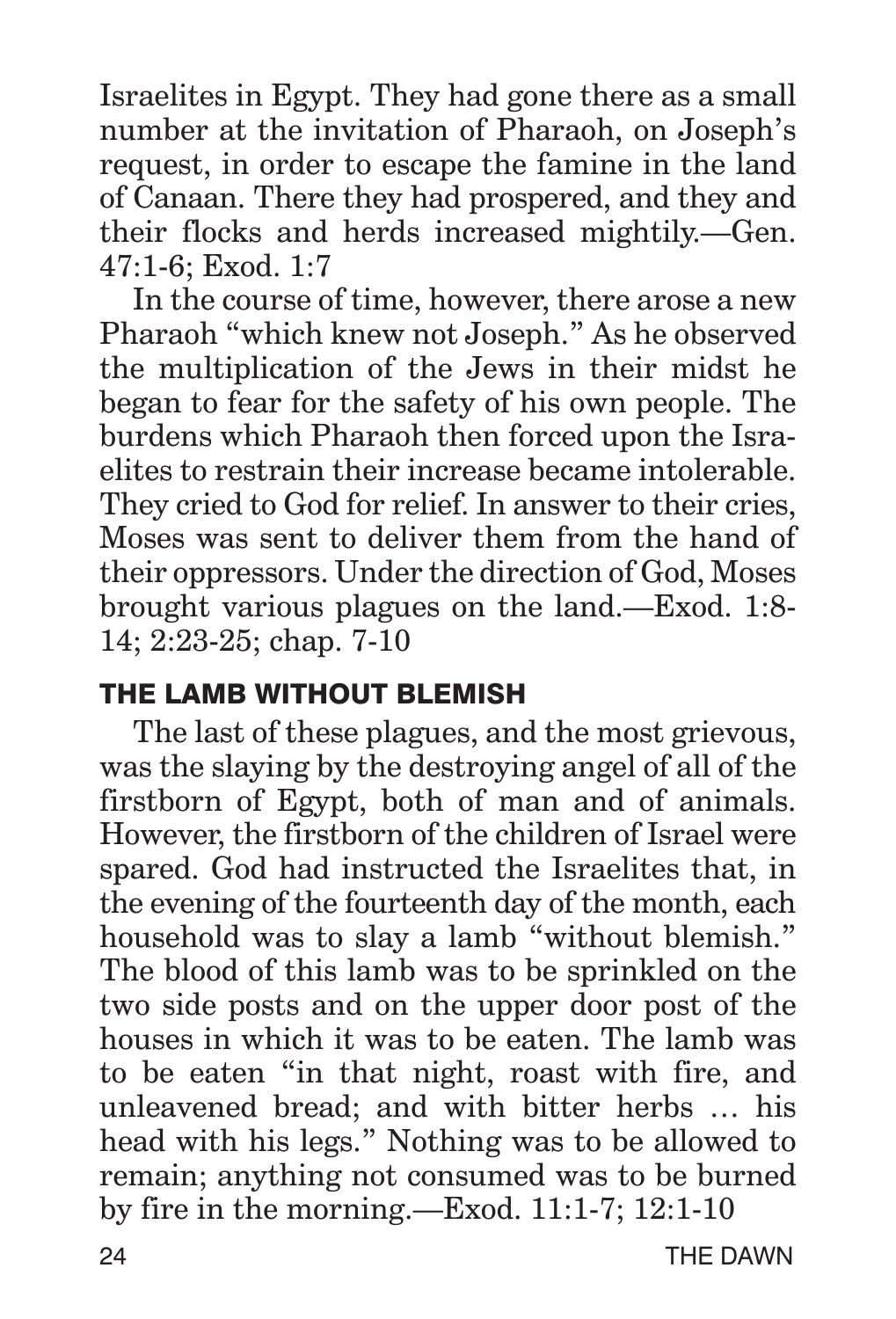The manner of eating the lamb was also significant. "Thus shall ye eat it; with your loins girded, your shoes on your feet, and your staff in your hand; and ye shall eat it in haste: it is the LORD'S passover." God then told them that he would pass through the land of Egypt that night, and would smite all the firstborn, both man and beast, but the blood of the slain lamb on the door posts and lintels of the homes of the Israelites would protect the firstborn within.—vss. 11-13

At midnight all the firstborn of Egypt, including even the firstborn of Pharaoh, were smitten of the Lord, as well as the firstborn of their cattle. There was not a house of the Egyptians in all the land that escaped. Indeed, so great was their consternation and dismay that Pharaoh rose up in the night. He called Moses and Aaron to him and ordered the Israelites, with their flocks and herds, to leave the land immediately. (vss. 29-42) Thus it was that the mighty hand of God accomplished the release of the nation from their bondage in Egypt. It was the terror and discomfiture occasioned by the plagues brought by the Lord, particularly that final, dread affliction involving the slaying of all the firstborn of the Egyptians, that secured their release.

God admonished the Israelites that "this day shall be unto you for a memorial; and ye shall keep it a feast to the LORD throughout your generations; ye shall keep it a feast by an ordinance for ever." (Exod. 12:14) When they should finally come into the promised land of Canaan, they were to keep the feast, and explain to their children that it was the sacrifice of the Lord's Passover. It was to be a continual reminder that God had passed over the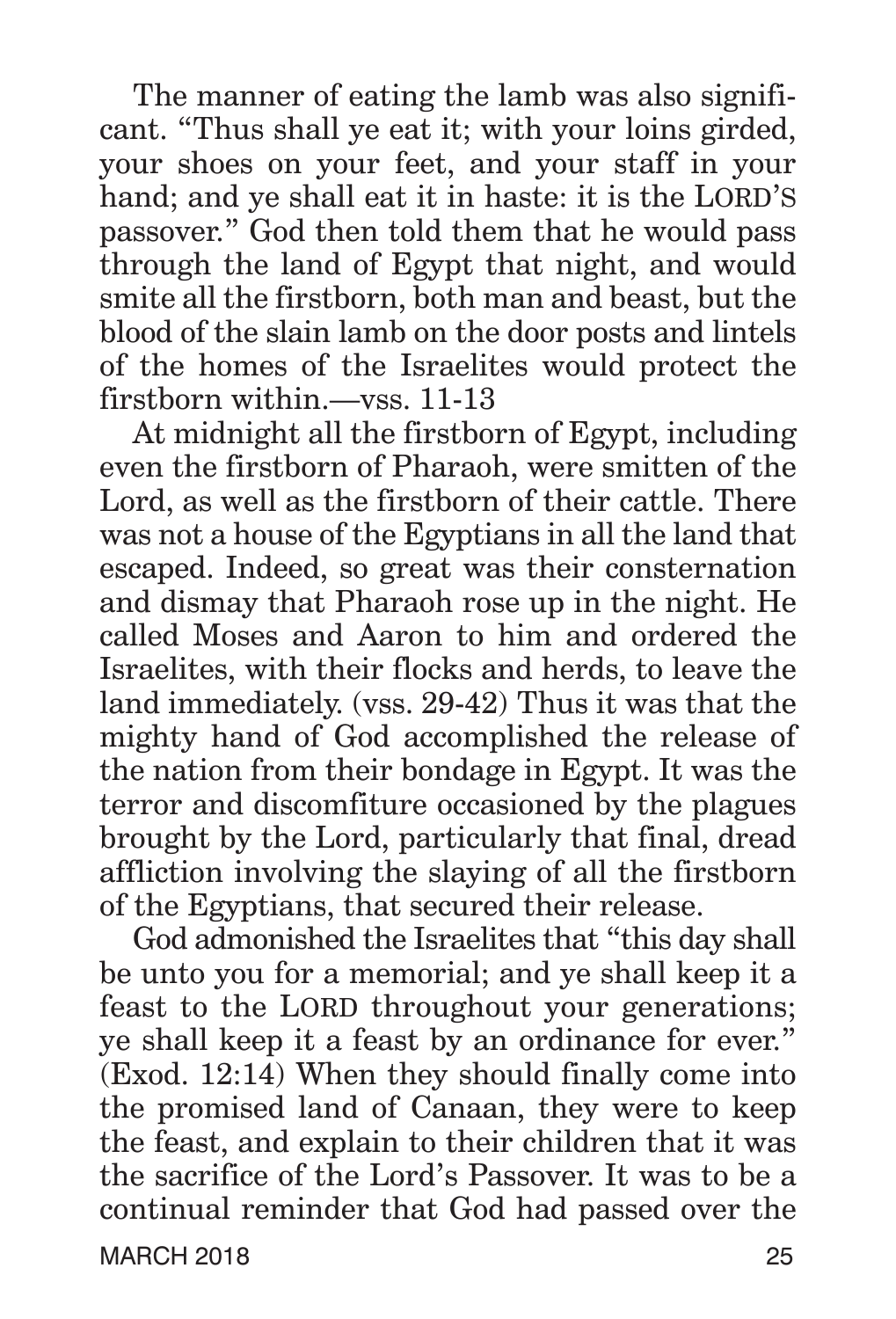houses where the firstborn of the children of Israel in Egypt dwelt, and delivered them from their oppressors. It was "a night to be much observed unto the LORD for bringing them out from the land of Egypt: this is that night of the LORD to be observed of all the children of Israel in their generations."—Exod. 12:24-27,42

#### "THE FIRSTBORN … ARE MINE"

At the time of the Passover experience in Egypt, God gave instructions on another significant point. He said to Moses, "Sanctify unto me all the firstborn, whatsoever openeth the womb among the children of Israel, both of man and of beast: it is mine." (Exod. 13:2) On the eve of the deliverance of the Israelites, the lives of the firstborn alone were in danger. These were God's special concern, and he had prepared a sure refuge for them—the covering blood of the lamb. All of the firstborn who availed themselves of this blessed provision were saved alive during that terrible night. Therefore, God counted these to be his. "All the firstborn of the children of Israel are mine, both man and beast: on the day that I smote every firstborn in the land of Egypt I sanctified them for myself." (Num. 8:17) These were to be sanctified, or set apart, as his own distinct possession, and to perform special service under his direction.

Later, for convenience, these firstborn were exchanged as a group for the Levitical tribe of Israel. The tribe of Levi thus became the Lord's, and they were appointed "to do the service of the children of Israel in the tabernacle of the congregation." (vss. 18,19) Aaron and his sons, themselves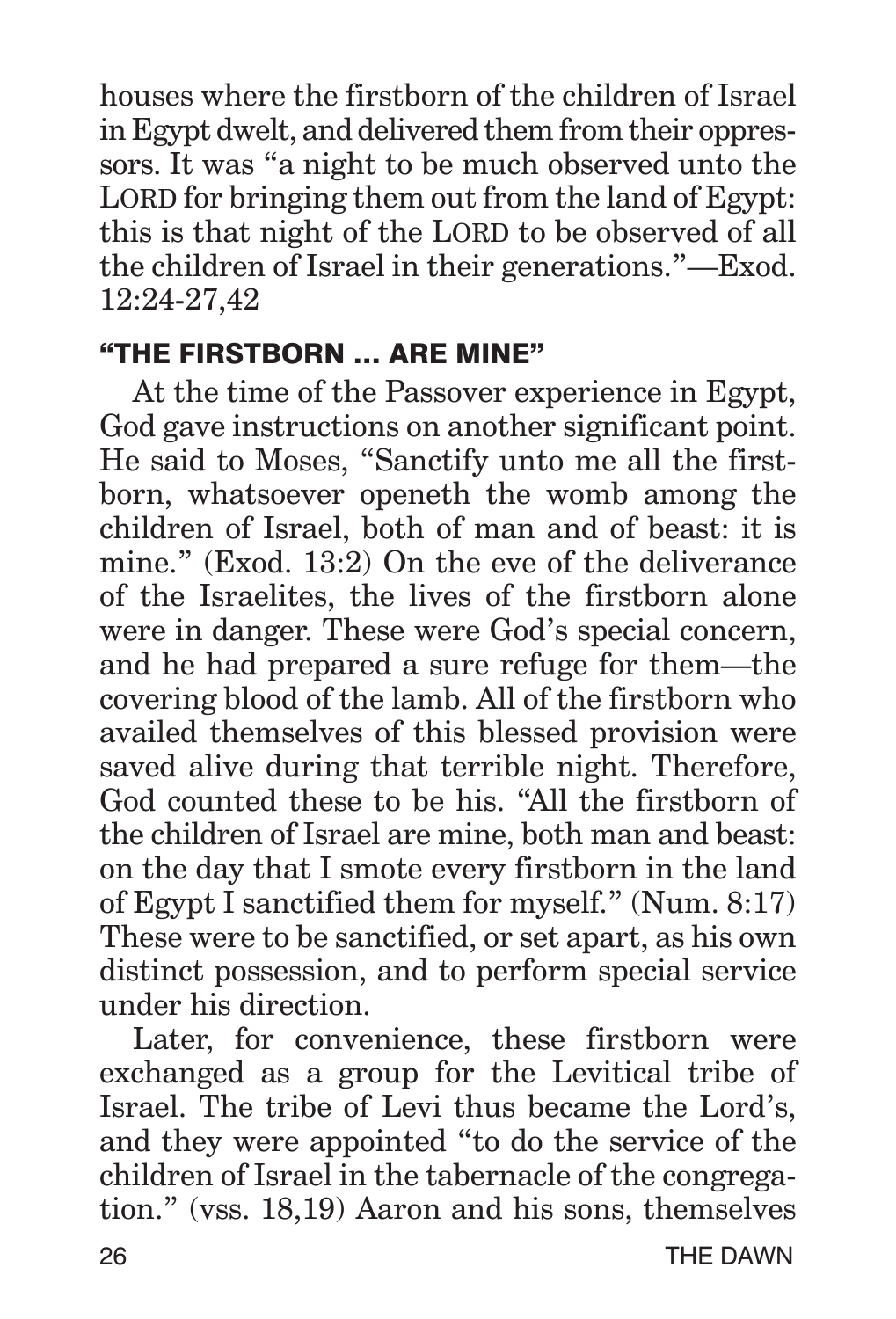of the tribe of Levi, were consecrated into the priesthood, the Levites having been chosen to be the priestly tribe. (Num. 26:59; Exod. 28:1-4) In the subsequent division of the land of Canaan the tribe of Levi had no inheritance, but were supported by tithes supplied by the remaining tribes. (Num. 18:20,21) The duties of the Levites and priests were many. Perhaps the most important, however, was on the annual "day of atonement," when the high priest was to sacrifice the bullock and the Lord's goat as an offering for sin, "to make an atonement for the children of Israel for all their sins once a year."—Lev. 16:1-34; 23:26-28

#### "REMEMBER THIS DAY"

After God directed Moses relative to the setting apart to him of all the firstborn, Moses again reminded the people of the importance of the experience through which they had just passed. "Remember this day, in which ye came out from Egypt, out of the house of bondage. ... And it shall be when the LORD shall bring thee into the land of the Canaanites, … that thou shalt keep this service in this month. … And thou shalt shew thy son in that day, saying, This is done because of that which the LORD did unto me when I came forth out of Egypt. … And it shall be for a token upon thine hand, and for frontlets between thine eyes: for by strength of hand the LORD brought us forth out of Egypt."—Exod. 13:1-16

The "frontlets" here mentioned are believed to have been small leather pouches containing strips of parchment on which were written four passages of Scripture. These dealt specifically with God's deliverance of the nation from bondage, his promise to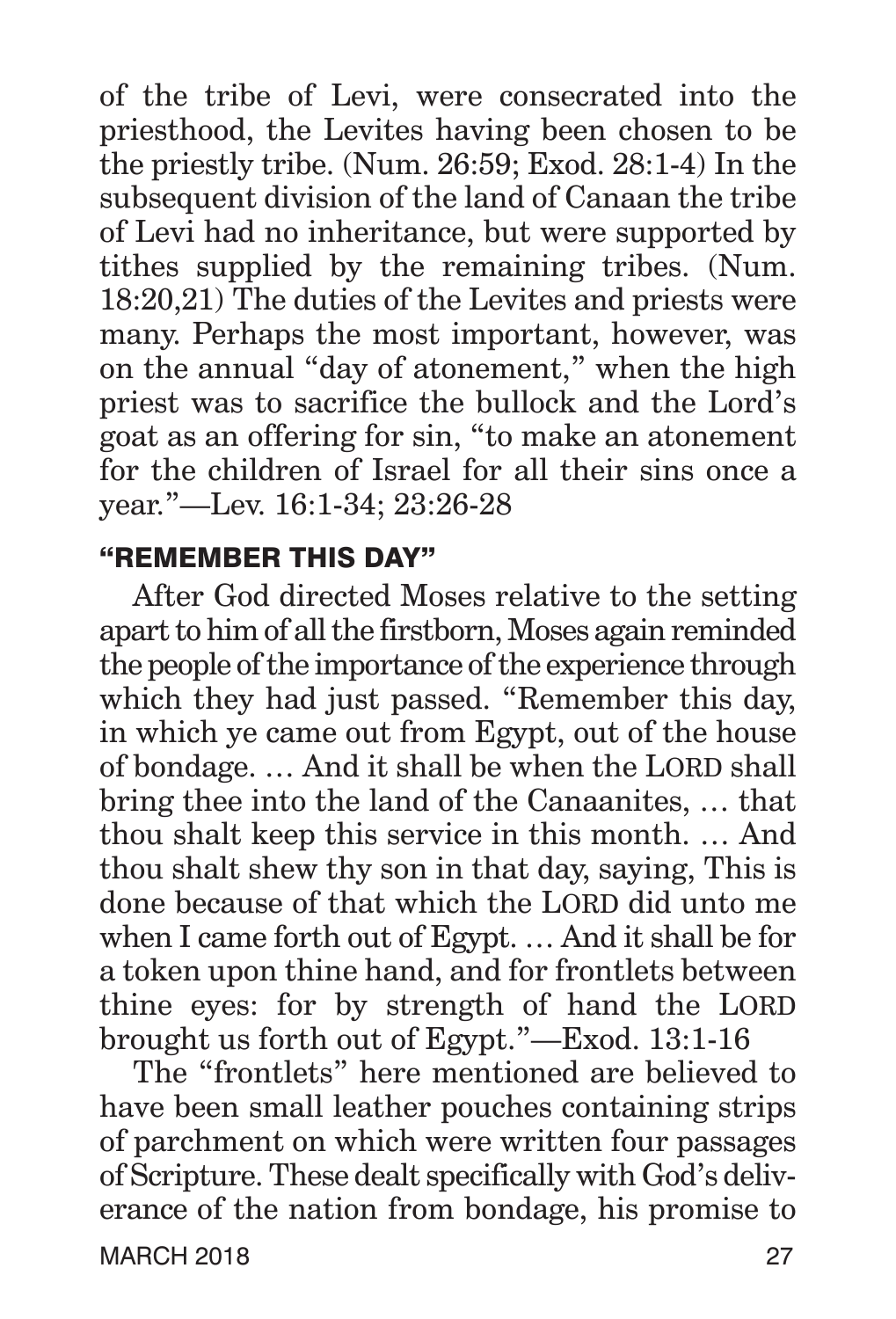bring them into the land of Canaan, and the setting apart of the firstborn as belonging to him. It is also thought that they contained a summary of the Ten Commandments, instructions to memorialize the Passover, and strict admonitions to teach all these things to their children.

God told them that the memory of all his instructions and commands should be in their hearts. (Deut. 6:6) However, to assist them that they might always walk in his ways, they were instructed also to "write them upon the posts of thy house, and on thy gates."  $(vs. 9)$  The frontlets, which were to be bound on their arms, or worn on their foreheads, were to serve as additional reminders of these things. In the New Testament these frontlets are called "phylacteries," from a Greek word meaning a safeguard, or guard case. (Matt. 23:5) By wearing these on their arms and on their foreheads, the Israelites would be reminded of God's goodness to them, and of his instructions and commandments, so that they might guard themselves from forsaking his paths.

#### A SHADOW OF THINGS TO COME

That remarkable experience in the life of the nation of Israel is still most dear to the hearts of reverent Jews the world over. However, it is of special interest to the church of the Gospel Age. The Apostle Paul tells us that those things which happened to Israel were "a shadow of good things to come." (Heb. 10:1) Jesus was a Jew, born under the Law, and subject to all its provisions and ordinances, including the observance year by year of the feast of the Passover. Accordingly, he and his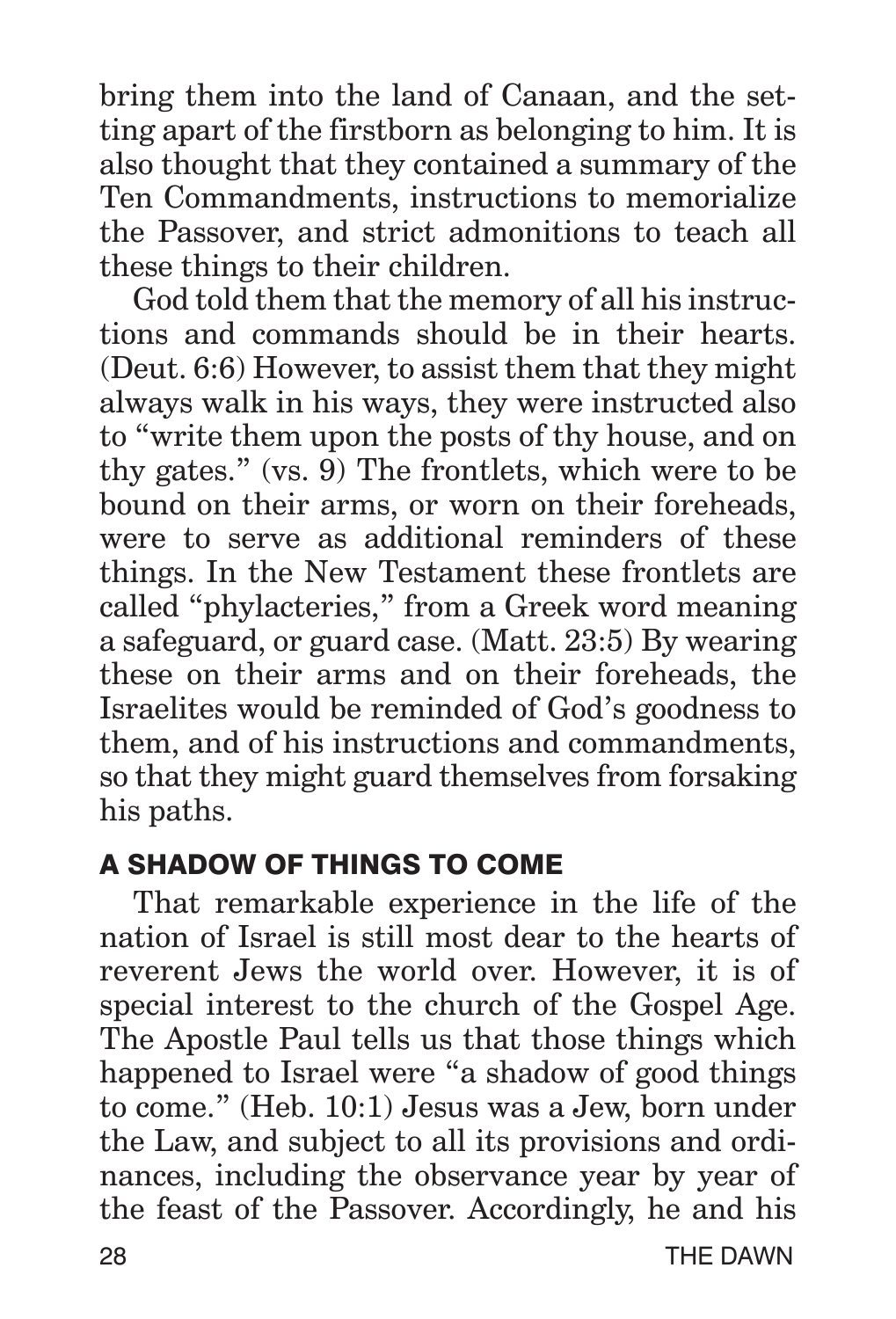twelve disciples had come together in the upper room on that fateful evening for this purpose.

By his knowledge of prophecy, Jesus understood that his time had come, for he was destined, as the Jews' Messiah, to be "cut off." (Dan. 9:24-27) He knew also that the Passover lamb that was slain in Egypt on the fourteenth day of the first month in the evening, and whose blood provided protection for the firstborn of Israel, pictured himself. He was that perfect Lamb of God who would give his life as a ransom for the whole world. (John 1:29) He was about to fulfill all of these prophetic "shadows" by giving his life on behalf of all mankind.

Knowing these things, Jesus spoke to his beloved disciples in that upper room. We again quote the words of Luke's account: "He took the cup, and gave thanks, and said, Take this, and divide it among yourselves: For I say unto you, I will not drink of the fruit of the vine, until the kingdom of God shall come. And he took bread, and gave thanks, and brake it, and gave unto them, saying, This is my body which is given for you: this do in remembrance of me. Likewise also the cup after supper, saying, This cup is the new testament in my blood, which is shed for you." (Luke 22:17-20) Anticipating the events of the morrow, when he would complete his sacrifice on the cross and so fulfill the requirements of the Law, we find Jesus initiating a new remembrance, or Memorial, of his impending death as the greater Passover Lamb.

On an earlier occasion the Jews had asked Jesus for a sign that they might believe in him, although just the day before he had fed five thousand from a few loaves and fishes. They reminded him that their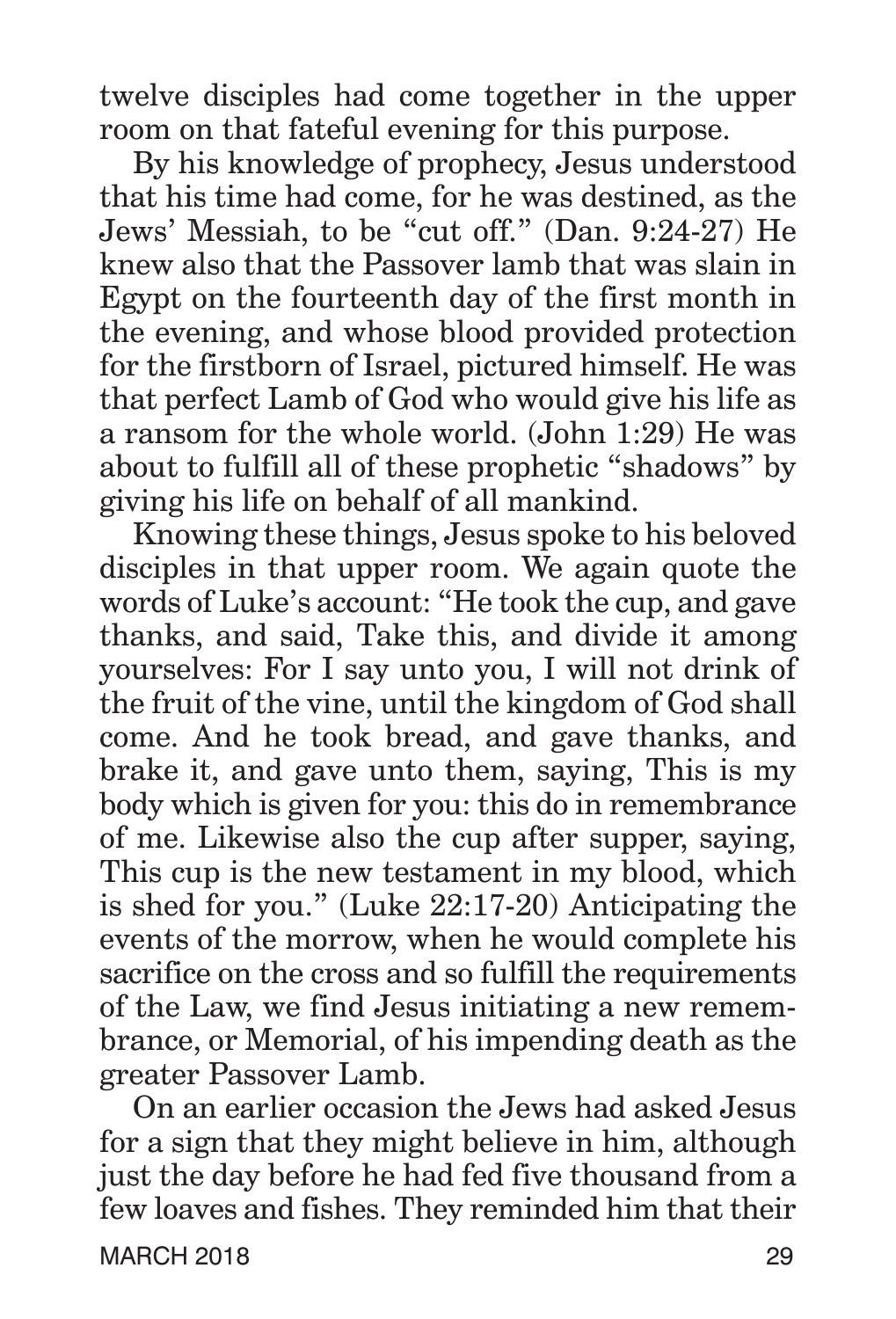fathers had eaten manna in the desert. Jesus replied: "I am that bread of life. Your fathers did eat manna in the wilderness, and are dead. … I am the living bread which came down from heaven: if any man eat of this bread, he shall live for ever: and the bread that I will give is my flesh, which I will give for the life of the world." The account then tells us that "The Jews therefore strove among themselves, saying, How can this man give us his flesh to eat? Then Jesus said unto them, Verily, verily, I say unto you, Except ye eat the flesh of the Son of man, and drink his blood, ye have no life in you."— John 6:48-53

In one sense the Jews were right. How could they eat his flesh, or drink his blood, a practice specifically forbidden under the Law? (Deut. 12:23) This was a "hard saying" to them, and we read from that time many of his followers left, and walked no more with him. (John 6:60,66) We need not think, however, that they fell into the error of some who believe that they actually partake of the literal flesh and blood of the Master. Jesus makes it clear in this passage that he was not speaking literally: "It is the spirit which gives Life. The flesh confers no benefit whatever. The words I have spoken to you are spirit and are Life."—vs. 63, *Weymouth New Testament*

The "bread" and "cup" that Jesus offered to his disciples in the upper room were merely symbols. The bread symbolizes his broken body, and the fruit of the vine his shed blood. (Luke 22:19,20; I Cor. 11:24-26) These together represent the sacrifice of his perfect human life on behalf of mankind. Our partaking of the bread and cup symbolizes our receiving the value, or merit, of Jesus' sacrifice,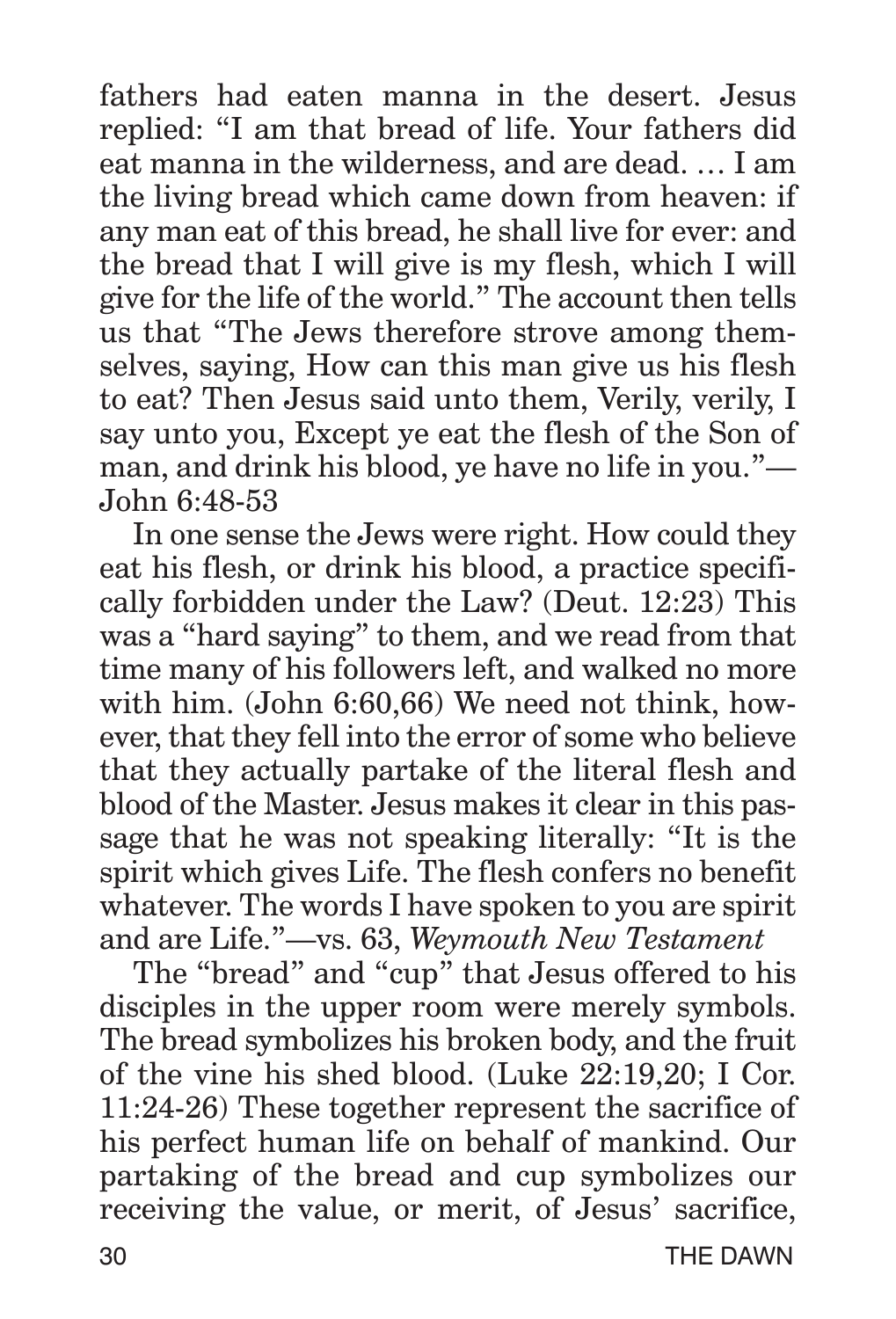and manifests our faith in him as our Redeemer. The faith thus manifested is the basis of our justification, or righteousness, accounted to us by God. "Therefore," Paul states, "being justified by faith, we have peace with God through our Lord Jesus Christ." (Rom. 5:1) How glad we are for this loving provision of the Heavenly Father on behalf of his "firstborn" of the present Gospel Age.

#### FIRSTFRUITS, AND AFTERFRUITS

Only the "church of the firstborn" have so far received the merit of Christ's sacrifice. (Heb. 12:23) These firstborn are also referred to in the Scriptures as "firstfruits." (James 1:18; Rev. 14:4) This implies that there will also be "afterfruits." Indeed, just as it was God's purpose that not only should the firstborn of Israel be delivered, but that the entire nation should he released from bondage, so also will it be in due time with the whole world of mankind. Jesus died, not for a few, but for all mankind. He "gave himself a ransom for all, to be testified in due time." He said that "the hour is coming, in the which all that are in the graves shall hear his voice, And shall come forth." Herein is God's great love for his fallen, human creation manifested. "For God so loved the world, that he gave his only begotten Son, that whosoever believeth in him should not perish, but have everlasting life."—I Tim. 2:5,6; John 5:28,29; John 3:16

There is a "due time" and order for these blessings to be bestowed upon mankind. The Apostle Paul makes this clear in his treatise about the resurrection. He tells us that "as in Adam all die," all who come into Christ "shall all *(Continued on page 36)*

MARCH 2018 31 31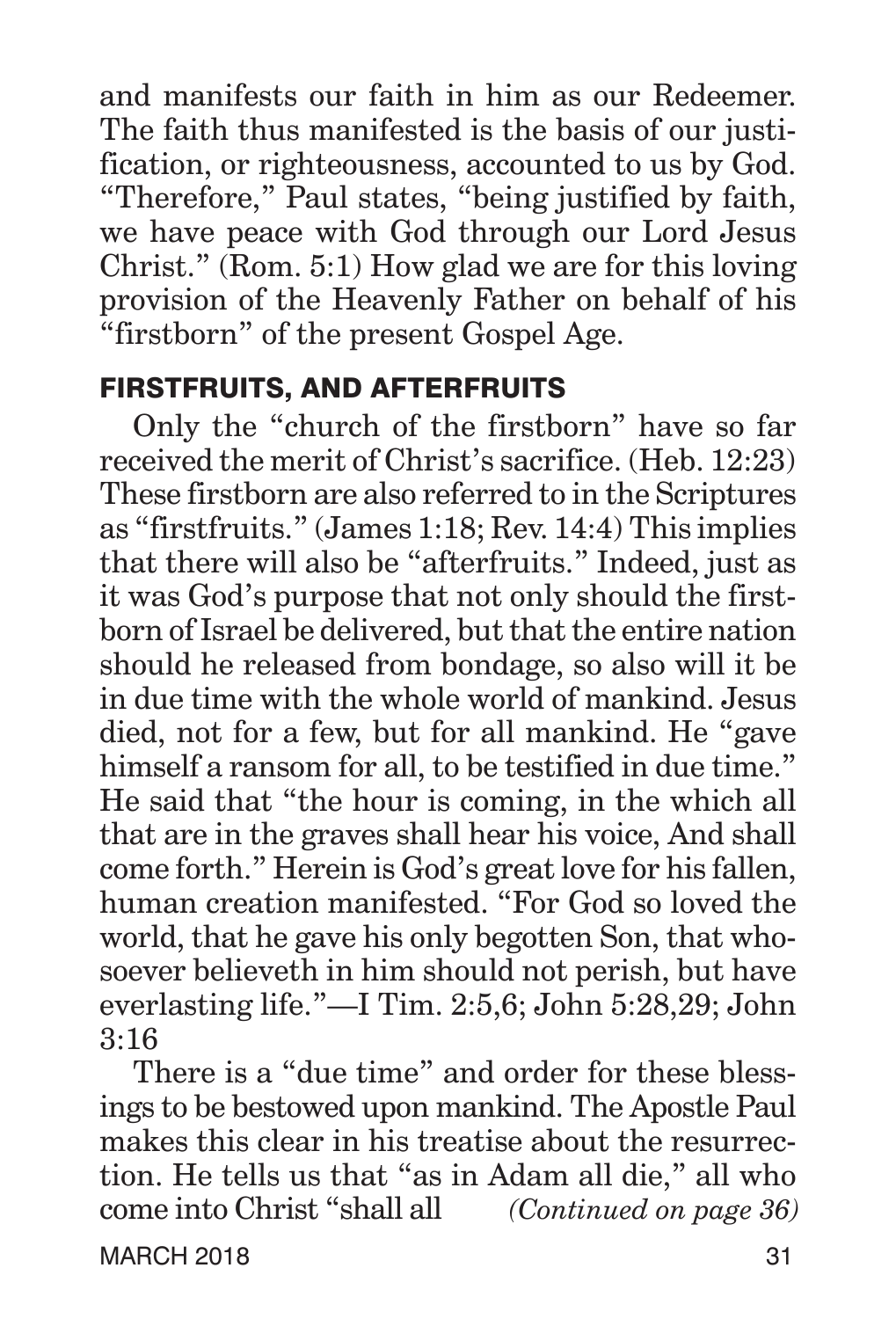### INFORMATIVE BOOKLETS . . .

**COMING BACK FROM HELL SOON**

A new approach to an old subject (Available in large print)

**CREATION** Examines the Genesis record

**DIVINE HEALING** When sickness and death will end (Available in large print)

**GOD AND REASON** How God will bring peace

**GOD HAS A PLAN** A comprehensive plan which will not fail

**GRACE OF JEHOVAH** God's appeal is through love

**HOPE** Comfort for our loved ones who mourn

**HOW GOD ANSWERS PRAYER** Comforting and reassuring

**LIFE AFTER DEATH** A bright future for all mankind

**THE LIGHT OF THE WORLD** Identifies the true witnesses of Jehovah and Jesus

**OUR LORD'S RETURN** Reveals the manner and purpose **PARADISE WITHOUT POLLUTION** God's solutions to man's problems

**REINCARNATION VERSUS RESURRECTION** Shows that life after death is through the resurrection

**A ROYAL NATION** Deals with British-Israel doctrines

**SCIENCE AND CREATION** Harmony of science and the Bible

**SPIRITUALISM—ITS CLAIMS** Can the dead communicate?

**THE TRUTH ABOUT HELL** What the Bible really says

**TO US THE SCRIPTURES CLEARLY TEACH** Six basic Bible doctrines concisely presented

**WHAT CAN A MAN BELIEVE?** What is truth? Does it matter?

**WHEN A MAN DIES** Solves the riddle of death

**WHY GOD PERMITS EVIL** A satisfying message of comfort

**YOUR ADVERSARY, THE DEVIL** Who is he? Who created him?

#### FREE TRACTS - FREE CATALOGS - BOOKLETS 50¢

DAWN DVDs—Bible Answers TV programs and convention discourses.

DAWN AUDIO—The Dawn Magazine available in CD and cassette.

Bible lectures available in CD, MP3, and some cassette.

General Convention available in CD and MP3.

SEND YOUR REQUEST TO:

The Dawn, 199 Railroad Avenue, East Rutherford, NJ 07073 phone (201) 438-6421 and 1-888-440-DAWN fax (201) 531-8333, e-mail DawnBible@aol.com

Visit the Dawn web page at www.dawnbible.com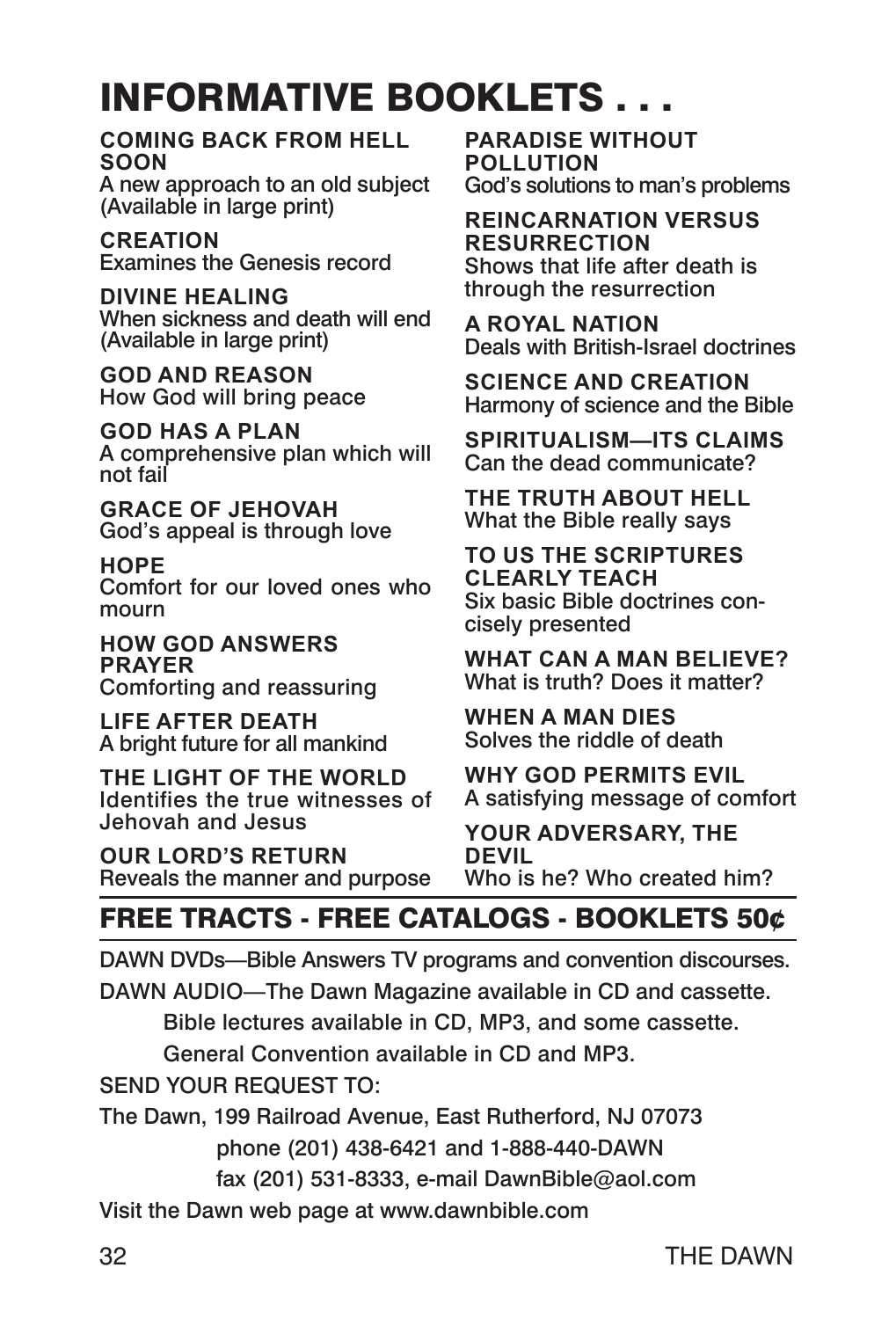

## **BIBLE STUDY HELPS**

#### **A STUDY OF THE BOOK OF HEBREWS**

Paul gives an insight into the "hidden things" and "better things" of the plans and purposes of God. 150pp-\$3.00

#### **GOD'S PLAN IN THE BOOK OF GENESIS**

A chapter-by-chapter study, introducing the marvellous features of God's plan from Creation and Adam to Joseph. 263pp-\$3.00

#### **QUESTIONS WITH ANSWERS**

A good knowledge tester and Sunday School help. 55pp-\$1.00

#### **THE GOLDEN THREAD**

Describes the Creator's purpose throughout the ages, as outlined in the Bible from Genesis to Revelation. 306pp-\$3.00

#### **CREATION**

Completely rewritten—takes you through the creative days, using the latest scientific and geological knowledge, refuting the theory of evolution. 94pp-\$1.75

#### **THE BIBLE—THE SACRED BOOK**

Answers questions that are often asked about this literary masterpiece—its origin, its structure, and its veracity. 44pp-\$.50

#### **HEROES OF FAITH**

Two stories of faithful men of God, and their special relationship with him. Adapted from an earlier work. 52pp-\$.50

#### **THE DOCTRINE OF BAPTISMS**

Clarifies the confusion which surrounds this universally practiced Christian tradition, and reveals the true biblical understanding of it. 24pp-\$.50

#### **HOW TO INCREASE FAITH**

As the apostles said in Luke "Lord increase our faith"—a fruitage that all need to encourage. 20pp-\$.50

#### **OUR LORD'S MEMORIAL**

A study of the sacred observance of sharing this solemn communion with our Lord in accordance with his exhortation. 34pp-\$.50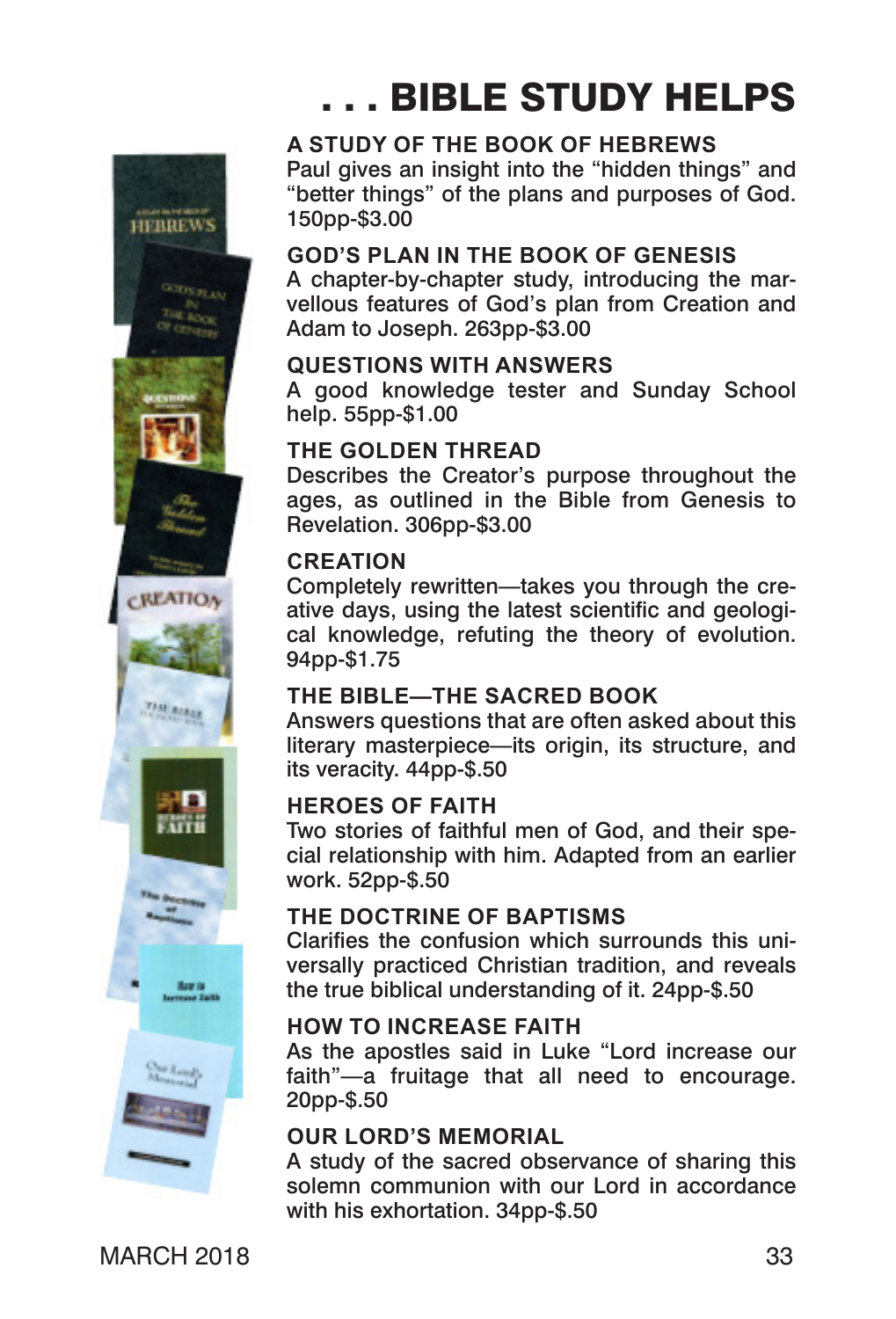#### FRANK AND ERNEST RADIO EVERY SUNDAY UNLESS NOTED

#### **ARIZONA** Phoenix KFNX 1100 AM 6:15 p.m. ARKANSAS Little Rock KAAY 900 AM 8:15 p.m. CALIFORNIA Riverside (Tuesday & Thursday) KPRO 1570 AM 7:45 a.m. FLORIDA Altamonte Springs WBZW 1520 AM 7:45 a.m. IOWA Waterloo KXFL 1540 AM 8:45 a.m. NEW YORK Buffalo WJJL 1440 AM 2:30 p.m. NORTH CAROLINA Hickory WHKY 1290 AM 7:15 a.m. OHIO Conneaut WWOW 1360 AM 7:00 a.m.

#### **PENNSYLVANIA**

Philadelphia (Wednesday) WTMR 800 AM 8:00 a.m. Red Lion WINB Short Wave 9265 kHz (Saturday) 1:15 p.m. (Monday) 7:45 p.m. SOUTH CAROLINA Greenville WLFJ 89.3 FM 6:00 a.m. **TENNESSEE** Nashville WNAH 1360 9:30 a.m. WWCR Short Wave 15.825 MHz 10:30 a.m. VIRGINIA Norfolk (Saturday) WKQA 1100 AM 8:00 a.m.

#### WEST VIRGINIA

Wheeling WWVA 1170 AM 6:15 a.m.

#### SOUTH AFRICA

Radio Africa #2 (Monday) 15190 kHz 8:30 a.m.

#### WEST AFRICA

Radio Africa (Thursday) 7190 kHz 7:45 p.m.

#### CENTRAL AMERICA

Panama Radio 1470 7:45 a.m. NORTH AMERICA

Short Wave WRMI 9955KC (Monday) 9:00 a.m. (Friday) 9:30 a.m.

#### SOUTH AMERICA

Short Wave WRMI 9955KC Spanish/Portuguese (Monday) 8:15 p.m. (Saturday) 6.15 p.m.

#### **CARIBBEAN**

Trinidad Inspiration Radio AM 730 9:00 a.m.

#### ENGLAND

Reflections Europe Short Wave 3910 kHz 8:00 p.m.

#### INDIA

Sri Lanka Beacon of Hope 15205 kHz 14:30 UTC

34 THE DAWN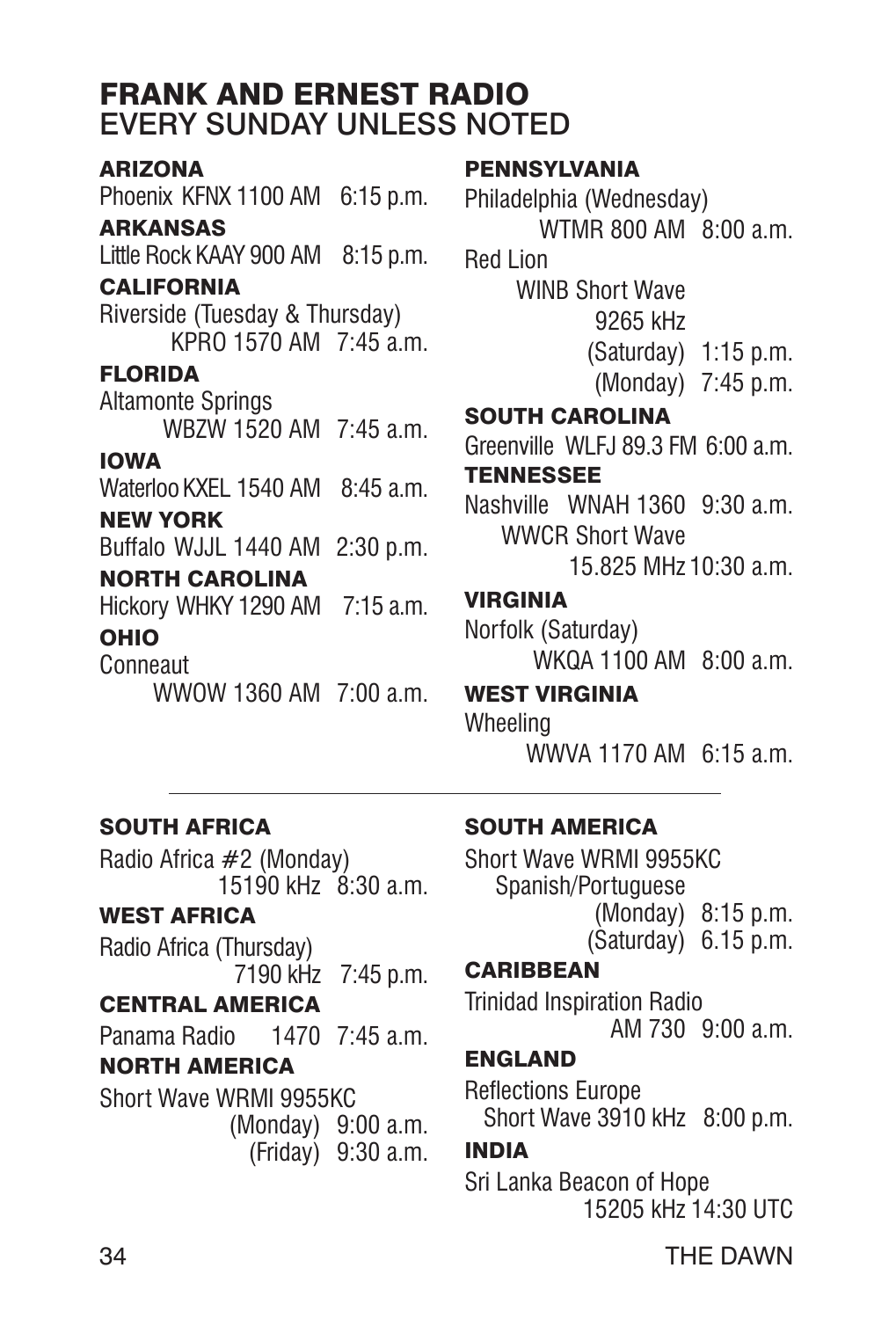### **BIBLE ANSWERS on** URBAN AMERICA NETWORK

Sundays—10:30 a.m. C.T.—Satellite Network Check local papers and program listings for UAN (URBAN AMERICA NETWORK)

Watch "The Bible Answers" video series on YouTube at the following YouTube channel name:

#### **The Dawn Magazine - Monthly Video**

The future is as bright as the promises of God!

#### HARVEST OPPORTUNITIES

If you would like to do more to spread the Good News of the coming kingdom, here are two opportunities in which you might be interested:

1. Request a DVD copy of the Dawn's 30-second advertisements. Public Access television stations are always looking for new content. These stations offer free airtime as a public service. Contact your local station and offer to send them a copy.

2. Request a copy of our DVD catalog. Several Bible Students ecclesias are using the *Bible Answers* DVDs on their local cable stations.

Send your requests to:

Dawn Bible Students 199 Railroad Avenue, E. Rutherford, NJ 07073 1-800-234-3296 or dawnbible@aol.com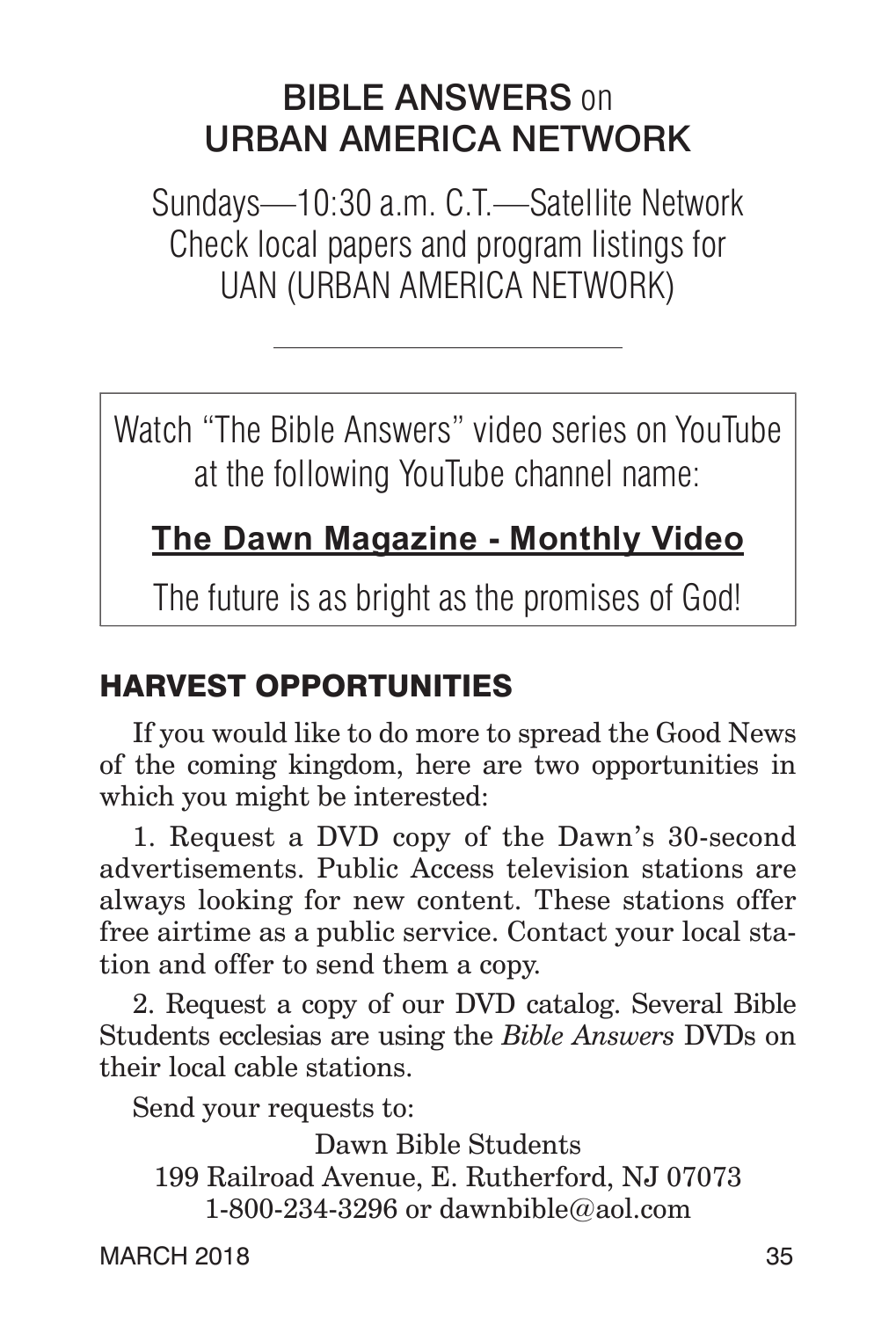*(Continued from page 31)* be made alive." Then he explains, "But every man in his own order: Christ the firstfruits." This is Christ and the church—the "firstborn" class. Then, Paul continues, "afterward they that are Christ's at his coming [Greek: presence]." These are the remainder of mankind, prefigured by the entire nation of Israel, all of whom were released from Egyptian bondage following the Passover night and deliverance of the firstborn.—I Cor. 15:22,23

Jesus died on the cross nearly 2,000 years ago, and mankind is still going down into the grave. This is so because "Christ the firstfruits" is not yet complete. In another place the Apostle Paul tells us that Christ is not one, but many: "As the body is one, and hath many members, and all the members of that one body, being many, are one body: so also is Christ. … Now ye are the body of Christ, and members in particular." (I Cor. 12:12,27) During this Gospel Age, God has been selecting and testing those who shall make up this "body of Christ." He has been taking out of the world a "little flock," "a people for his name."—Luke 12:32; Acts 15:14

These have accepted Jesus' invitation to deny themselves, take up their cross, and follow him. Having faith in his shed blood, they have presented themselves "a living sacrifice." (Matt. 16:24; Rom. 12:1) Like the Levitical tribe, they have no inheritance in the land, for their treasure is in heaven. (Matt. 6:20) These, "by patient continuance in well doing seek for glory and honour and immortality, eternal life." (Rom. 2:7) They desire to be of a royal priesthood, and to live and reign with Christ in God's kingdom, for the purpose of blessing all the families of the earth.—I Pet. 2:9; Rev. 20:6; Gen. 22:18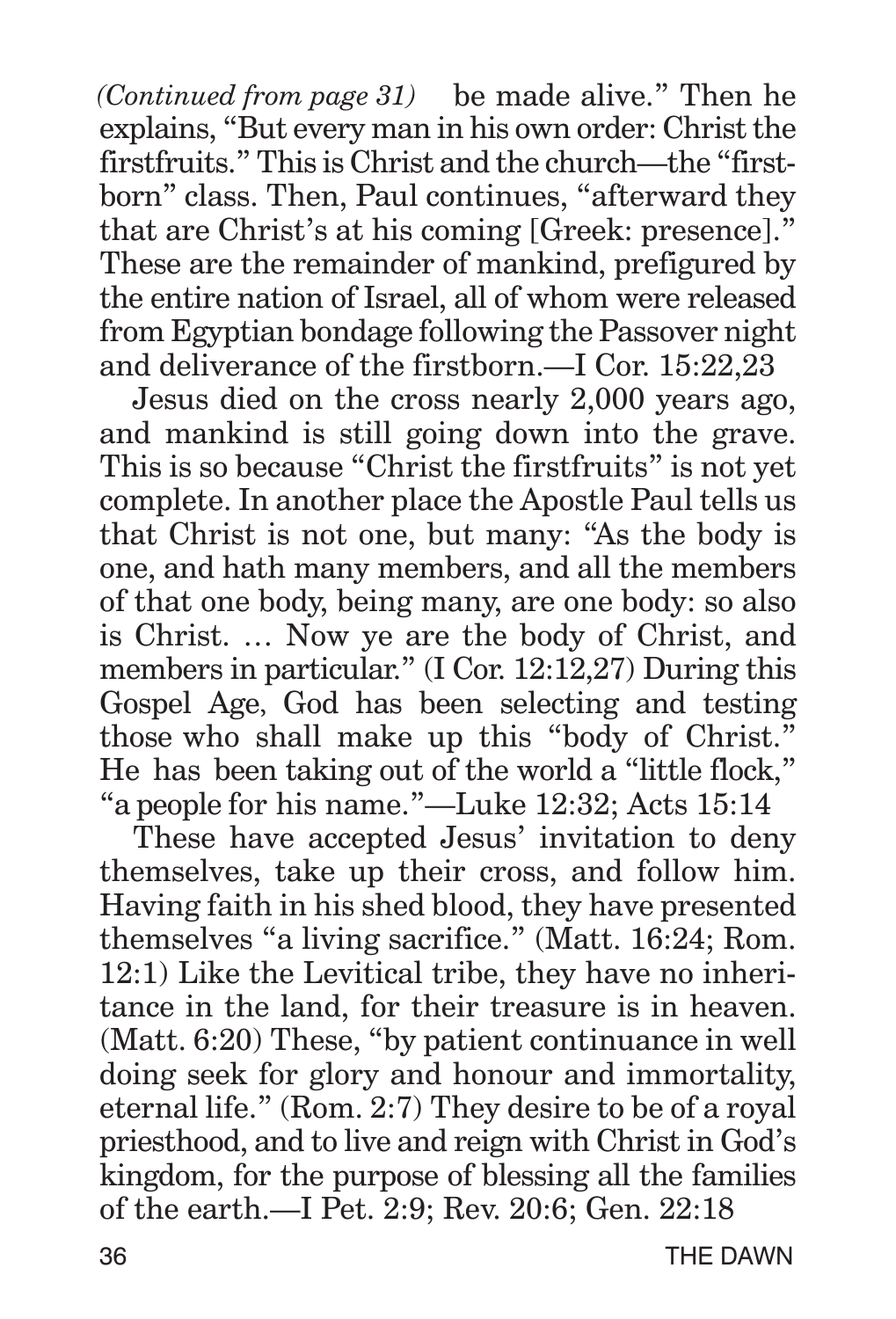#### OUR PRESENT RESPONSIBILITY

As we partake of the symbols of Jesus' sacrifice we appropriate to ourselves, by faith, the benefits of that sacrifice. However, we do more than this. We consecrate our lives to the doing of the Heavenly Father's will, and to the transforming of our characters into the image of his dear Son. (Rom. 12:1,2; 8:29) We also, having by faith partaken of the justifying merit of Christ's sacrifice, are given the privilege of laying down our lives in sacrifice, filling up "that which is behind" of the sufferings of Christ. (Col. 1:24) This is not with reference to his role as the Passover Lamb. Only Christ Jesus could take away the sin of the world and guarantee its eventual release from bondage to sin and death. Rather, our sacrifice is for the purpose of developing us as sympathetic priests for the great future work of reconciling the redeemed world to God.—II Cor. 5:18-20

The selection and proving of this firstfruits firstborn—class is the glorious work of the present age. This explains the seeming delay in the fruition of God's plan of salvation for mankind. When this firstfruits class is complete, the church joined to her Head, then will the kingdom of God be set up in power and glory. Then will the merit of Christ's redeeming blood be applied on behalf of the whole world of mankind. Then will begin the work of restitution of mankind back to the glory and beauty and perfection that had been father Adam's in the Garden of Eden. Then will have come the due time for the afterfruits, when God's law will be written, not on frontlets, nor on tables of stone, but in the grateful, loving hearts of all men.—Matt. 6:10; Acts 3:21; Heb. 10:16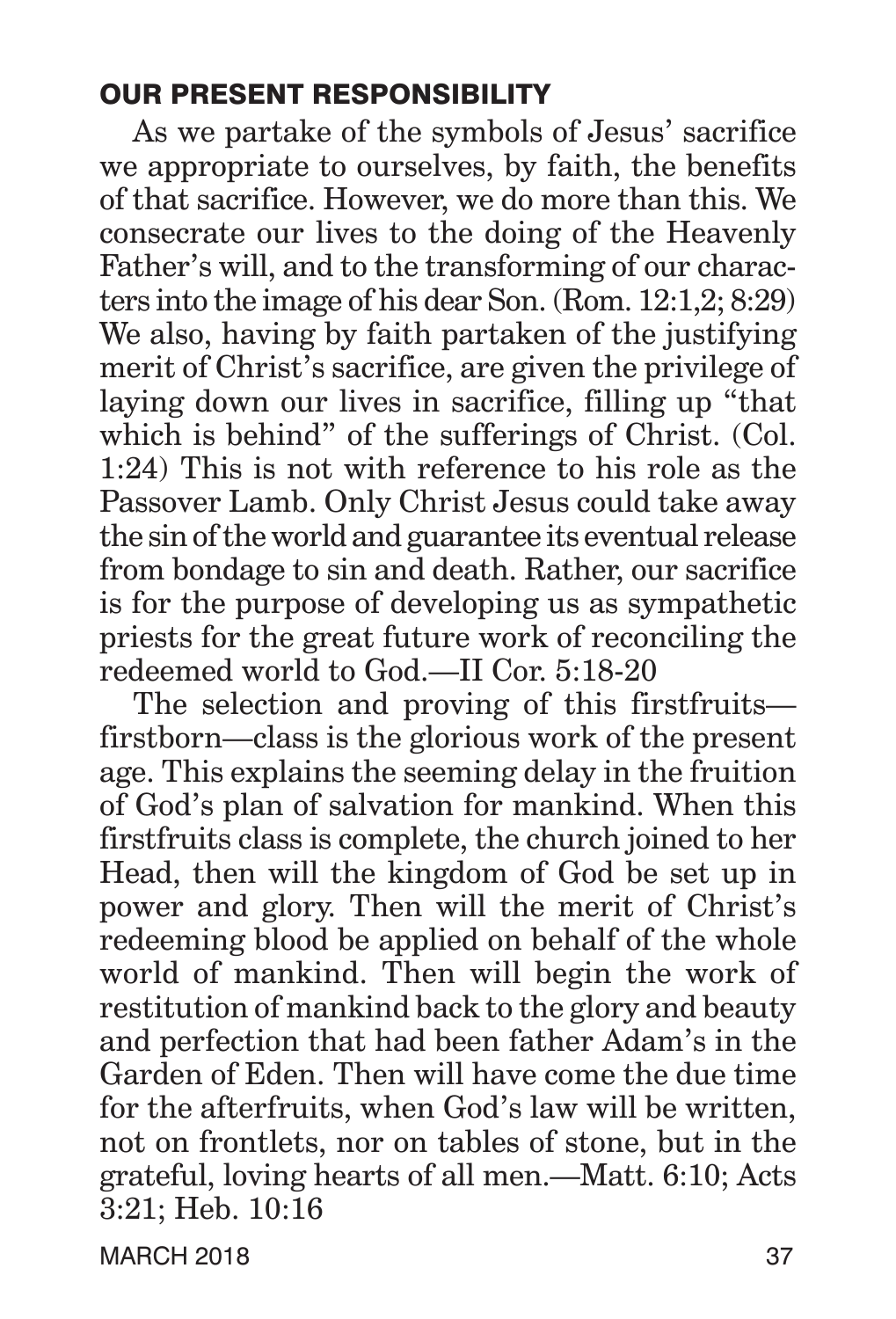The development of the Lord's special people continues. As spiritual firstborns, whose deliverance must precede that of the world, we are still under the protection of the covering blood of the Lamb, "Christ our passover." Our sacrificial work is nearing completion, and we look forward, longingly, to the consummation of our hope of being with our Lord, and of blessing all the families of the earth. Until then, however, we are ever mindful of the sacrifice of our Lord and Master, and we reverently keep the Memorial of his death on Calvary's cross. Humbly, we partake once again of the symbolic "bread" and "cup," doing so in grateful and loving remembrance of him.

### WEEKLY PRAYER MEETING TEXTS

**MARCH 1—**"The peace of God, which passeth all understanding, shall keep your hearts and minds through Christ Jesus."—Philippians 4:7 (Z. '03-8 Hymn 233)

**MARCH 8—**"God hath set the members every one of them in the body, as it hath pleased him."—I Corinthians 12:18 (Z. '03-59 Hymn 154)

**MARCH 15—**"The just shall live by faith."—Hebrews 10:38 (Z. '95-92,93 Hymn 263)

**MARCH 22—**"If we would judge ourselves, we should not be judged. But when we are judged, we are chastened of the Lord, that we should not be condemned with the world." —I Corinthians 11:31,32 (Z. '03-3,4 Hymn 161A)

**MARCH 29—**"By grace are ye saved through faith; and that not of yourselves: it is the gift of God."—Ephesians 2:8 (Z. '03-90 Hymn 191)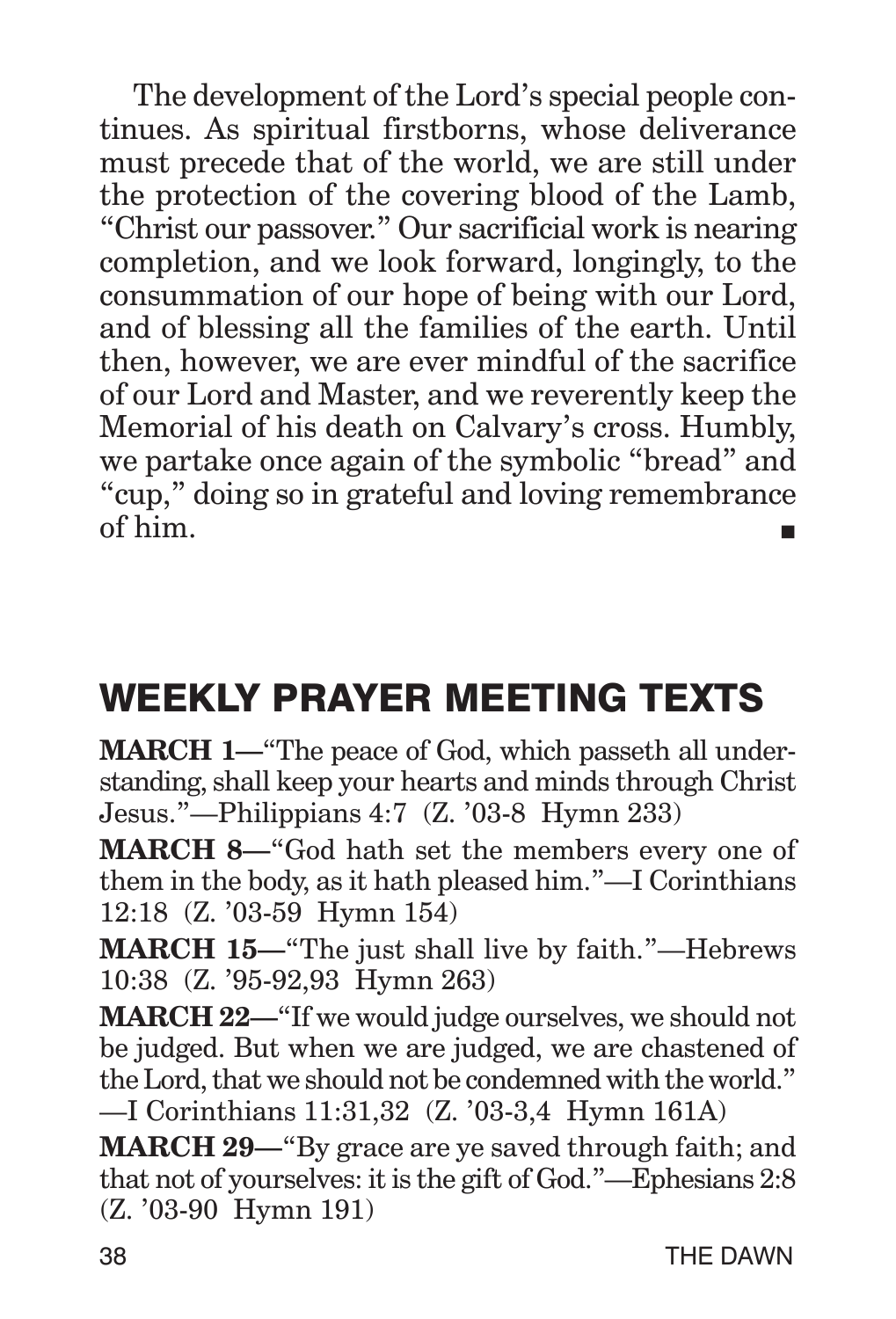# "These Sayings of Mine"

 *"Whosoever heareth these sayings of mine, and doeth them, I will liken him unto a wise man, which built his house upon a rock: And the rain descended, and the floods came, and the winds blew, and beat upon that house; and it fell not: for it was founded upon a rock."*

*—Matthew 7:24,25*

OUR OPENING TEXT IS part of the concluding words of Jesus to his Sermon on the Mount, recorded in Matthew chapters 5-7. In ending his sermon, the Master compares hearing his sayings, and zealously obeying them, to the work of building upon a rock. Let us examine some of the "sayings," and the work they should stimulate in us, which we find in this most notable sermon.

At the beginning of Jesus' sermon we find what has come to be known as the Beatitudes.

(Matt. 5:2-12) Though the word Beatitude is not found in the Scriptures, its meaning, which is "blessedness," is central to the nine virtues listed by our Lord in these verses. Blessed, the Master says, are the "poor in spirit," the humble ones, and those who "mourn"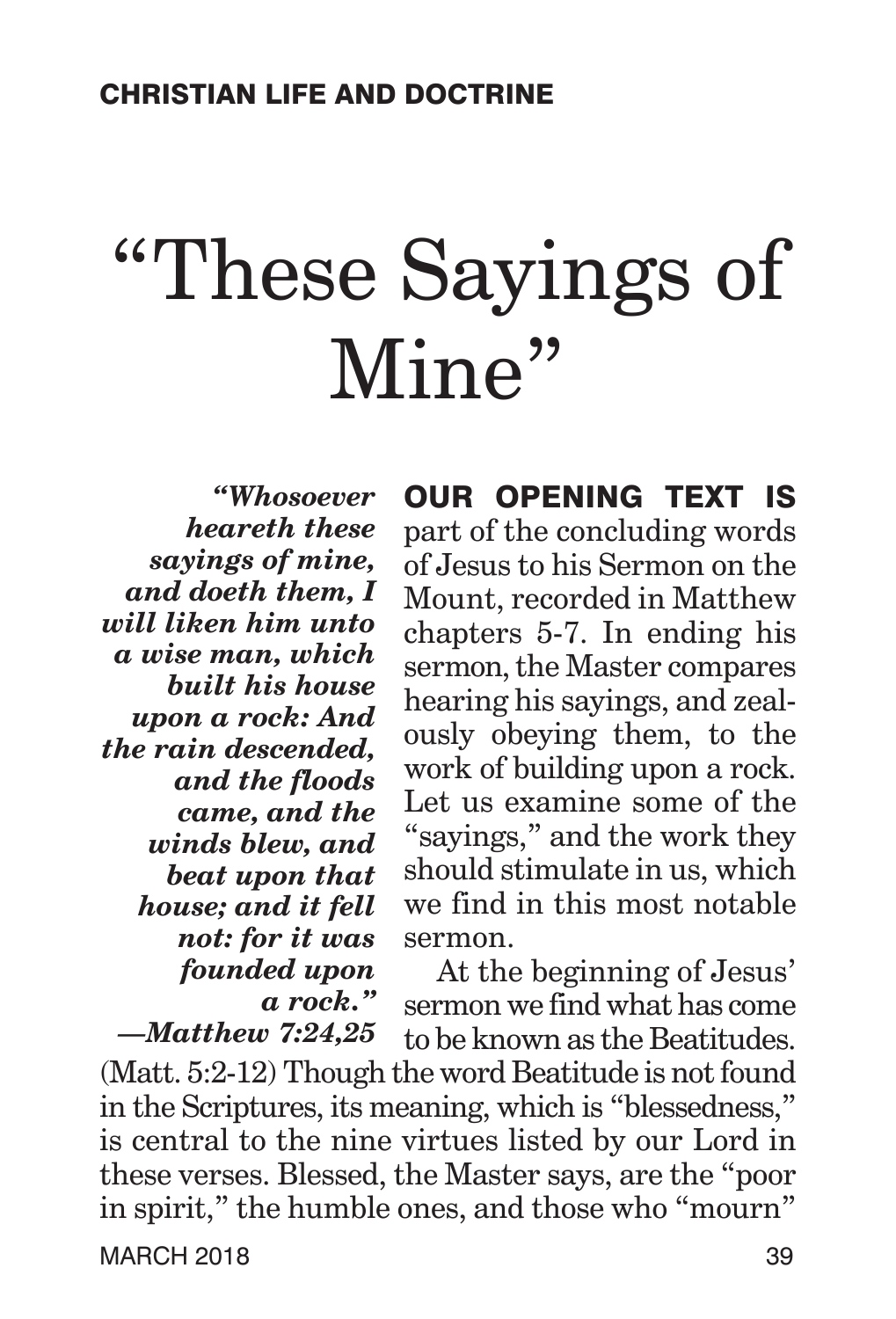in heartfelt sympathy for the groaning creation. Blessed are the "meek," who are teachable, and they that "hunger and thirst after righteousness," whom he will fill with understanding. Blessed are the "merciful," an expression of the divine quality of love. Blessed are the "pure in heart" and the "peacemakers," requirements to be God's children and to see him. Finally, blessed are those who are "persecuted for righteousness' sake" and whom "men shall revile," for they will receive a "reward in heaven."

In verse 13, Jesus' sayings continue. "Ye are the salt of the earth." He then warns us against losing our savor, which would make us unprofitable, just as salt would serve no purpose without its distinctive flavor. The savor we possess is not of ourselves, rather it is the truth and its spirit, which come from God. To be the "salt of the earth," we must be zealous in our study of the truth and in the application of its spirit in our lives. Otherwise, like salt with no flavor, we will be "good for nothing, but to be cast out."

#### REFLECTING THE LIGHT OF TRUTH

"Ye are the light of the world," not to be hidden, but to "shine before men," that they may see your "good works, and glorify" the Heavenly Father. (vss. 14-16) In this saying of Jesus, we again understand that the light which is to shine from us in the form of good works is not our own. Our righteousness is "as filthy rags," and could not cause men to glorify God. (Isa. 64:6) The good works which result from letting our light shine are possible because the source of that light is the Heavenly Father. It is the light of divine truth which the Lord has caused to shine into our hearts, and which he bids us to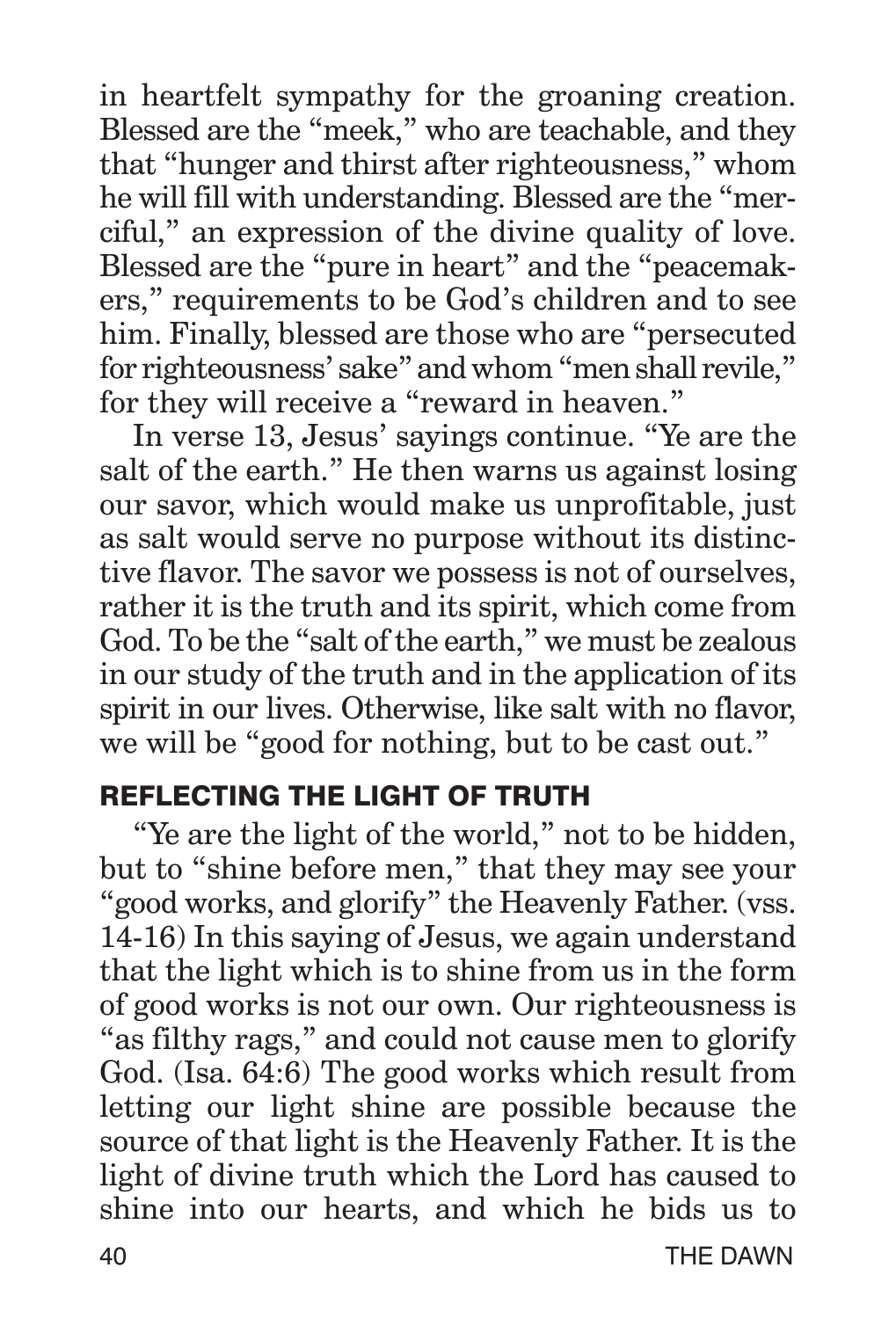reflect, through our words and actions, to others.— II Cor. 4:6; I Pet. 2:9

How wonderfully does this light glorify God. It is the truth of his plan, in which is revealed his infinite wisdom, his almighty power, his righteous justice, and his boundless love. These attributes of the divine character, harmoniously working together, reveal God's glory, and those who see the light of truth behold this glory. "Holding forth the word of life," as Paul states the matter, is one of the divine instructions which we are privileged to follow.—Phil. 2:16

The Lord's sayings concerning the light which we are to reflect present a double lesson to us. We are to render obedience unto them to be both doctrinally informed, but to also be instructed concerning such character qualities as will bring us into full heart harmony with his teachings and example. These are all part of the light of truth, and they all have a bearing on how we serve God and shine as lights to others.

#### THE LAW MAGNIFIED

In his sayings on the mount, Jesus explained that he did not come to "destroy the law, … but to fulfil." (Matt. 5:17) He fulfilled it by keeping it perfectly. More importantly, however, he magnified the Law and made it honorable by displaying its righteous principles, summed up in love, in all his words and actions. (Matt. 22:37-40) This "righteousness," Jesus said, must be in us, and unless it exceeds the righteousness of the scribes and Pharisees, he adds, "ye shall in no case enter into the kingdom of heaven." —Matt. 5:20

The righteousness of the scribes and Pharisees was largely that of outward show. They made a great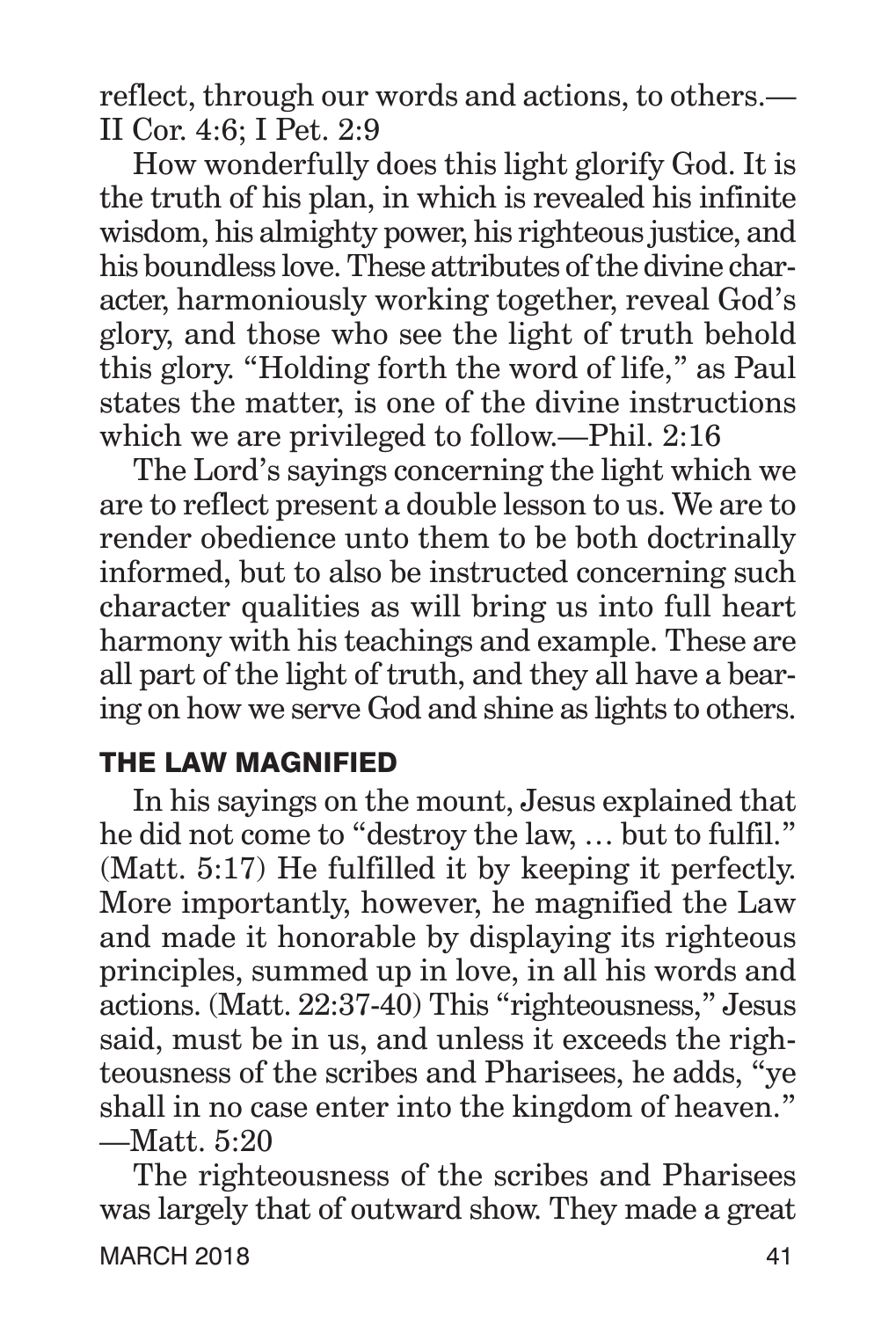display of piety to be seen of men, but inwardly they were "full of dead men's bones." (Matt. 23:27,28) The righteousness which exceeds this is heart purity and a zeal for God and for his work which does not seek the honor of men. Such righteousness is attained, as Paul states in several places, by keeping the "spirit" of the Law, not the "letter."—Rom. 2:29; 7:6; II Cor. 3:6

Jesus illustrates the true righteousness of God's law in his sayings by discussing various circumstances which may come into our lives, and the contrasting methods of properly dealing with them under the old "letter" of the Law versus the "spirit" of the Law. Anger towards our brethren, disagreements, improper desires, marital responsibilities, the making of oaths, and retaliation towards those who wrong us, are matters in which the Master points out how the spirit of the Law far exceeds the mere letter in dealing with such issues.—Matt. 5:21-42

In the foregoing verses the Master also tells us that if our "right eye" offends, "pluck it out," and if our "right hand" offends, "cut it off." (vss. 29,30) He does not here speak literally, but figuratively, admonishing us to sacrifice every precious earthly thing which might hinder us from serving righteousness, even things that might seem as important to us as our right eye or right hand is to the natural body. It takes those who are truly dedicated to Christ-like character building to obey injunctions of this kind. The flesh urges moderation, rationalizing that Jesus did not mean we should be as radical as his words appear to state. However, we should not listen to such reasoning of the flesh, which "exalteth itself against the knowledge of God."—II Cor. 10:5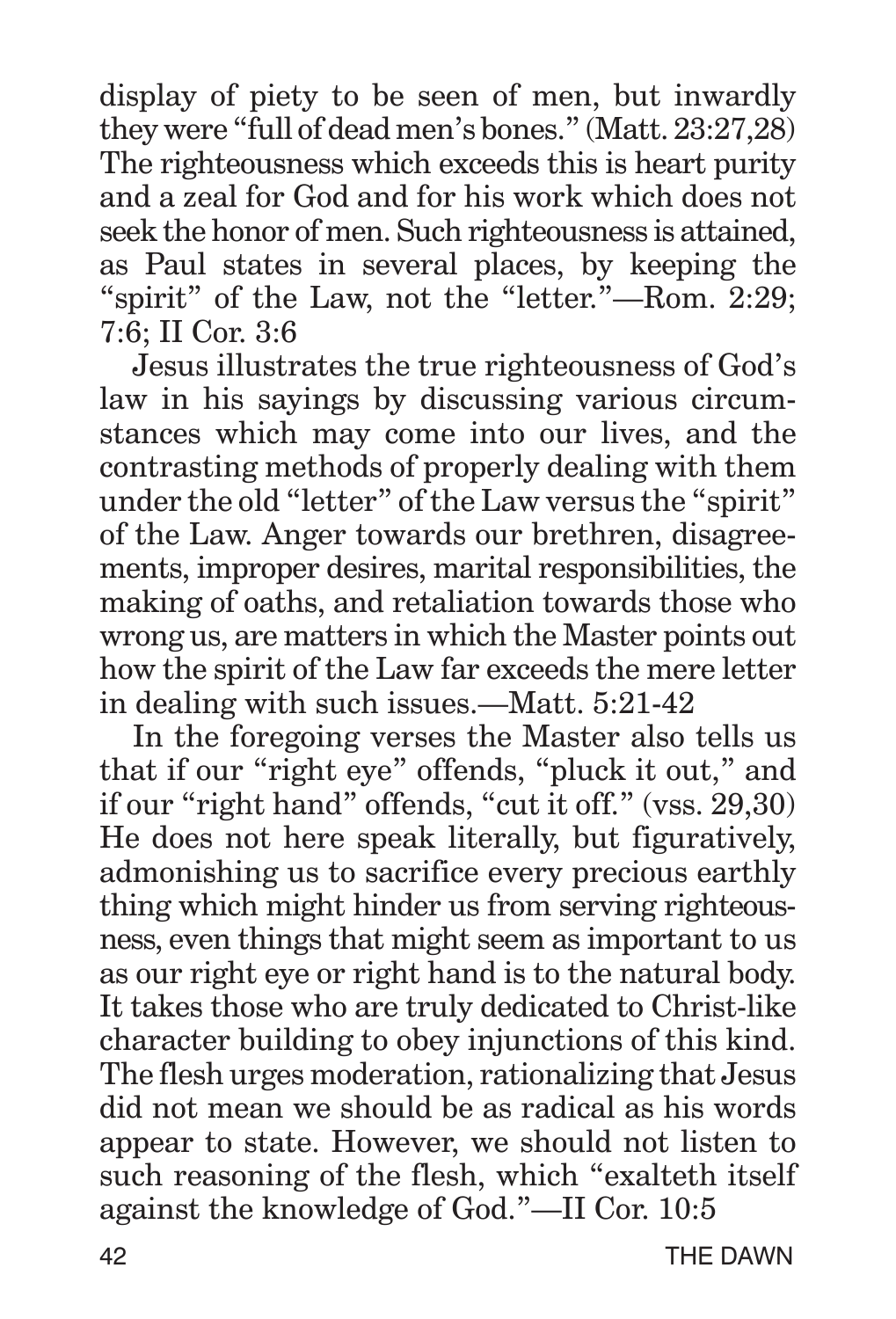A most challenging saying of Jesus in which he contrasts the old law with the new, is that pertaining to our enemies. He says, "love your enemies, bless them that curse you, do good to them that hate you, and pray for them which despitefully use you." In doing so, he continues, we will be like our Heavenly Father, for he causes the sun to shine and the rain to fall upon the just and upon the unjust. If we love only those who love us, Jesus further adds, we are no better than sinful "publicans." However, if we display that comprehensive love, which reaches out to bless all mankind, we will be "perfect," or complete, even as our "Father which is in heaven is perfect."—Matt. 5:43-48

#### THE MODEL PRAYER

One of the most important sayings of the Master on the mount is the model prayer which he provided as a pattern for his followers to use throughout the Gospel Age. (Matt 6:9-13) If we have a desire to serve God in an acceptable manner we will joyfully commune with him daily and seek to be guided by this outline of the fundamental principles of Christian prayer. We will delight to address God as "Our Father," and will recognize the hallowedness of his name. Prominent in our prayers will be the desire to see the world blessed by the setting up of God's kingdom —"Thy kingdom come"—on earth as it is in heaven. We will not make elaborate requests for ourselves, but ask only for the needful things, both temporal and spiritual—"Give us this day our daily bread."

Realizing how far short we come in thought, word and deed, and our great need for divine mercy, we will also petition God for his forgiveness. Meanwhile,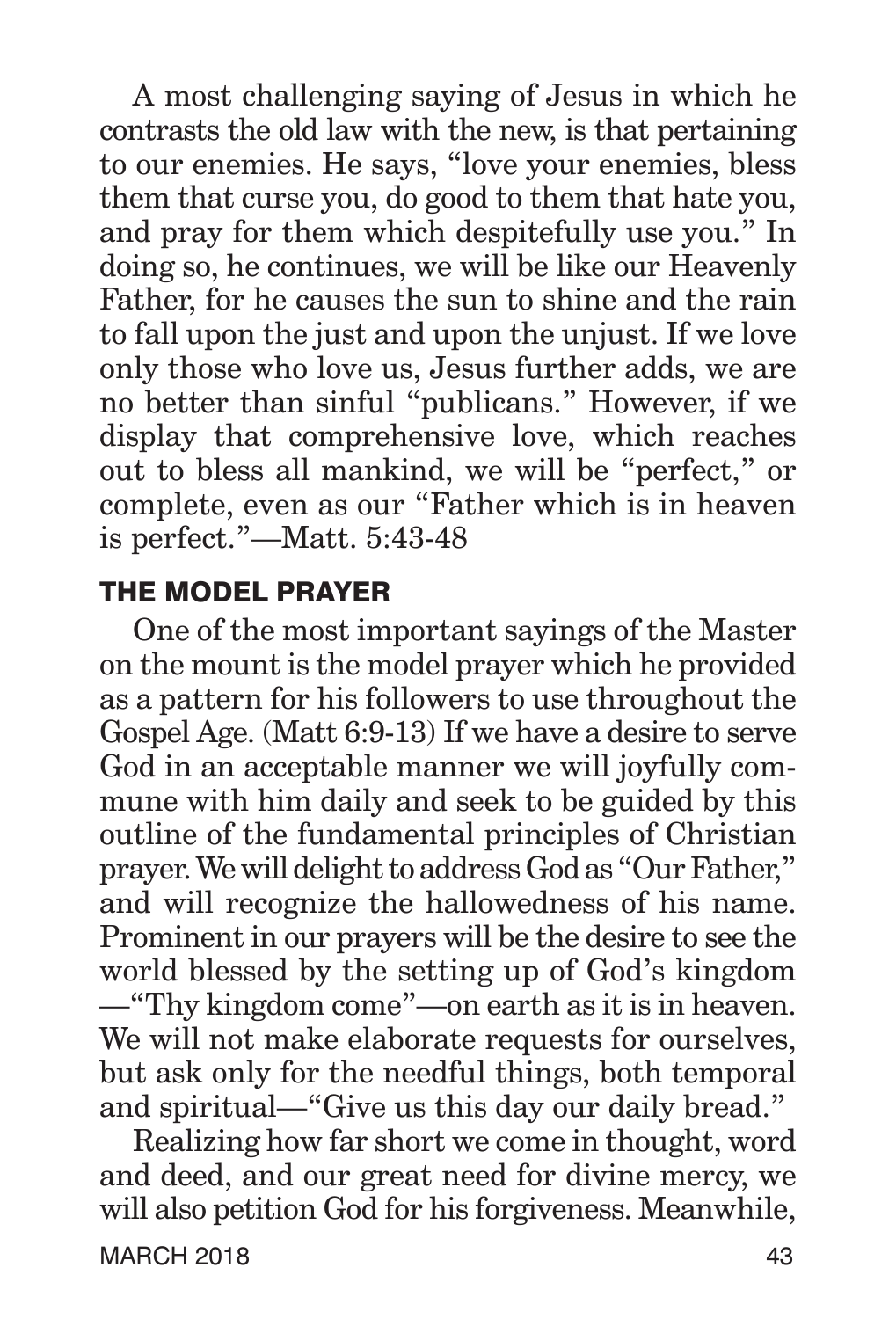we must forgive those who trespass against us, else we cannot expect his compassion toward us. "Lead us not"—that is, abandon us not—in temptation, the Lord teaches us to pray. God does not tempt his people, and will not abandon us when we are tempted of the Adversary. (James 1:13) Rather, he will "deliver us from evil," and desires that we seek his delivering power and providences through prayer.

#### HEAVENLY TREASURES

We are not to lay up treasures on earth, but in heaven. (Matt. 6:19-21) This saying of the Master is one of the most exacting and challenging. Earthly treasures are often the source of man's security, and it requires great faith to realize that our eternal security is to be found in the promises of God. Other scriptures indicate, appropriately so, that reasonable provision is to be made for our temporal needs, and for those dependent upon us. (I Tim. 5:8) However, our interpretation of what is reasonable must be soberly considered, since it might ultimately make a difference between our faithfulness or unfaithfulness in God's sight.

The "light of the body," Jesus explained, "is the eye," and if our eye looks in a singular direction, our entire being "shall be full of light." (Matt. 6:22) This statement immediately follows the Lord's admonition to lay up treasure in heaven, and that wherever our treasure is, there will our hearts be also. The "single" eye, therefore, well represents a wholehearted setting of our affections on things above. This is in contrast to a compromising attitude, an "eye" which tries to focus doubly on heavenly and earthly treasures. A single eye suggests seeking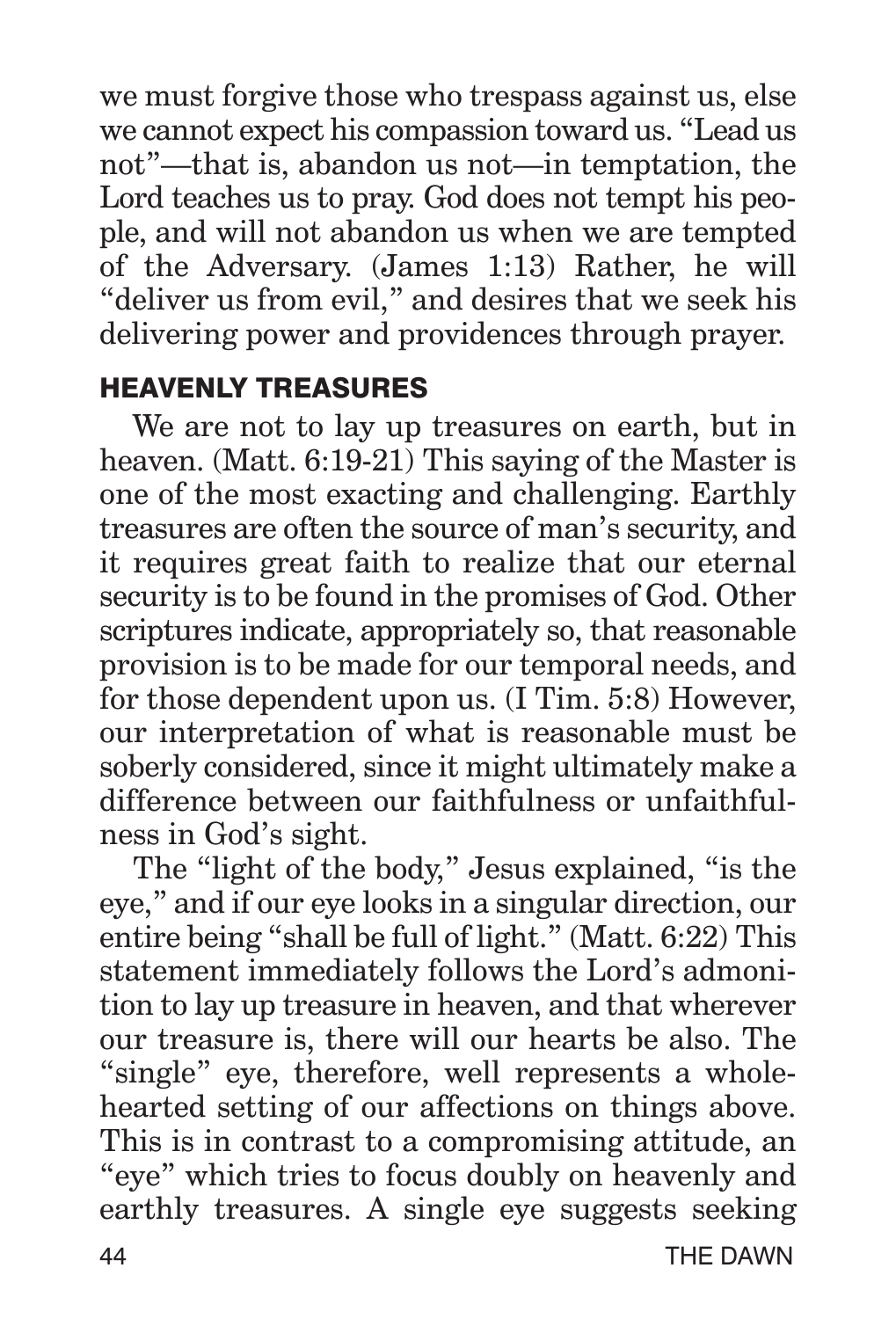"first the kingdom of God," in the assurance that if we do so, all our temporal needs will be "added unto" us. (vss. 31-34) The clearness of our spiritual vision depends upon having this mindset. We cannot "serve two masters," nor can we serve God and the "mammon" of earthly treasures.—vs. 24

#### "ZEALOUS OF GOOD WORKS"

In our opening text, Jesus not only admonishes us to hear his sayings, but he also says we must "do them." This implies works which will put into practice the words and instructions we have heard from him. The Apostle Paul, writing about Jesus Christ and his true followers, said, "Who gave himself for us, that he might redeem us from all iniquity, and purify unto himself a peculiar people, zealous of good works." (Titus 2:14) The faithful people of God in every age have been zealous of good works. Those who have professed to be his people, but have been lukewarm toward the things he has asked them to do, are likened to those whom the Lord addressed, saying, "I will spue thee out of my mouth."—Rev. 3:16

The work of God's people, which is also his work, during the present age has been the building up of themselves in their "most holy faith," and their spiritual development as "new creatures" in Christ Jesus. (Jude 1:20; II Cor. 5:17) Paul shows that it is important to build with good materials, and upon a proper foundation. The foundation upon which we build, the apostle explains, is Christ, and we are encouraged to erect an enduring character structure using "gold, silver, precious stones," which will endure the fiery trials and tests sure to come to us. To build with perishable materials such as "wood,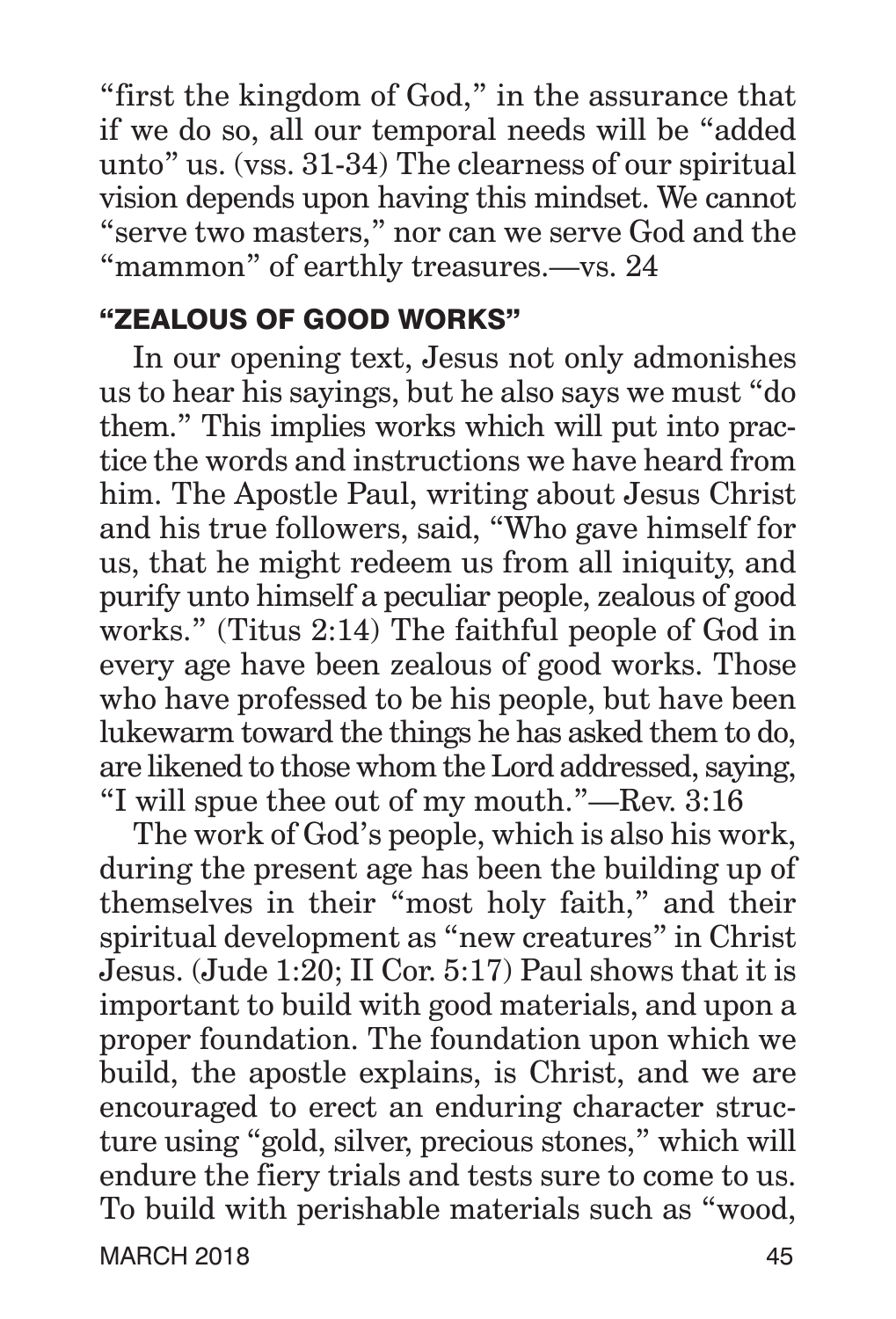hay, stubble," which will be consumed by the trials of life, will cause great loss to us as new creatures. —I Cor. 3:11-15

The Bible provides many illustrations in order that we may comprehend all that is involved in the work we are divinely commissioned to do. One of these is that of a bride making herself ready for marriage. In this picture, the church is the prospective bride, and is preparing herself to be united with the "bridegroom," who is Christ. (Matt. 25:1-10; II Cor. 11:2) While each individual member of the prospective bride class has a work to do, it is the collective work of all the members that makes the bride complete and ready for the marriage. As each one works, they help, support and encourage the other members of the bride. Thus, they are presented to the bridegroom as "a glorious church, not having spot, or wrinkle, or any such thing: … holy and without blemish."—Eph. 5:27

Those who are zealous of good works will understand that they are not taking an easy path in order to serve the Lord, but have entered in "at the strait gate," and are walking in a "narrow" way. (Luke 13:24; Matt. 7:14) Much effort is required, because it is a way of humility, sacrifice and suffering. It is found only by those who have fully vowed to seek the Lord at the cost of weariness, ridicule, and finally of life itself. "Few there be that find" this way, Jesus says.

#### MORE SAYINGS OF THE MASTER

In Matthew chapter 7 we find several more important sayings of the Master. He begins, "Judge not, that ye be not judged." (vs. 1) To do so might well represent a hypocritical attitude on our part. We will likely feel, mistakenly so, that others'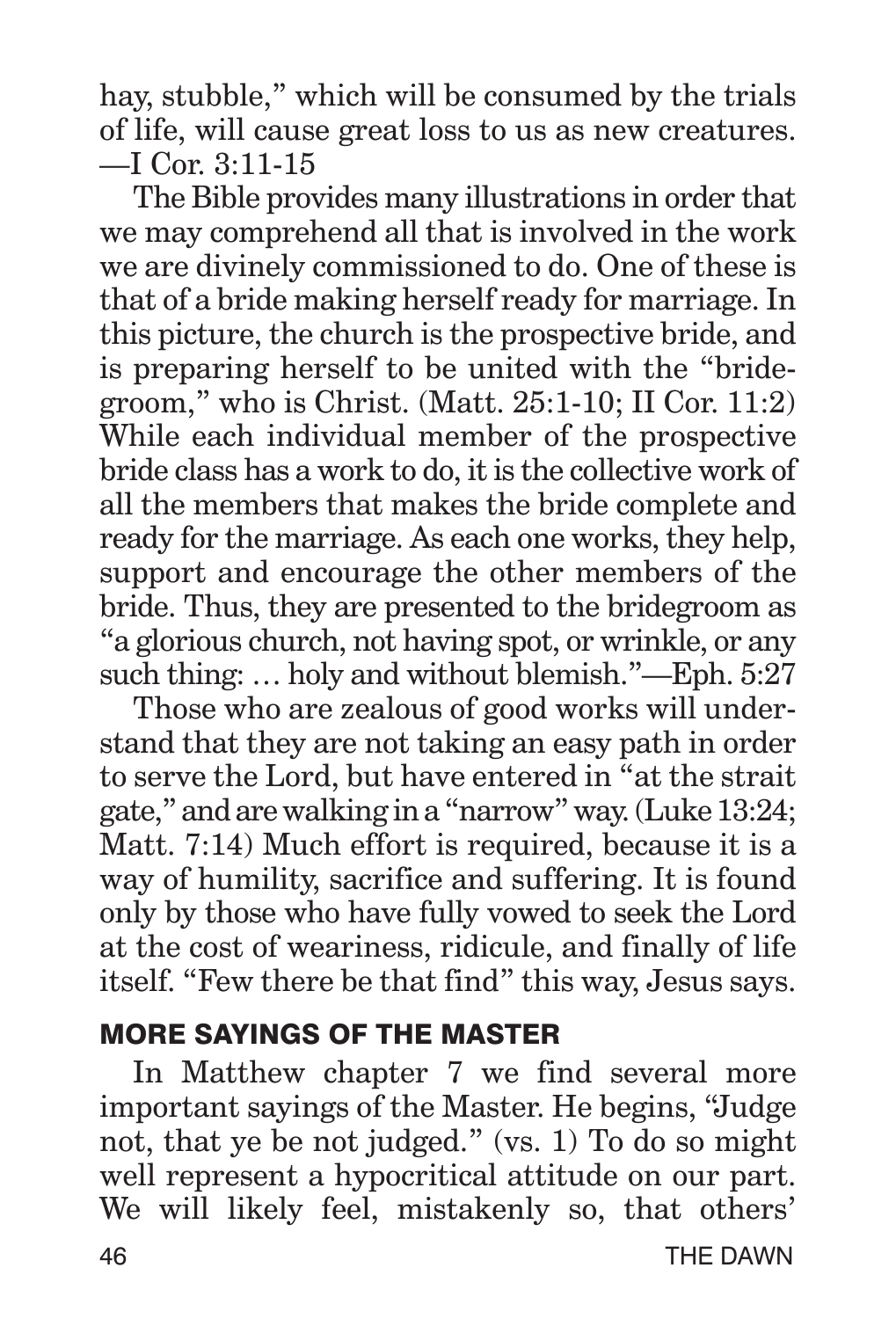faults loom large, while ours are only minor. On the contrary, Jesus says we are not to "cast out the mote," or small speck, from our brother's eye, but to "cast out the beam," or large log, from our own eye. (vss. 3-5) Paul said we should do nothing whereby our "brother stumbleth, or is offended, or is made weak."—Rom. 14:21

Jesus also provides this encouraging saying: "Ask, and it shall be given you; seek, and ye shall find; knock, and it shall be opened unto you: For every one that asketh receiveth; and he that seeketh findeth; and to him that knocketh it shall be opened." (Matt. 7:7,8) We, as fallen human beings, know how important it is to give good gifts to our children. How much more, the Lord says, will our loving Heavenly Father "give good things to them that ask him."—vs. 11

We are to "beware of false prophets, which come to you in sheep's clothing." However, the Master adds, "ye shall know them by their fruits," that is, their actions. (vss. 16,20) Jesus adds a final warning in his sayings on the mount, saying that a mere profession of love for him, or of works done in his name, is not sufficient. Some may do this, and receive the reply, "I never knew you." This is a heart-searching saying for all of us. Only those who "doeth the will of my Father," Jesus says, "shall enter into the kingdom of heaven." (vss. 21-23) Indeed, throughout the entire Sermon on the Mount, Jesus outlines one detail after another of the divine will, and finishes the sermon by saying that only those who keep "these sayings" will enter the kingdom. Their spiritual house will stand because they have built upon a rock.—vss. 24-27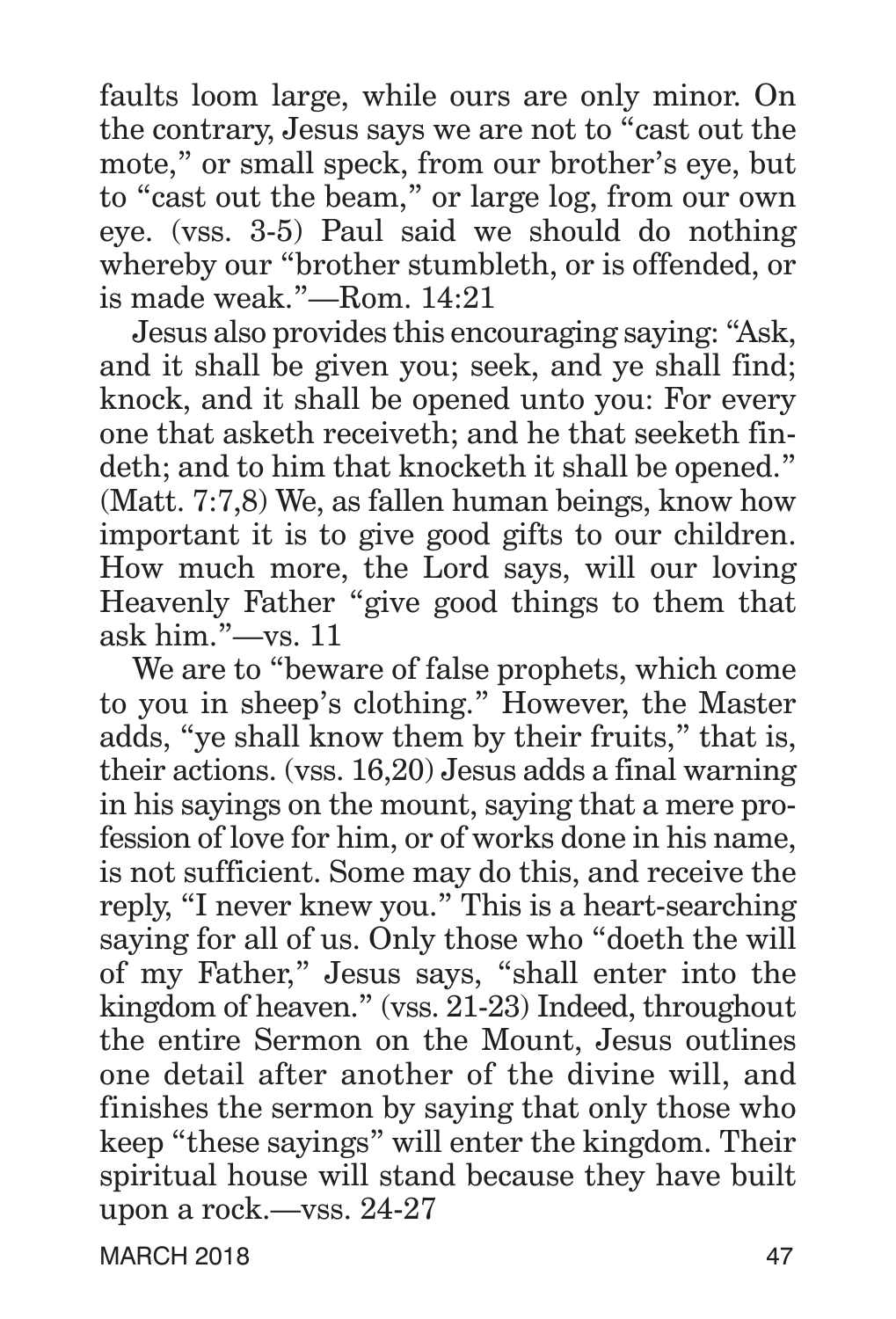#### SAYINGS OF THE APOSTLES

After Pentecost, the apostles added more details of the divine will. Their sayings are in full harmony with the words of Jesus. The Apostle Paul encourages us to engage in the work of transformation, by the "renewing" of our minds, and to "work out" our "salvation." (Rom. 12:2; Phil. 2:12) In doing this, however, Paul assures us that God is also working in us "to will and do of his good pleasure." (Phil. 2:13) The task is too great for us to accomplish alone, so we are glad to be assured that God supervises this work. He also provides the indwelling of his Spirit, which gives us zeal, courage, and guidance needed to carry out our part.

The Apostle Peter says, "gird up the loins of your mind, be sober, and hope to the end," words which suggest a long and arduous undertaking. (I Pet. 1:13) When Nehemiah and his co-laborers were rebuilding the walls of Jerusalem, they did not so much as take off their clothes at night. They had to be continually ready to meet the enemy, and at the same time carry on with the work. (Neh. 4:15-23) Such is our position today. Our adversary, the devil, is seeking to devour us, and while we resist him by being "steadfast in the faith," we must continue the work of building the walls of our salvation.—I Pet. 5:8,9

Moreover, the sayings which we are to keep also include the privileges of being "ambassadors for Christ" and proclaiming the "gospel of the kingdom." (II Cor. 5:20; Matt. 24:14) Faithfulness in proclaiming the Gospel of Christ does not interfere with the work of applying the other sayings of Jesus. Rather, it augments that work, for the more we tell the Truth to others, the greater will be its power in our own lives.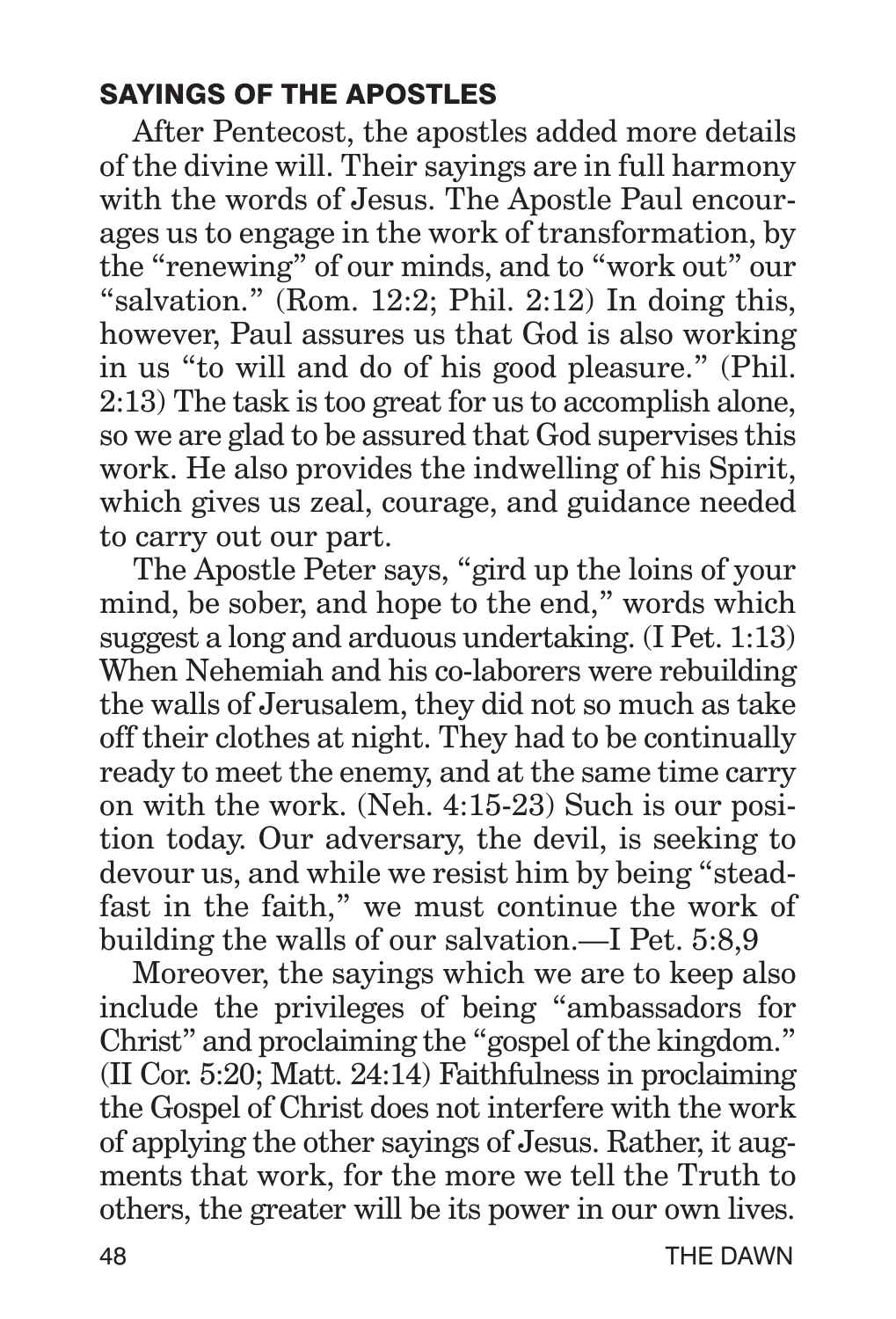#### THE GREAT OBJECTIVE

The work of God in us now is in preparation for what he has promised to do in the next age, namely, the blessing of all the families of the earth. (Gen. 22:18) We are being trained to be part of that "seed" which will administer these blessings. (Gal. 3:29) What greater future purpose can such training have than to be fitted to administer God's law to the poor groaning creation in their "day of visitation." (I Pet. 2:12) How wonderfully divine wisdom is displayed in the arrangements he has made for our preparations to be "kings and priests unto God."—Rev. 1:6

While the Gospel Age work of preparing the church to live and reign with Christ a thousand years is nearing completion, we are highly honored with the privilege of still being engaged, even at this hour, in building upon the rock of Christ and heeding his sayings. Yet, more than ever before, the enemies of the Lord, the Truth, and his people, are endeavoring to attract us away from our spiritual vocation. All sorts of temptations—to rest from our work, to be misled by erroneous thoughts or speculative interpretations—are being presented.

In response to such opposition, however, may we always have the courage to be as Nehemiah and his faithful coworkers. They "had a mind to work," and said to their enemies, "I am doing a great work, so that I cannot come down … to you." Most importantly, they realized that "this work was wrought of our God." (Neh. 4:6; 6:3,16) Ours is the work of keeping "these sayings" of the Master, and doing them faithfully, even unto death. Thus might we hear the words, "Well done, thou good and faithful servant."—Matt. 25:21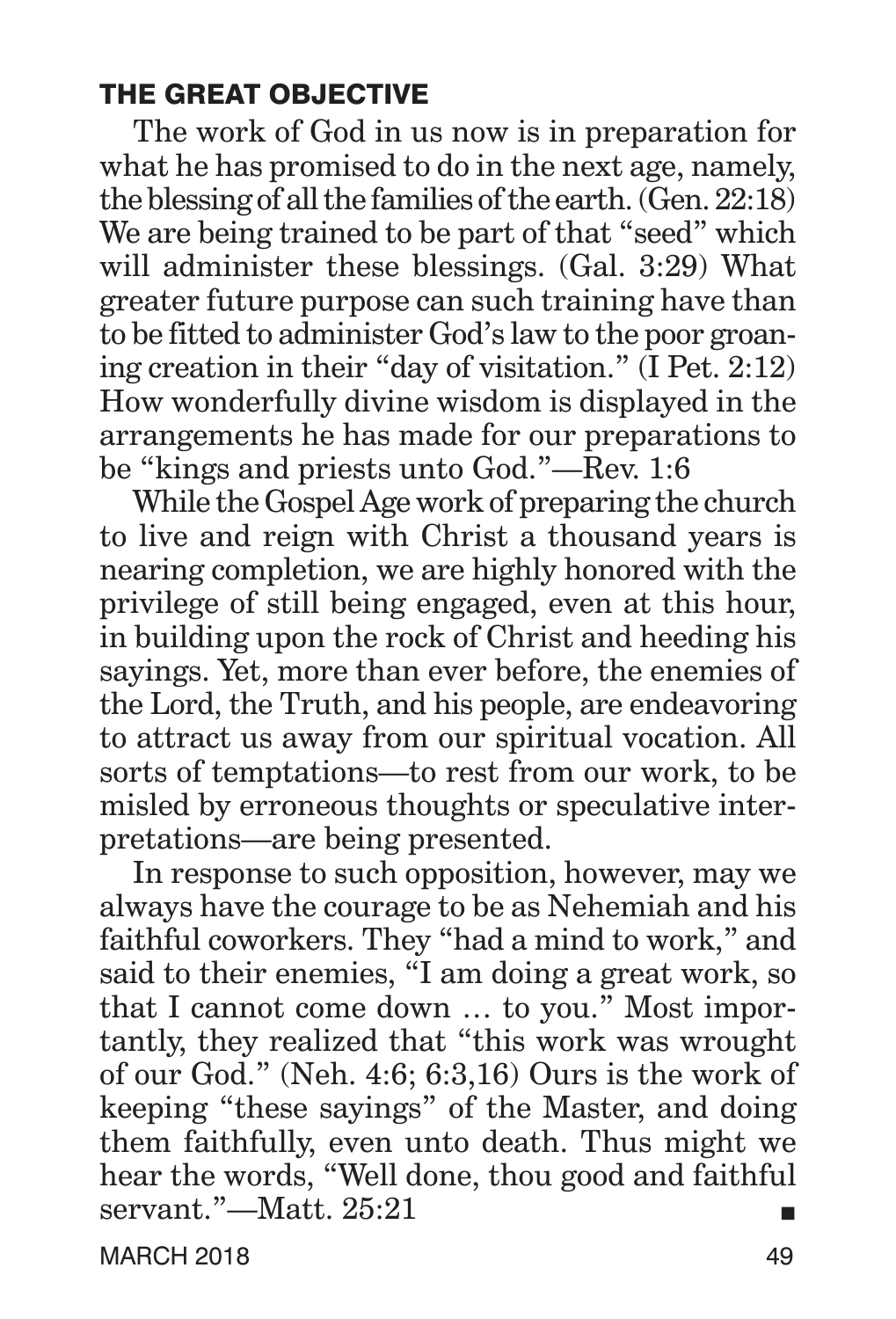# Taking Heed Lest We Fall

*"Wherefore let him that thinketh he standeth take heed lest he fall." —II Corinthians 10:12*

THE MEMORIAL SUPPER which the consecrated followers of Christ will observe this month was not instituted by Jesus to be merely a seasonal reminder of his life of

dedication and service to God, and of his death as man's Redeemer. These are, indeed, the all-important basis of our fellowship with him. However, the bread and the cup of our Lord's Memorial are but empty symbols if their meaning does not also have a significant personal impact in our lives. It is our hope that this two-part article will bring to mind, in a very practical way, our continuing responsibilities to God, the Truth and our brethren.

Our opening text is only one of many in the sacred record which reminds us of the possibility of falling away from the position of special favor with God. The apostle's words also indicate clearly that there is a very definite part we must play in maintaining this standing—a part which he describes by the expression, "take heed." To take heed means to look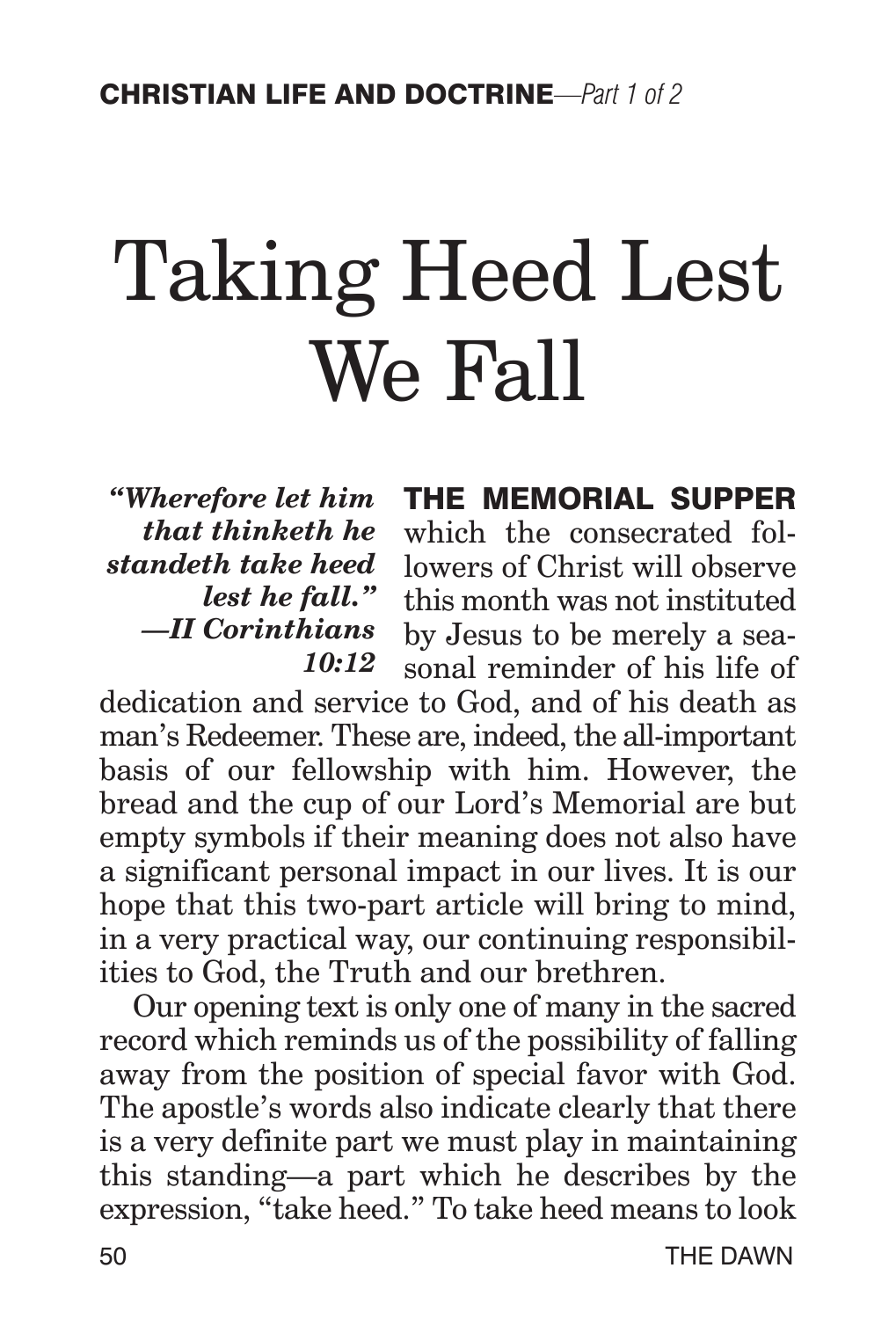at, to behold, to beware, to perceive. Taking heed, to the Christian, means to be continually aware and alert concerning his spiritual affairs, so that he may know of the dangers ahead, and be prepared to deal with them.

The apostle indicates that the importance of our taking heed is in order that we may not fall. That there is danger of the Christian falling is prophetically indicated through the words of the psalmist, saying, "A thousand shall fall at thy side, and ten thousand at thy right hand; but it shall not come nigh thee." (Ps. 91:7) A study of these words and their surrounding context indicate that the reason ascribed for some not falling is that they dwell "in the secret place of the most High," and have made his truth their "shield and buckler."—vss. 1,4

Obviously no one could fall away from a standing with God unless he had at one time enjoyed such a standing. Therefore, it is important to have clearly in mind just what it means to stand in order that we may intelligently take heed lest we fall. The Scriptures outline our standing from various viewpoints, and as we put together the various testimonies of the Bible bearing on the subject we learn that to stand in God's sight is a very definite and essential thing. Consequently, the possibility of falling from this standing is a most serious matter to be considered.

#### STANDING IN THE LORD

The Apostle Paul wrote: "Therefore, my brethren dearly beloved and longed for, my joy and crown, so stand fast in the Lord, my dearly beloved." (Phil. 4:1) To "stand fast in the Lord" means to trust in the merit of Jesus' shed blood, and, through full consecration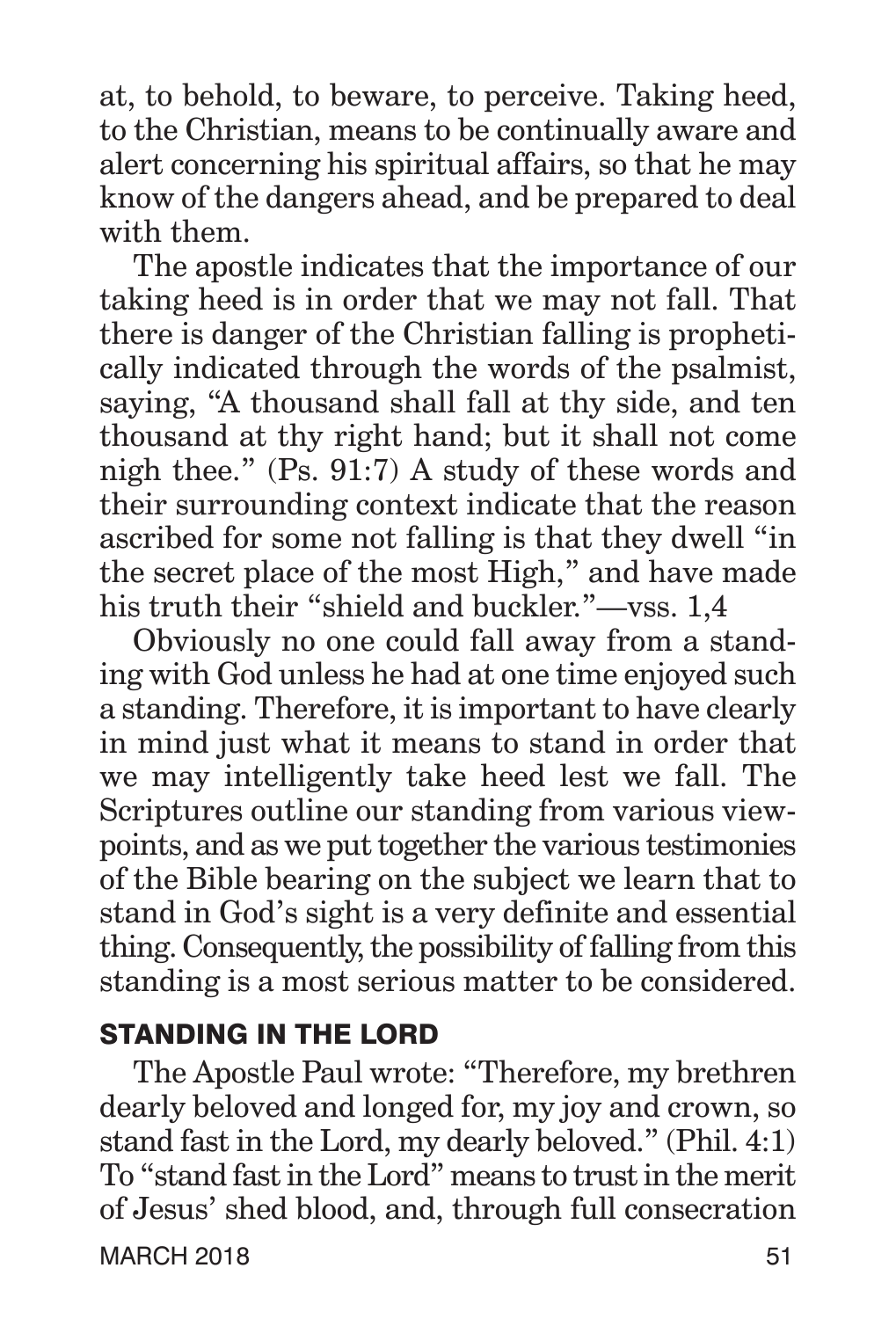and immersion of our wills into God's will, to be counted as members of the anointed company of which Christ is the head. What a blessed standing this is! It implies and requires humility in recognizing our need of the saving grace of God through the blood. It calls for the full and unqualified devotion of our wills to the doing of the divine will. To take heed in maintaining this standing means a daily searching of our hearts to make sure that we have no will of our own that is in opposition to the will of God as it is expressed through our head, Christ Jesus.

To stand in the Lord also implies a standing along other lines. In another place Paul said, "Be watchful, stand firm in the faith, act like men, be strong." (I Cor. 16:13, *English Standard Version*) The faith in which we are to stand firm is the "faith which was once delivered unto the saints." (Jude 3) This faith has been, to a large extent, lost sight of by churchianity in general. This is the same faith which was first of all delivered to Abraham, then to Isaac and Jacob, and to all the prophets. The great central theme of this faith is the Messianic hope of a future kingdom to bless all nations, and God's High Calling to the Christian to be joint-heirs with Christ in that kingdom. Let us be sure we are standing fast in that faith, and that it has not become a mere tale, or old and uninteresting.

Paul indicated that it would require strength to stand in the faith. "Act like men, be strong." It has always required courage to stand in the pure faith of the Gospel. This is manifest by the rapid falling away that occurred after the apostles fell asleep. (II Thess. 2:3) Not long after their death, the pure doctrines of the faith were corrupted, and those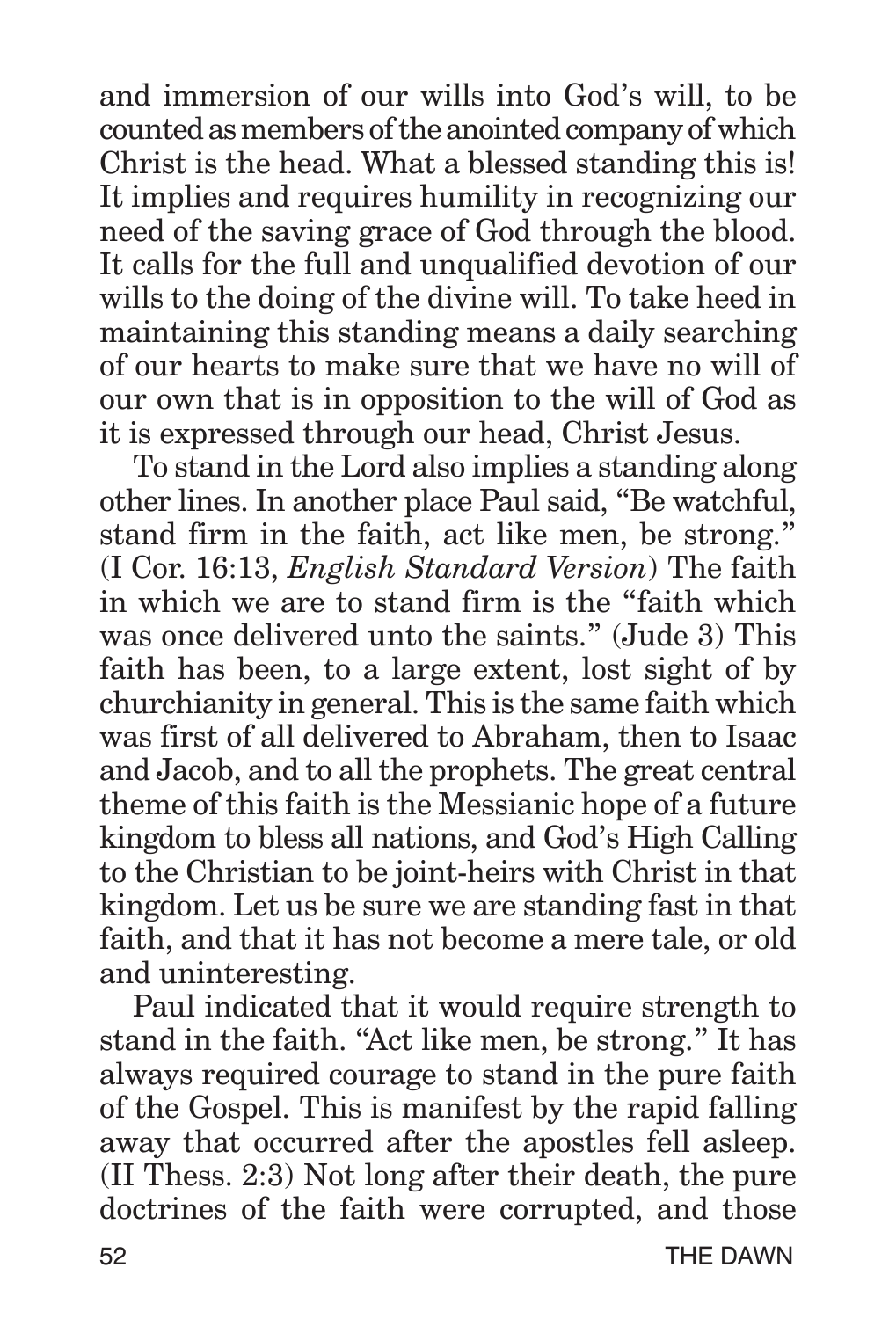seeking spiritual nourishment were fed with contaminated food. Even today, many feel that these substitutes for the faith once delivered to the saints are the more desirable. However, we should always remember that if we want to dwell close to the Lord in our spirit of fellowship we must be interested in what he is doing, and spend our energy where he is working. That is only possible as we stand fast in the faith of God's plan.

If we are truly standing in the Lord, we will be standing in the liberty of Christ. "Stand fast therefore in the liberty wherewith Christ hath made us free, and be not entangled again with the yoke of bondage." (Gal. 5:1) To stand in the liberty of Christ means to have liberty to do everything that Christ would have us do. Thus it implies that we cannot be subject to the will of man, nor to man-made institutions. If we find ourselves "entangled again" in bondage to the will of man, and thereby held back from saying and doing the things which we know to be pleasing to God and to Christ, then we are not wholly standing fast in the liberty of Christ. Let us likewise, then, take heed along this line in order that we may not fall.

The apostle mentions still another important phase of our standing in the Lord, namely, that of standing fast "in one spirit." He said, "Let your conversation be as it becometh the gospel of Christ: that whether I come and see you, or else be absent, I may hear of your affairs, that ye stand fast in one spirit, with one mind striving together for the faith of the gospel." (Phil. 1:27) There is a remarkable blending of important Christian principles set forth in these words. The apostle urges that we stand fast in one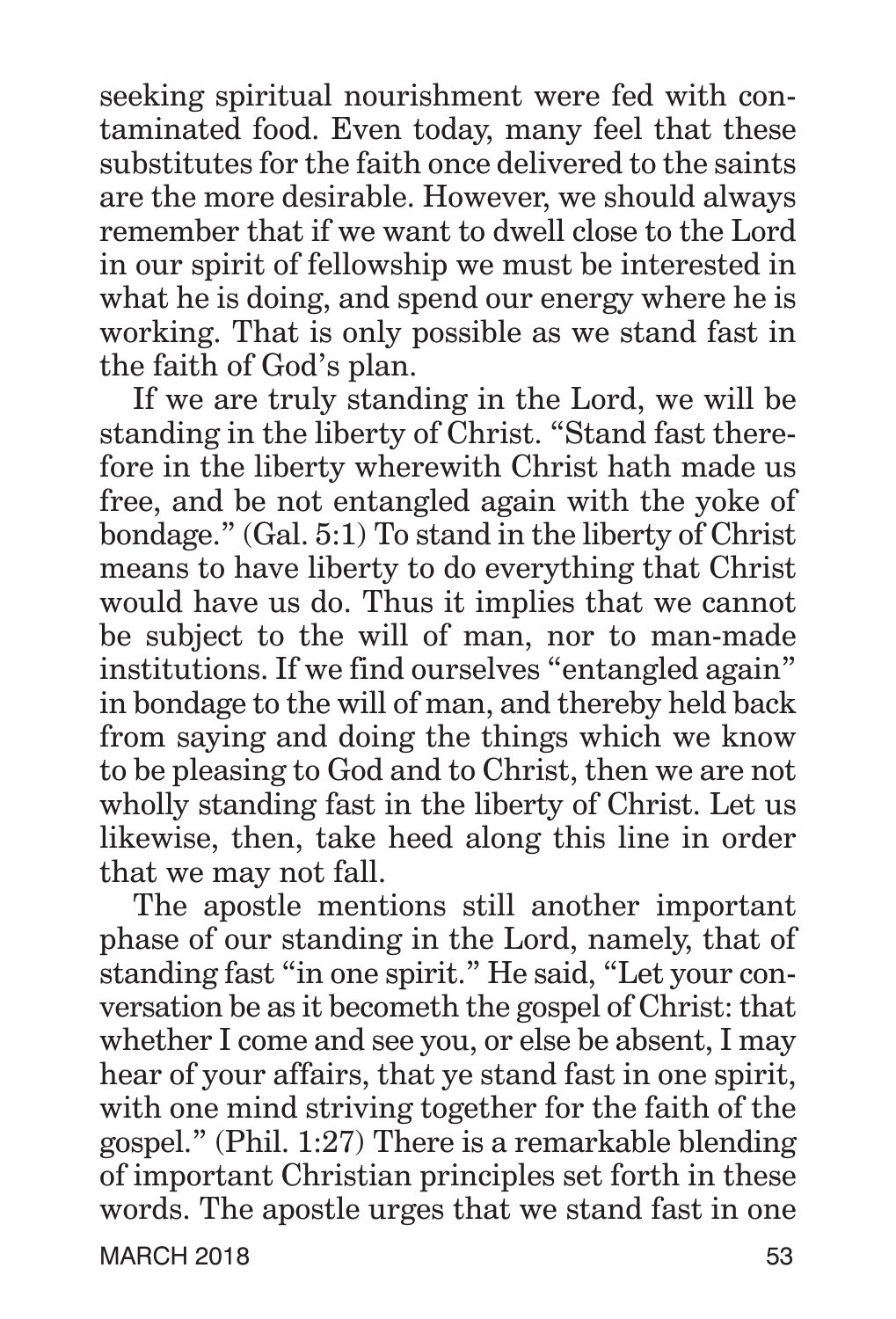spirit, not by compromising the faith, but by striving together for the faith centered in the Gospel. How different this is from the modern recipe for unity of the spirit, so prevalent in today's churches, which advocates unity not by striving together for the faith, but by ceasing to strive, contend, or even study the faith once delivered unto the saints.

It is in the spirit of the "truth of the gospel" that we are to stand together. (Col. 1:5) We cannot stand in the spirit unless we strive together for the truths contained in the Gospel message. Standing together in the spirit is very closely associated with striving together for the faith. To continue in such a stand will require courage, strength, fortitude, and the help of God to enable us to strive together, to contend, and to fight the good fight of faith. This means that we must be "strong in the Lord, and in the power of his might."—Eph. 6:10

#### PRIDE GOETH BEFORE DESTRUCTION

There are various danger signals by which we may be forewarned of an impending fall, and these are readily discernible if we are alertly taking heed. One of these is the spirit of pride. "Pride goeth before destruction, and an haughty spirit before a fall." (Prov. 16:18) How easy it is for the spirit of pride to enter into our hearts, causing us to be haughty and self-important. The spirit of humility engenders meekness, gentleness, teachableness, patience, and forbearance. How important, then, that none "think of himself more highly than he ought to think."— Rom. 12:3

Another danger sign is that of indifference toward the truth of God's Word. The Word of God is his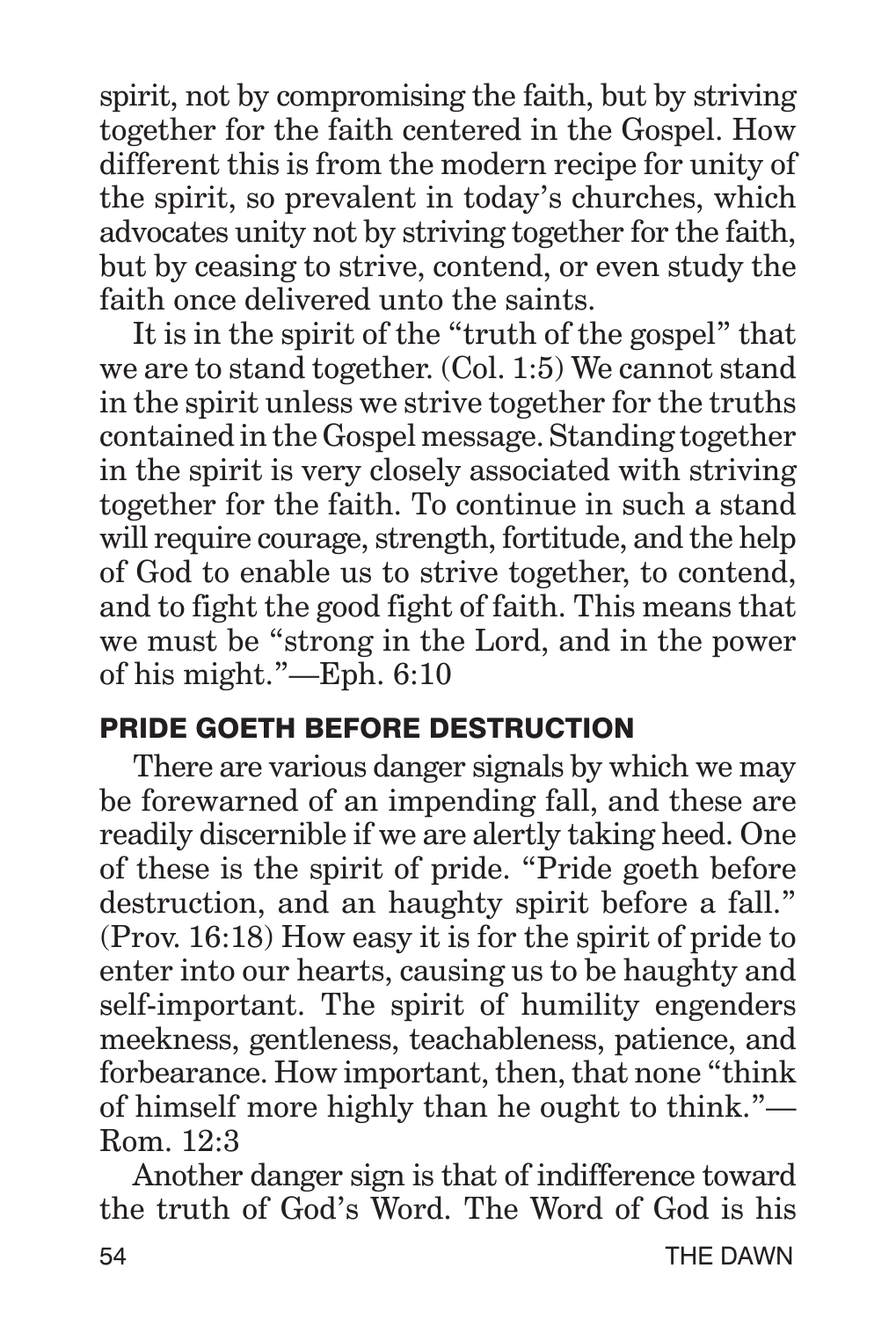voice speaking to us. If we are to maintain our standing in him, how alert we should be to listen to his voice, and how attentive and obedient we should be to the message. Our standing in the Lord depends upon our obedience to his truth, for it is by the Truth that we are sanctified. (John 17:17) Satan would like to have us believe that to stand in the Lord is one thing, and that to stand in the Truth is something else. He would like to have us believe that it does not make any difference where we stand with respect to the Word of truth as long as we love the Lord. However, this is one of those wiles of the devil by which he is endeavoring to draw us away from God by causing us to lose our appreciation of his glorious message of truth, through which he speaks to us and guides us in the narrow way. Let us continue to cherish the Truth, to feed upon it, that thereby we may grow strong, and remain strong, so that we will not fall, because we have made the truth our buckler and our shield.

Failure to assemble together with the brethren, or indifference to the privilege of fellowship, is another danger signal. God has so arranged the church's affairs as to make fellowship with others of like precious faith one of the important means of grace. If we fail to appreciate this provision of the Lord for our strengthening in the faith and in the spirit, whenever possible, we are neglecting one of the important means by which we are kept from falling.

MARCH 2018 55 The spirit of "bitterness, and wrath, and anger" is another danger signal which should be quickly discerned by those who are properly taking heed. (Eph. 4:31) These unholy manifestations of character are the very opposite to the spirit of love, which is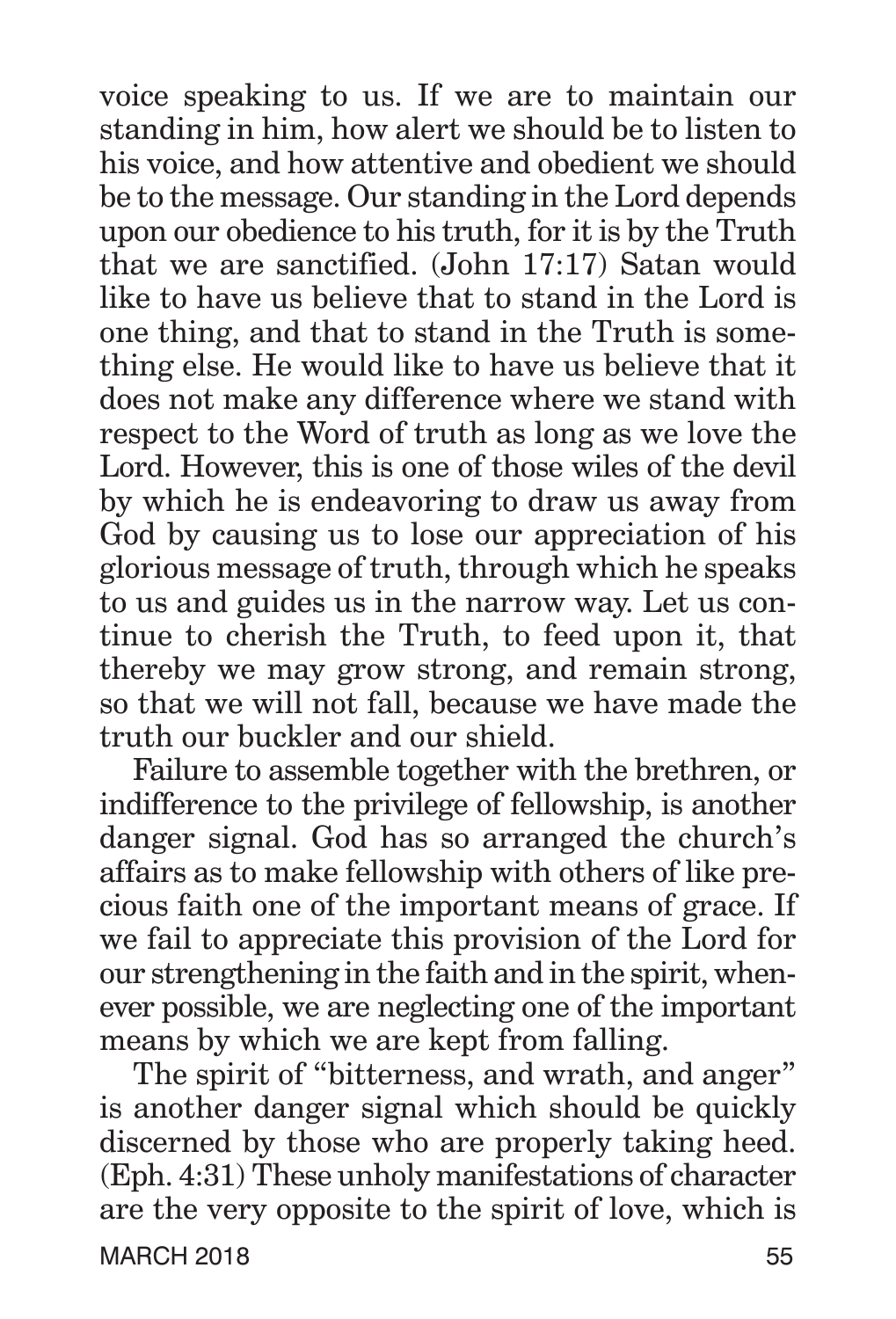the Spirit of God. To permit their entrance into our hearts, and still worse, to harbor and act upon them, will sooner or later result in great loss as to our standing in Christ Jesus. Let us diligently take heed in this respect, by quickly and effectively rooting out every evidence of these sinful qualities from our hearts through prayer, and instead seek to be filled with, and controlled by, the spirit of love.

We should also not permit the spirit of the world to take control of our hearts and lives. The spirit of the world is one of self-seeking, ambition and vainglory. In short, it is the spirit of selfishness, which is the spirit of the adversary. If we find the spirit of the world beginning to encroach upon our minds and hearts we should recognize it as a danger sign of pitfalls and snares ahead by which Satan is endeavoring to bring about our fall from steadfastness. Let us seek to be filled with the Spirit of the Lord, and so occupied with the things of the Spirit, that there will be no time or place for the spirit of the world to gain even the slightest entrance into our lives.

#### HOW WE MAY FALL

There are many ways by which, through failure to take heed, we may fall away from the position of full faithfulness before God, and from our blessed standing in his grace. We may, for example, fall asleep spiritually by permitting a spirit of lethargy to creep over us, dulling our spiritual senses. (Prov. 6:10,11; I Thess. 5:6) This results, gradually, in a lack of appreciation of the Truth, a carelessness in seeking to do God's will, a lack of zeal for his service, and a coldness and indifference toward our brethren in Christ, and the privilege of laying down our lives for them.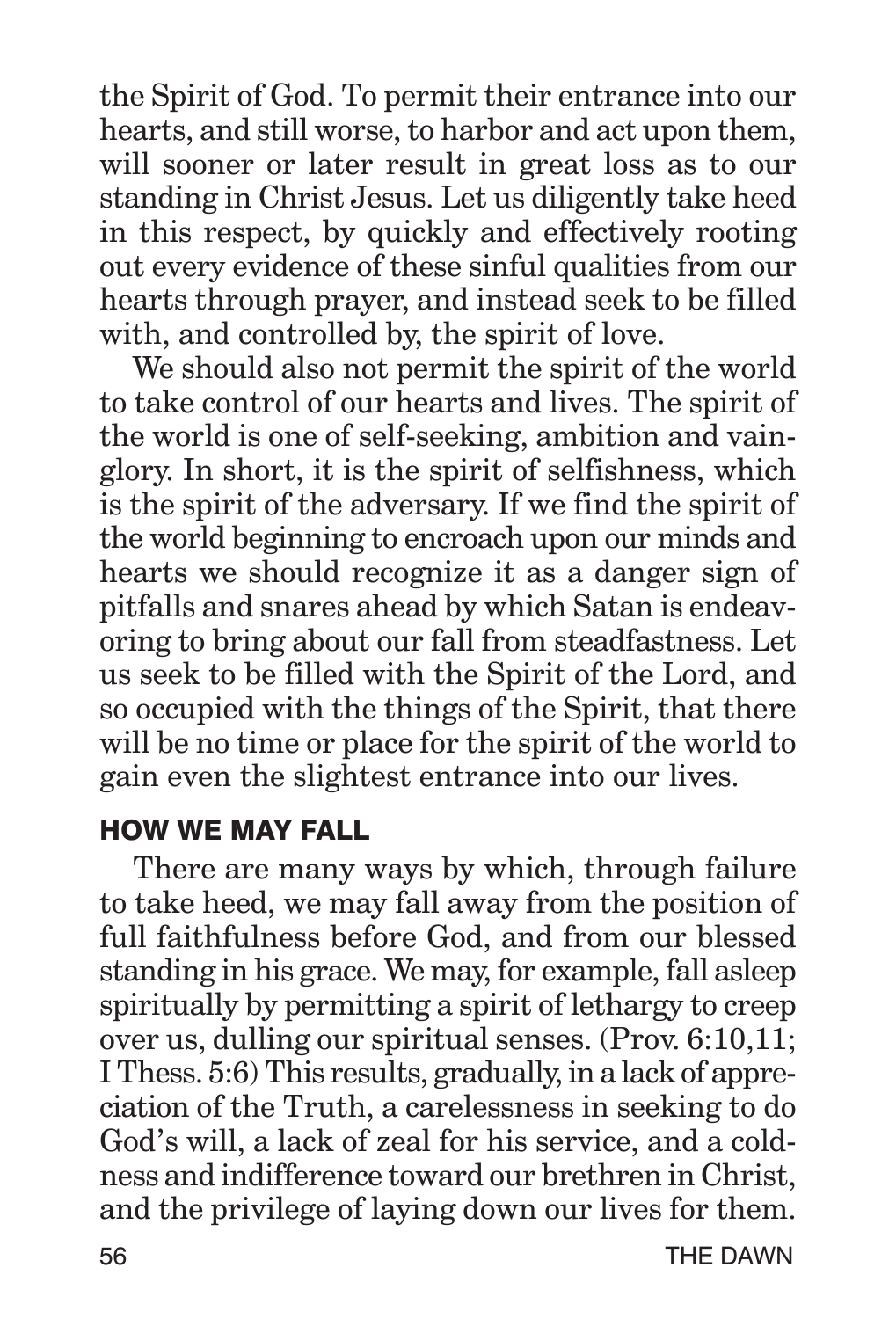We may fall by continued unfaithfulness along almost any line, and particularly by not seeking the forgiveness of our Heavenly Father when we transgress the divine law. We may fall by doing "despite unto the Spirit of grace." We may "fall into reproach" by stubbornly endeavoring to carry out our own plans. We may "fall into temptation" by not faithfully taking heed to the danger signals along the way, and thus become enmeshed in one or more of Satan's snares.—Heb. 10:29; I Tim. 3:7; 6:9

We may fall away from service in the faith. We may fall from our love for the brethren and our love for God. We may fall by willfully going contrary to the leading of the Holy Spirit. We may fall from our steadfastness by "being led away with the error of the wicked." (II Pet. 3:17) However, Paul writes: "Beloved, we are persuaded better things of you, and things that accompany salvation." "Therefore, … be ye stedfast, unmoveable, always abounding in the work of the Lord."—Heb. 6:9; I Cor. 15:58

#### "YE SHALL NEVER FALL"

The Apostle Peter gives us a splendid formula by which we may keep from falling. He reminds us of the precious promises upon which our hope for the divine nature is based, and indicates that these promises are also the groundwork of our faith. Then he bids us to add to our faith virtue, knowledge, temperance, patience, godliness, brotherly-kindness, and love. "For if these things be in you, and abound," the apostle says, "they make you that ye shall neither be barren nor unfruitful in the knowledge of our Lord Jesus Christ. But he that lacketh these things is blind, and cannot see afar off, and hath forgotten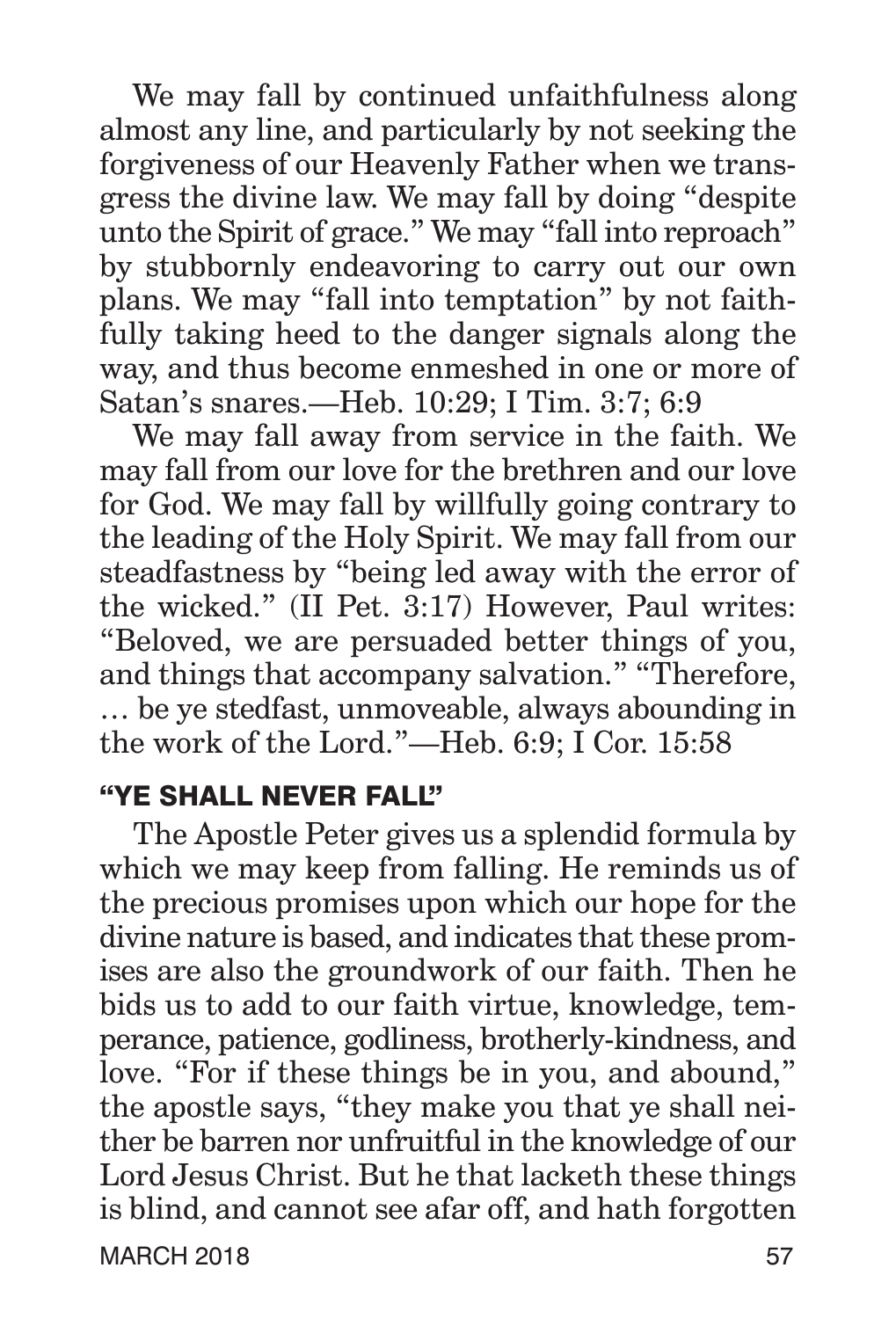that he was purged from his old sins." But, "if ye do these things, ye shall never fall: For so an entrance shall be ministered unto you abundantly into the everlasting kingdom of our Lord and Saviour Jesus Christ."—II Pet. 1:4-11

We should remember that when the Bible speaks of "falling" it means more than mere "stumbling." In a sense, we stumble every time we make mistakes. Because of fleshly imperfection, we stumble and blunder more or less as we walk the narrow way. However, if our hearts are pure before God, he will watch over us and his everlasting arms will be under us to bear us up and start us out afresh every time we need his grace. Let us then take courage and press along in the blessed task of doing his will, knowing that eventually, if we continue taking heed, we will be "more than conquerors through him that loved us" and died for us.—Rom. 8:37

In Part 2 of this article, to appear in the April issue of *The Dawn*, we will consider further aspects of how we are to "take heed." These will include taking heed to how we hear the message of truth; taking heed to deceptions which may present themselves to us; taking heed concerning how we are building our characters; taking heed so as not to depart from God; and taking heed to the ministry. In all these ways, let us be ever aware and alert that we might continue to stand strong in the Lord.

### OBITUARIES

*The following brethren have recently finished their Christian course. We wish to express our sincere sympathy to their family and friends in the loss of these dear ones.*

#### Brother John Baracos, Pittsburgh, PA—January 12. Age, 85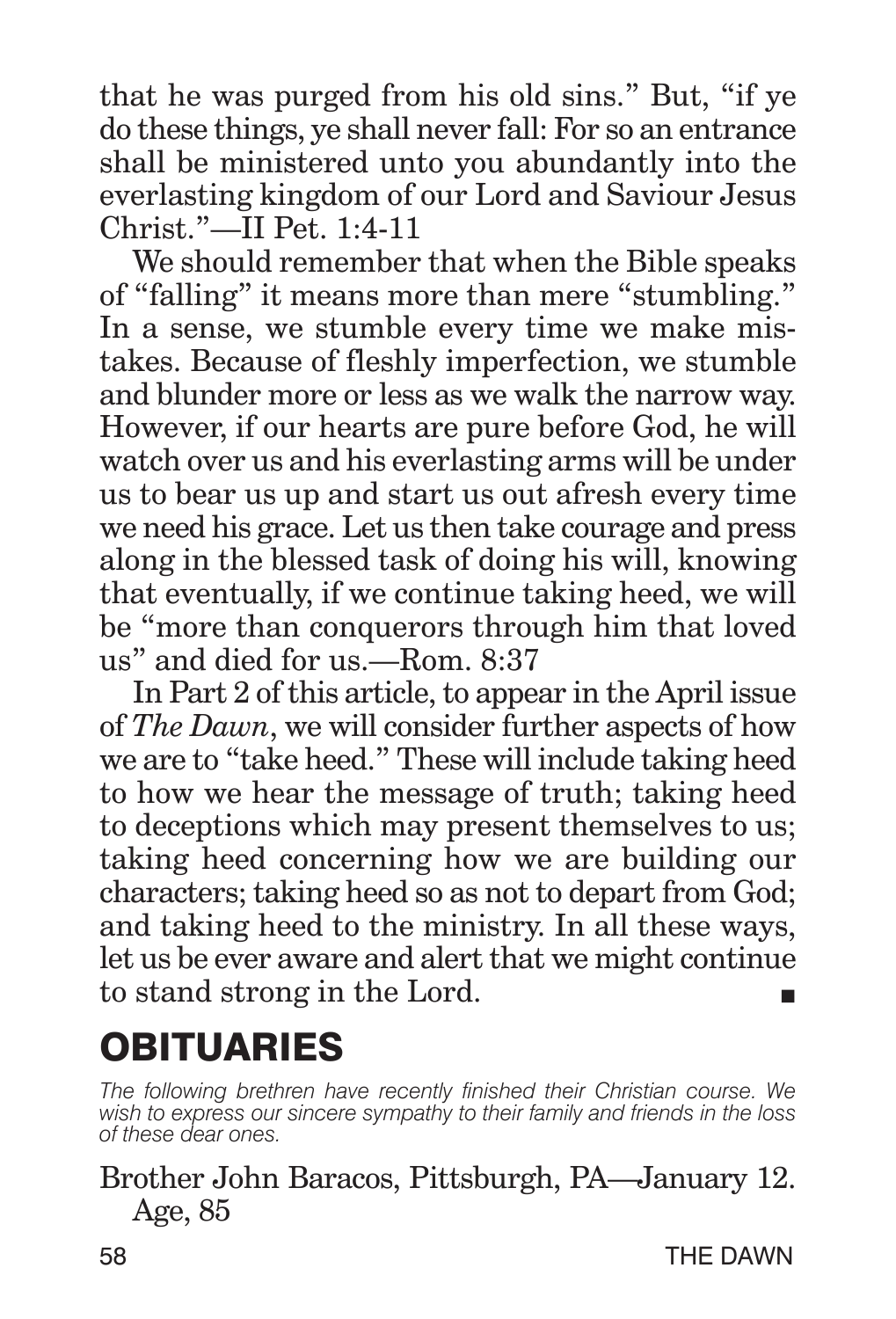## General Convention Bulletin July 14-19, 2018

THE 2018 GENERAL CONVENTION is only a few months away. Now is the time to make your plans to attend and participate in the blessings of this annual gathering of the Lord's people. Once again, the convention returns to the facilities of the University of Pittsburgh at Johnstown. Air conditioned hotellike rooms with private bathrooms in the Living-Learning Center (LLC), family-style apartments (also air conditioned) with private bathrooms (APTS), and housing with two rooms sharing one bathroom (not air conditioned) in other facilities will be available on campus. A child may sleep on a bedroom floor at no charge if both beds are occupied.

All room and meal costs for children 12 years old or younger will be paid by the convention. In addition, 100% of the cost of those from ages 13 through 17 will be refunded if the young person attends at least 75% of the studies for his or her age group. This subsidy does not cover meals paid for at the door.

The convention will provide one shuttle bus leaving the Pittsburgh airport in the early evening for the college in Johnstown on Friday, July 13. There will also be a shuttle bus leaving the college in the early morning hours for the Pittsburgh airport on Friday, July 20. There will be a \$20 charge each way per adult (\$10 per child under 18) for this service.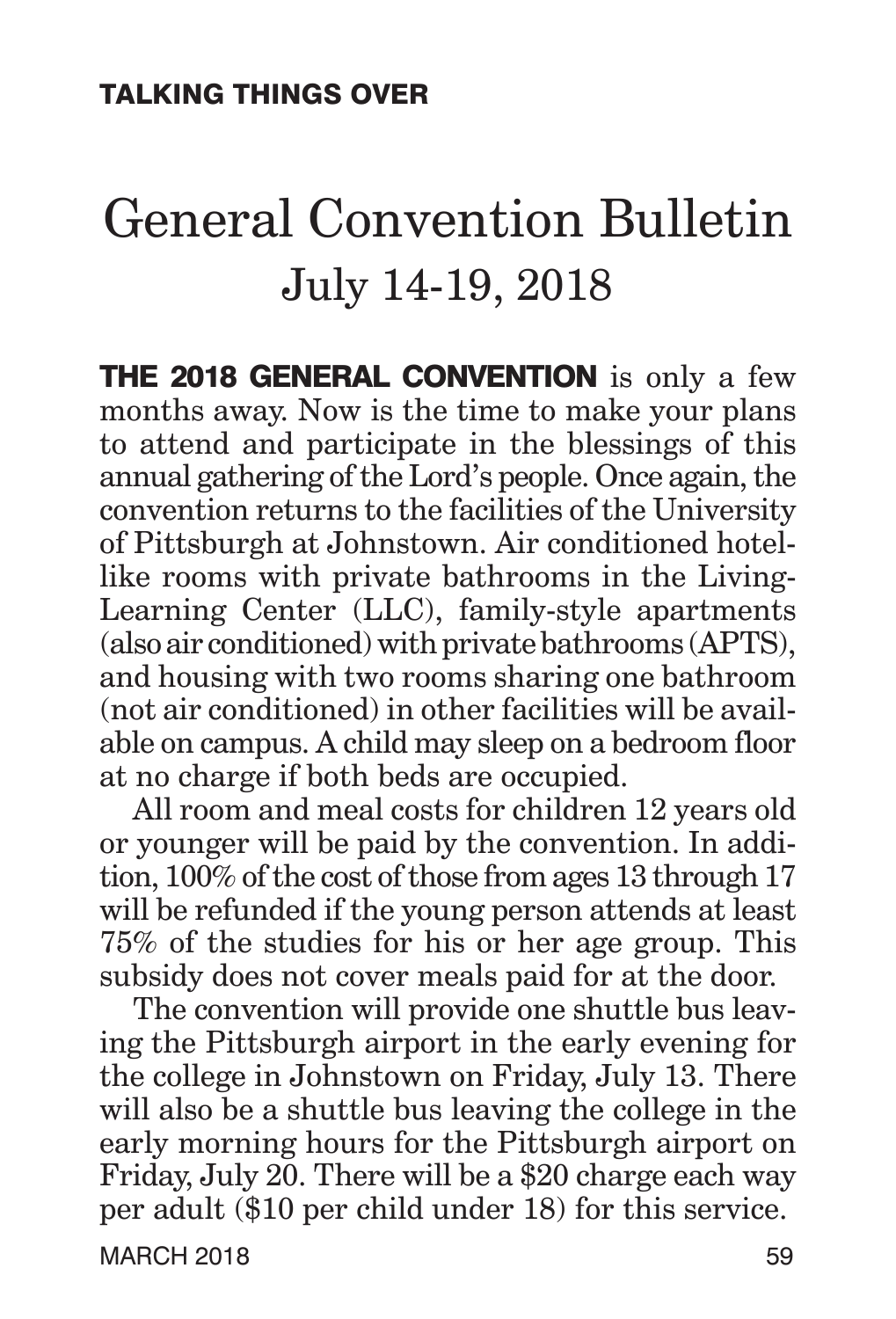There will be special programs at the convention for young people of all ages. Six different age groups, beginning at age 3 up to age 25, will have daily studies, fellowship, recreation and other activities designed especially for them. Well qualified brethren have been selected to coordinate each of these groups.

A complete pricing table and registration form is provided for your convenience immediately following this announcement. We encourage you to register early. Advance payment is not required.

| Ages                       | 18 & up        | $***13-17$ |
|----------------------------|----------------|------------|
| Breakfast                  | \$9.00         | \$8.00     |
| Lunch                      | 11.00          | 10.00      |
| Dinner                     | 15.00          | 14.00      |
| Total, three meals         | \$35.00        | \$32.00    |
| Lodging (per night)        |                |            |
| **dbl occ (LLC or APTS)    | \$44.00        | \$39.00    |
| dbl occ (non-LLC or APTS)  | \$39.00        | \$37.00    |
| **single occ $(LLC)$       | \$80.00        | n/a        |
| single $\rm occ$ (non-LLC) | \$44.00        | n/a        |
| PKG: 7 nights, 18 meals    |                |            |
| **dbl occ (LLC or APTS)    | $$425*$        | \$390*     |
| dbl occ (non-LLC or APTS)  | $$290*$        | $$255*$    |
| **single occ (LLC)         | $$646*$<br>n/a |            |
| single occ (non-LLC)       | \$334*         | n/a        |
|                            |                |            |

\*If no breakfasts, deduct—\$45 \*\*Air conditioned \*\*\*100% of these costs will be refunded if the young person attends 75% of the studies for his/her age group.

NOTE: A flat charge of \$5.00 per person, regardless of age or length of stay, and irrespective of lodging and meal arrangements selected, will be added to your invoice to help offset charges for university facilities which are incurred by the convention.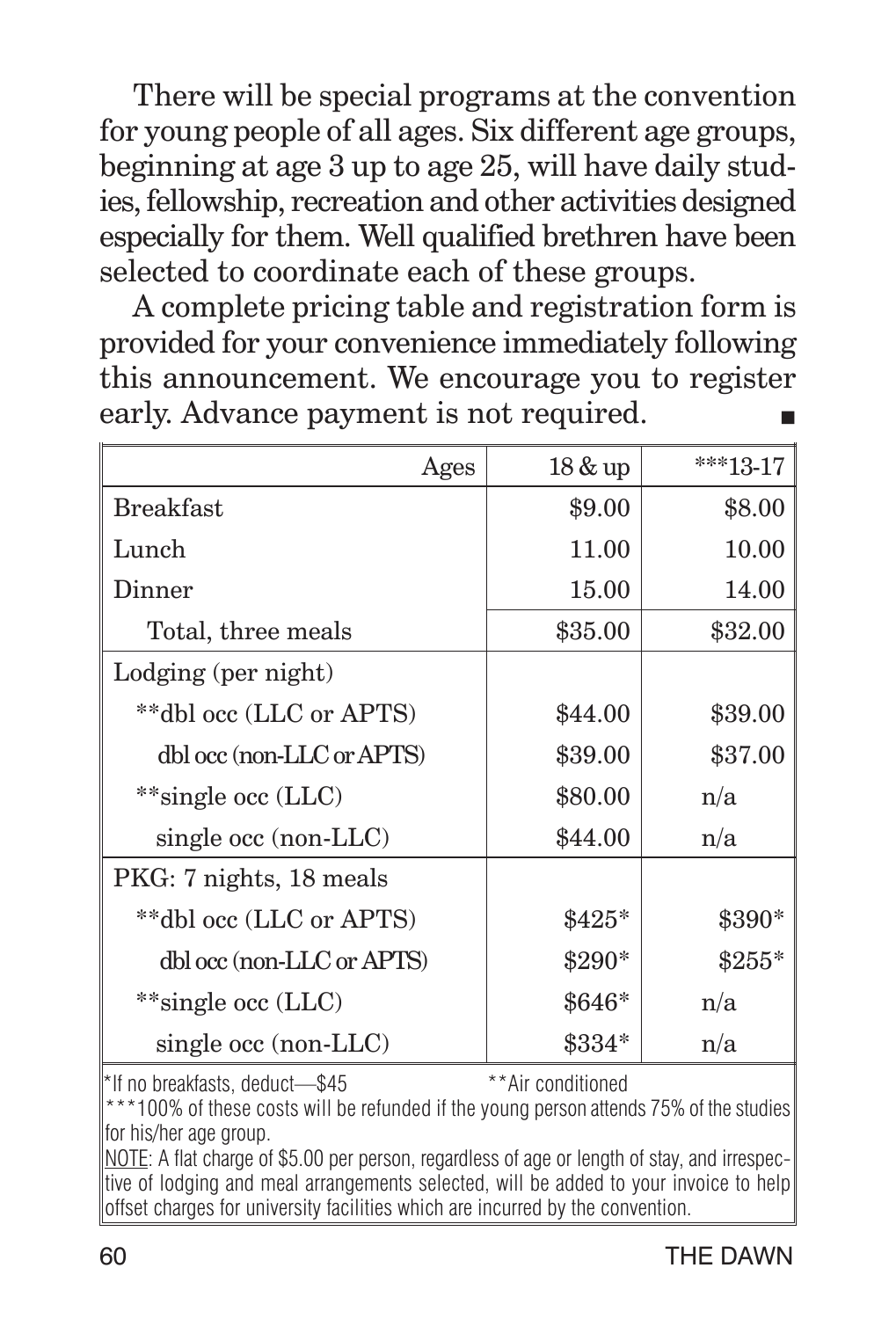| General Convention Registration                                                                                                                                                                 |               |       |        |            |  |  |
|-------------------------------------------------------------------------------------------------------------------------------------------------------------------------------------------------|---------------|-------|--------|------------|--|--|
| 330 Jasmine Road-Casselberry, FL 32707<br>E-mail: ekuenzli@cfl.rr.com $(407)$ 670-4189                                                                                                          |               |       |        |            |  |  |
|                                                                                                                                                                                                 | <b>Brkfst</b> | Lunch | Dinner | <b>Bed</b> |  |  |
| Friday, July 13, 2018                                                                                                                                                                           |               |       |        |            |  |  |
| Saturday, 14th                                                                                                                                                                                  |               |       |        |            |  |  |
| Sunday, 15th                                                                                                                                                                                    |               |       |        |            |  |  |
| Monday, 16th                                                                                                                                                                                    |               |       |        |            |  |  |
| Tuesday, 17th                                                                                                                                                                                   |               |       |        |            |  |  |
| Wednesday, 18th                                                                                                                                                                                 |               |       |        |            |  |  |
| Thursday, 19th                                                                                                                                                                                  |               |       |        |            |  |  |
| Check for package: 7 nights, all 18 meals<br>п<br>or 7 nights, 12 meals (no breakfasts)<br>п                                                                                                    |               |       |        |            |  |  |
| Check: $\square$ private bath or $\square$ shared bath<br>$\square$ double occupancy<br>$\square$ single occupancy<br>$\square$ interested in APTS<br>Names and ecclesia name (age if under 18) |               |       |        |            |  |  |
|                                                                                                                                                                                                 |               |       |        |            |  |  |
|                                                                                                                                                                                                 |               |       |        |            |  |  |
|                                                                                                                                                                                                 |               |       |        |            |  |  |
|                                                                                                                                                                                                 |               |       |        |            |  |  |
|                                                                                                                                                                                                 |               |       |        |            |  |  |
| Address:                                                                                                                                                                                        |               |       |        |            |  |  |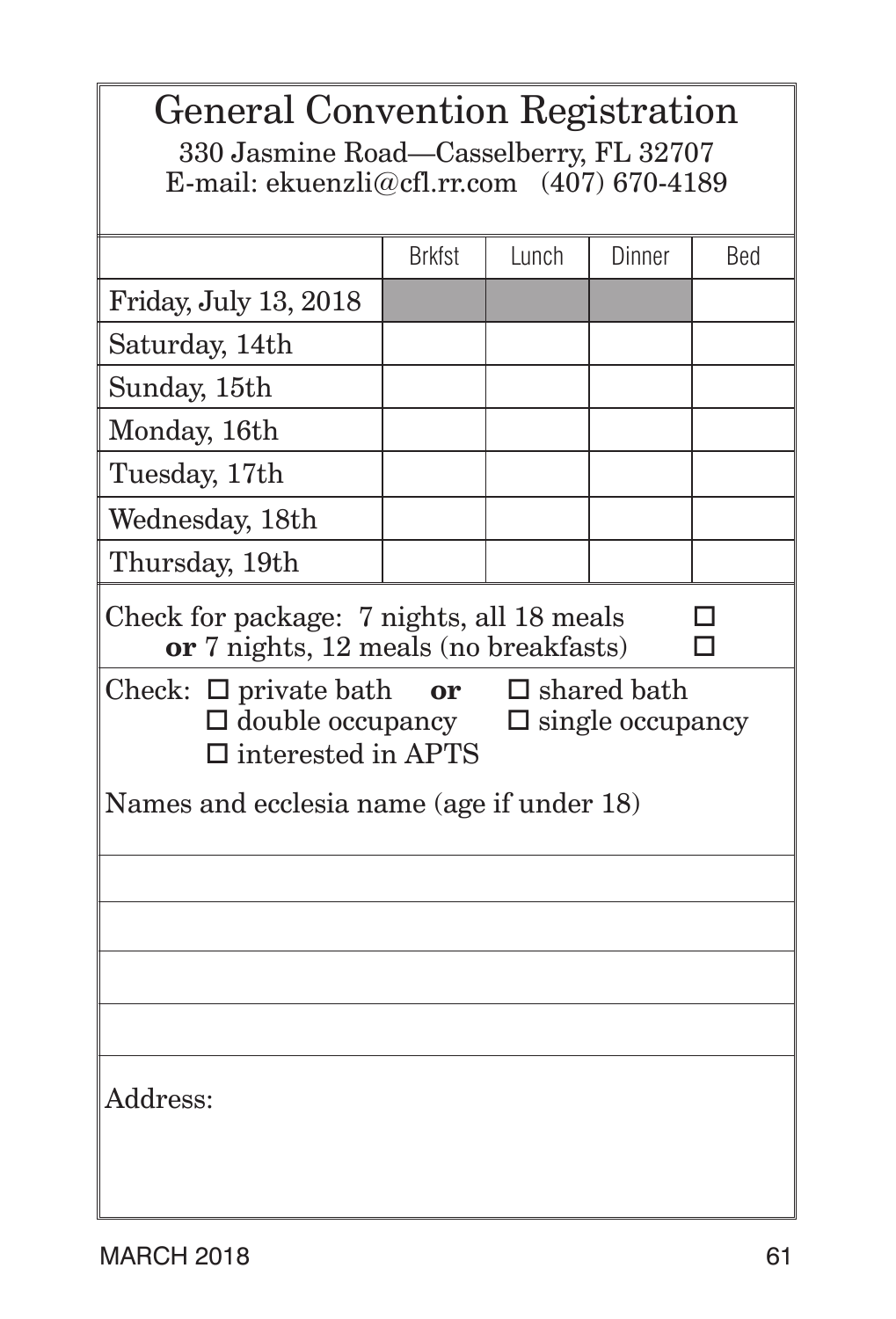### SPEAKERS' APPOINTMENTS

*The speakers listed below are invited by individual classes, or their services have been arranged by their home classes:*

**T. N. Alexander** Orlando, FL March 3-5 Albuquerque, NM 30-April 1 **D. Christiansen** Orlando. Fl **O. B. Elbert** Orlando, FL March 3-5 **M. Ensley** Gulfport, MS March 10,11 **R. Goodman** Albuquerque, NM March 30-April 1

#### **L. Griehs**

Albuquerque, NM March 30-April 1

#### **S. Jeuck**

March 3-5 Atlanta, GA March 18

#### **H. Montague**

Orlando, FL March 3-5 Detroit, MI 24,25

#### **D. Rice**

Albuquerque, NM March 30-April 1

## 2018 MEMORIAL SUPPER DATE

The proper time for the annual observance of the Memorial Supper will be after sunset on Thursday, March 29, 2018.

A complete Memorial Service is available for any who wish to have it. CD or DVD versions can be purchased for \$6.00. Please send your request to:

Dawn Recorded Lecture Service

199 Railroad Avenue

East Rutherford, NJ 07073

#### **Please place your order by March 21, if possible.**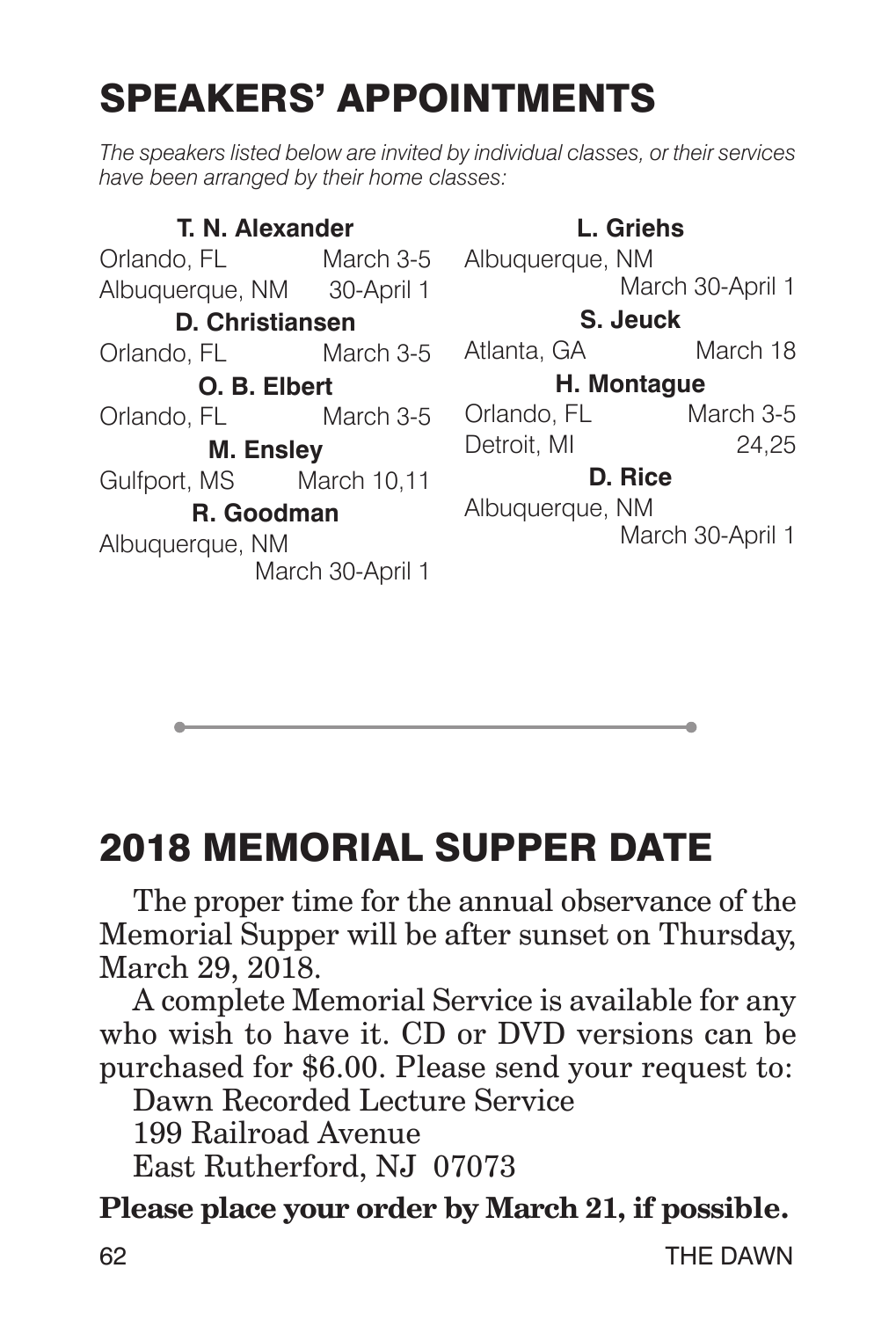## **CONVENTIONS**

*These conventions are listed by request of classes who sponsor them. So your convention can be placed in these columns in time, make your request in writing three months before the date of the convention to Dawn Magazine, 199 Railroad Avenue, East Rutherford, NJ 07073.*

**FLORIDA CONVENTION, March 3-5—**Holiday Inn Orlando International, 5750 T. G. Lee Blvd., Orlando, FL 32822. For room reservations, contact Holiday Inn: Phone: (407) 851-6400. Deadline for special rate of \$109 per room, per night is February 23. Other information, contact: R. Goodman. Phone: (407) 695-6815 or Email: goodmanrw@gmail.com

**NEW ORLEANS CONVENTION, March 10,11—** Holiday Inn Gulfport/Airport, 9515 Highway 49, Gulfport, MS, 39503. Contact M. Costelli. Phone: (228) 861- 2822 or Email: michael@simpkins-costelli.com

**DETROIT CONVENTION, March 24,25—**Quality Inn Troy, 2537 Rochester Court, Troy, MI 48083. Contact P. Nemesh. Phone:  $(248)$  649-6588 or Email: nemeshfp $@$ aol.com

**ALBUQUERQUE CONVENTION, March 30-April 1—** Sheraton Albuquerque Airport Hotel, 2910 Yale Blvd. SE, Albuquerque, NM 87106. Contact S. Thomassen. Phone: (505) 268-8170 or Email: srbt@juno.com

**NTAK OBIO AKPA, NIGERIA CONVENTION, March 30-April 1—**Ntak Obio Akpa, Akwa Ibom State, Nigeria. Convention Theme: II Timothy 2:21

**AGWA, NIGERIA CONVENTION, March 31—**Agwa ecclesia place of fellowship, Umuahii Uzi Obudi Agwa Owerri Imo State, Nigeria. Contact V. Ekeh. Phone: +2348080205812 or Email: abiblestudecc@yahoo.com

**HIGHLAND PARK CONVENTION, April 7—** Double-Tree by Hilton, 789 Connecticut Avenue, Norwalk, CT 06854. Contact S. Koterba. Phone: (917) 554-2348 or Email: sandykoterba@gmail.com